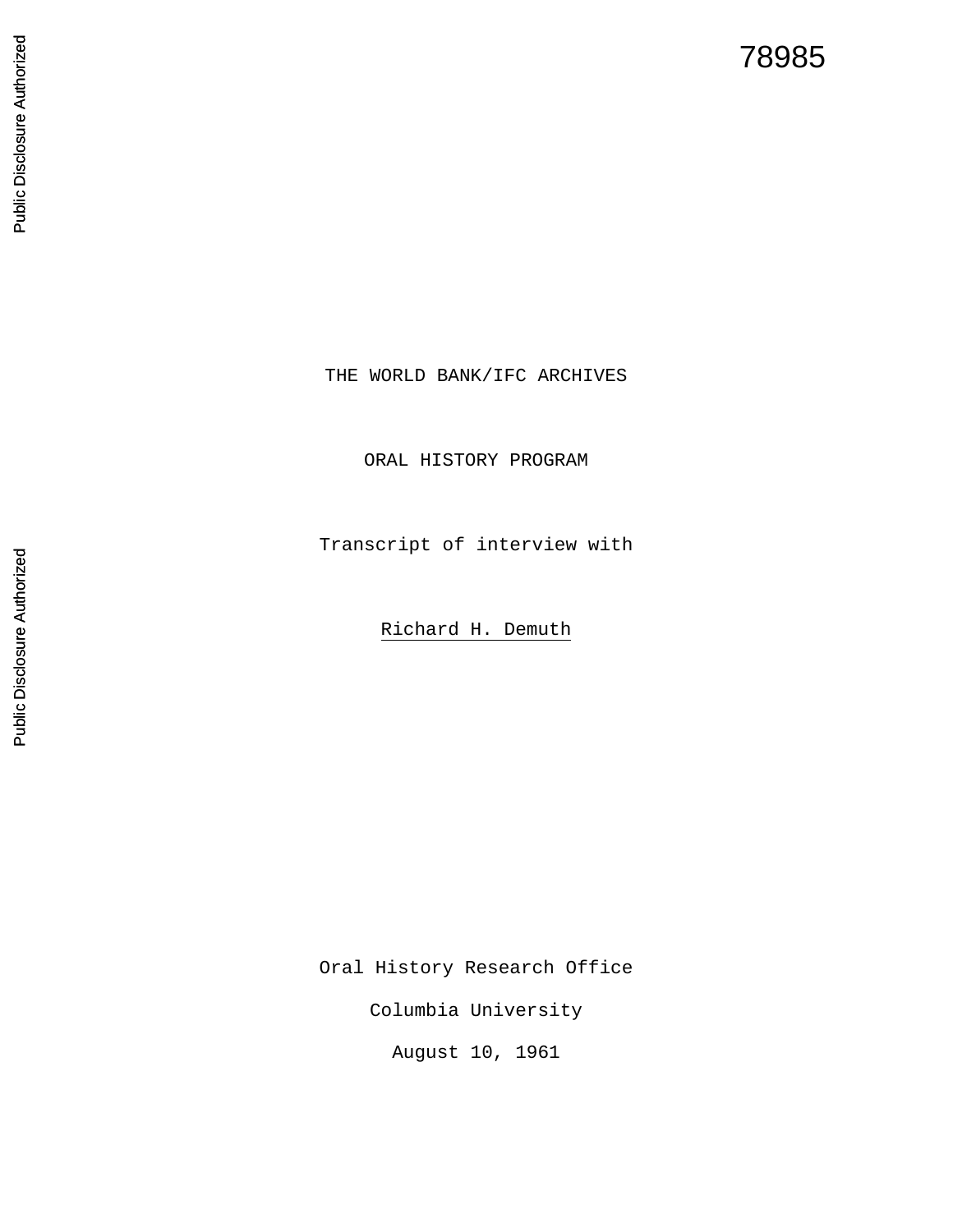Interview with Mr. Richard Demuth

By Robert Oliver August 10, 1961

Interview # 1

Q: Now, sir, will you give your name?

Demuth: My name is Richard Demuth. I joined the Bank in July, 1946, in the very early days. My training was as a lawyer. I had been in private practice and with the government before the war. I went into war service. I first had international experience with the Allied Control Council in Germany. When I came back, I decided I wanted to stay in the international field, and a good friend of mine, General Swatland, of Cravath, Swaine and Moore, I discovered had recommended my name through Mr. McCloy to Mr. Meyer, who had just become president of the World Bank. Mr. Meyer asked me to come down and see him, and eventually offered me a job as his assistant. Without knowing very much about the organization, but intrigued by the job, I came down to work for the Bank.

Q: This law firm you mentioned is Cravath, Swaine—

Demuth: And Moore. That's where Mr. McCloy was a partner, and Chester McLain the first general counsel. Meyer at first asked McCloy to become general counsel of the Bank. McCloy had been unable to

- 1 -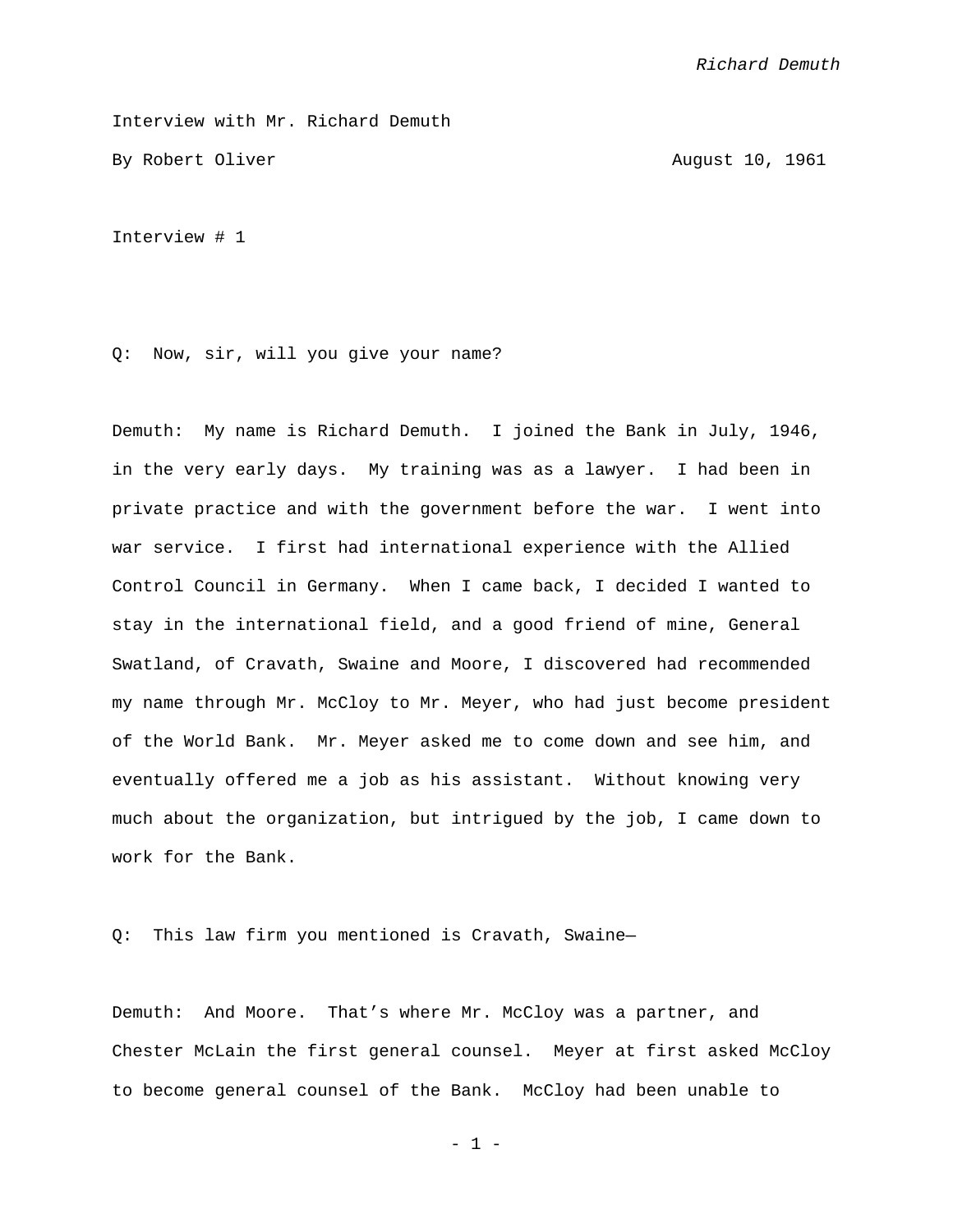accept it but recommended Swatland. Swatland, having been unable to accept, had recommended McLain. McLain was coming in and they suggested that I come in with McLain as part of his legal staff.

Q: Was this firm later changed to Cravath, Swathmore and something?

Demuth: It was then Cravath, Swaine, Moore, something like that. It's now Cravath and Moore. It's, I guess, the largest law firm in New York.

Well, I came in as a general assistant to Mr. Meyer, when there were practically no other members of the staff. Floyd Harrison, who was Mr. Meyer's personal investment advisor, was down here helping him. There was practically nobody except in the administrative services. McLain came on board shortly afterward. Luxford was already here, and gradually over the course of the summer, a number of people came who are still with the Bank—Rist, who was alternate to whoever was director for France, came on as the head of the economics department. Crena de Iongh, who'd been the Dutch Alternate Executive Director, came on as the treasurer. Dave Sommers came on early in the fall—gradually we built up a working staff.

In those very early days, we had a full time board of directors. They were terribly anxious to do something, and they sat around and created committees and decided all different kinds of policy issues, and the staff was kept terribly busy trying to write papers for these board committees. We never did have much time to really get to work, because we were attending committee meetings.

 $- 2 -$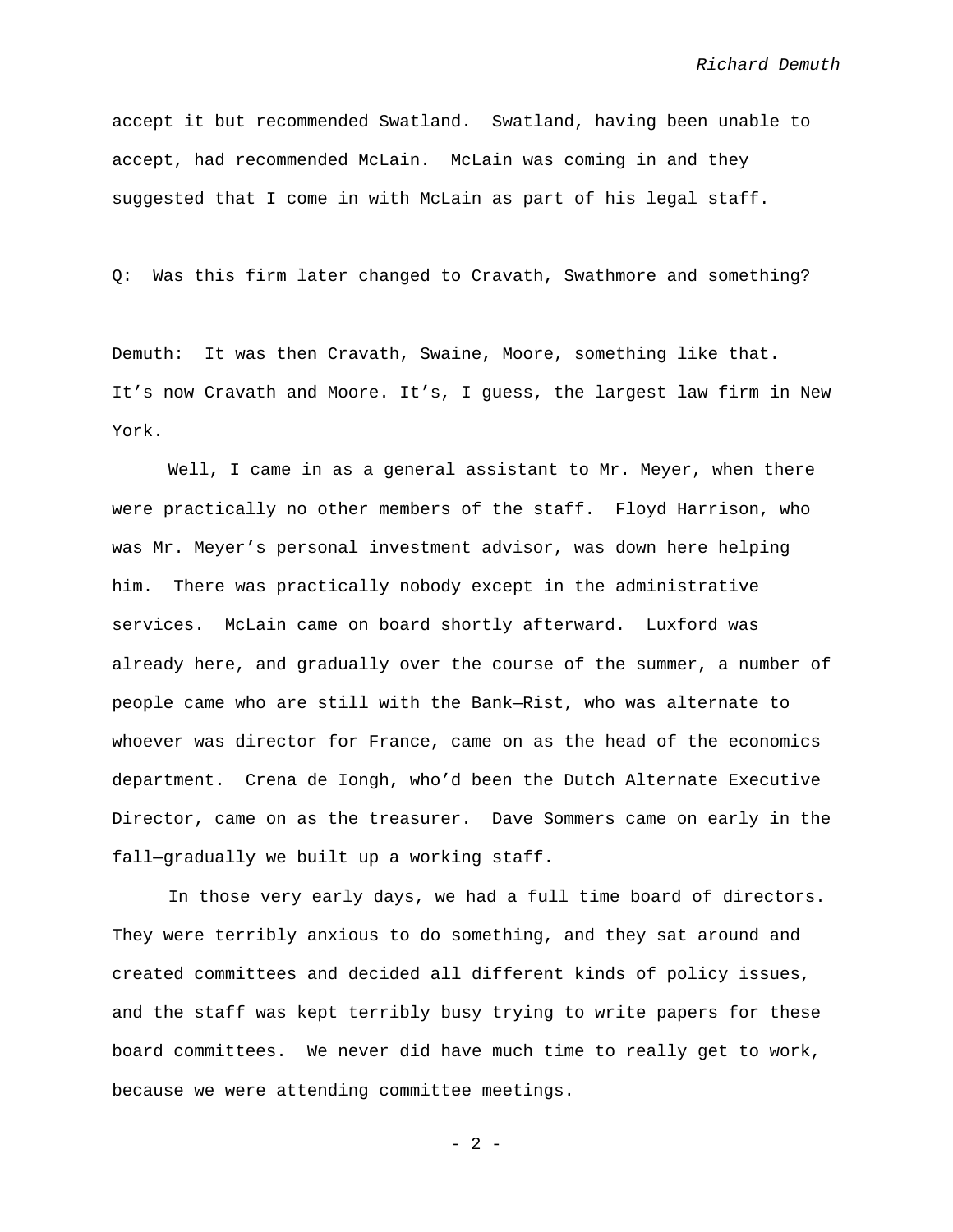Very early on, the issue which subsequently became of major importance, the board-staff relationship, came to a head, not in a very clear form, but in an important way, even as early as the summer of '46. The US director at that time, Pete Collado, was a very ambitious young man, and he was determined to run the Bank from the US director's seat, and he had 33 or 35 percent of the votes. The US was putting up most of the money, and he felt the US had the right to take the lead in running the Bank.

Collado had a lot of connections in the State Department, with whom he was in constant contact, and I think one of Mr. Meyer's difficulties was that he found himself fighting with the major supporter, the major stockholder of the Bank, the US, fighting with Collado for the initiative in running the Bank, rather than being supported by the US in what he was doing. Although Mr. Meyer never told me directly why he resigned, my own feeling is that he woke up one morning and realized he wasn't happy. He'd had a number of very important jobs in his life, accomplished a great deal, had taken this job on at the urgent request of the President, and he found he wasn't enjoying himself. The reason he wasn't enjoying himself was that instead of running his ship, he was having to battle with the executive directors led by Collado all the time, and he just decided that he'd had enough.

He resigned with two weeks' notice, not dependent on finding his successor, but simply gave notice of resignation that he was leaving two weeks later, the idea being that this would put a great deal of

- 3 -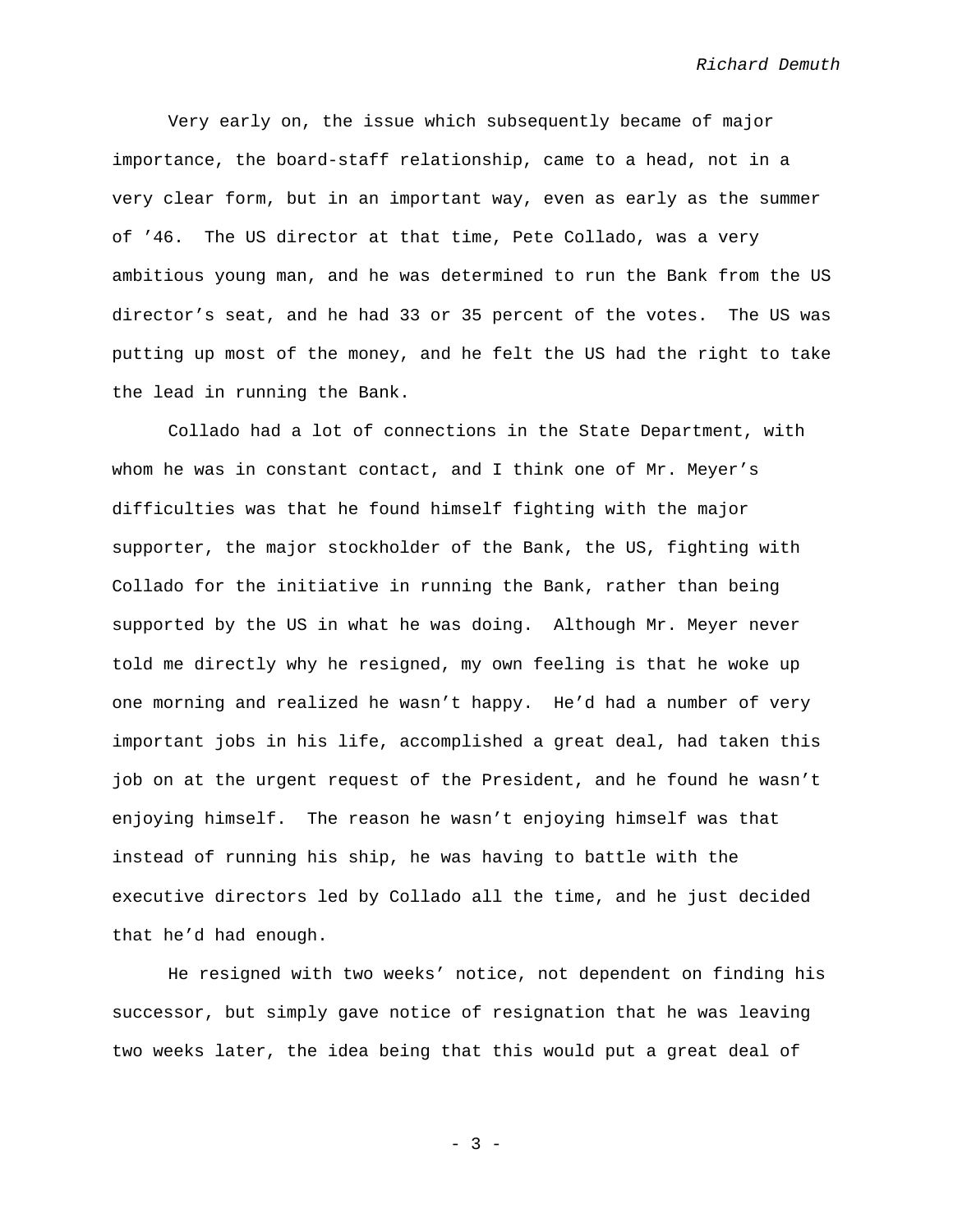pressure on the directors to select his successor. Where were we going to find a successor that quickly? The company sort of . . . .

\* \* \*

Q: I wonder if you could say anything about some of the things that were at issue between Mr. Meyer and the board?

Demuth: Well, I don't think there was any very specific issue. It was more the question of the approach the Bank should take. Collado in particular was very anxious that the Bank should invest a lot of money and lend a lot of money very quickly. I think the first approach we had from an underdeveloped country was from Chile. Chile asked for 40 million dollars, for a completely undigested list of projects. Collado told Mr. Meyer that the Bank was darned well going to make this loan by December of 1946 or he'd know the reason why. Meyer pointed out that we knew nothing about Chile's economy or anything about the projects. Collado said he knew Chile, he'd known them for a long time, and they were good for 40 million dollars and the Bank was darned well going to make the loan. And it was this kind of approach, whether the Bank was just going to be an institution to hand out money to governments or whether it was going to be a real investment banking institution on an international scale, that underlay the issues. I don't recall now the specific points of policy or whether there were in fact any specific points of policy on which there were disagreements. Oh, Collado also wanted the Bank to go out and issue bonds on the market very quickly, and I don't think he

- 4 -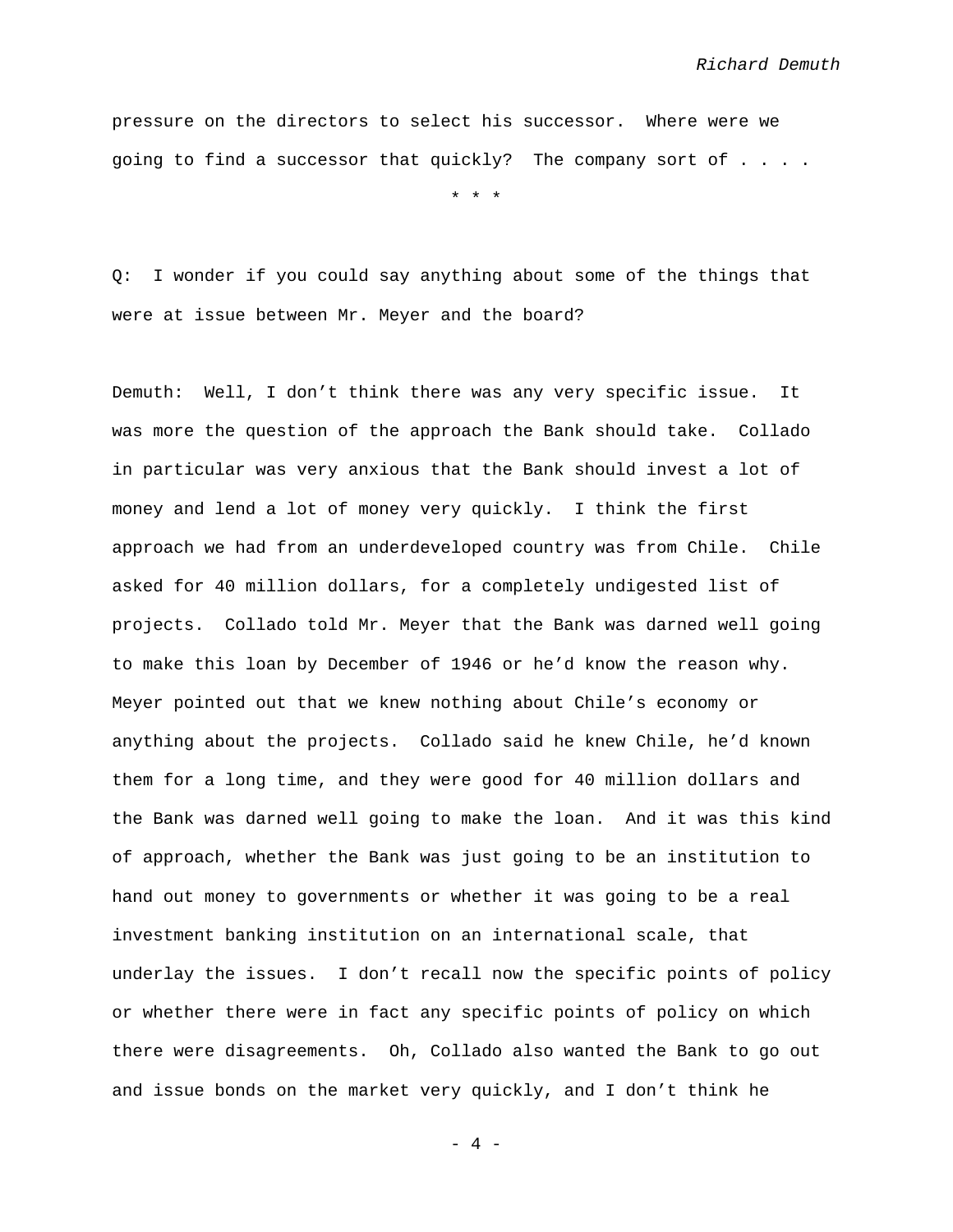believed Mr. Meyer's appreciation of the bond situation, that there had to be a great deal of educational work done before the Bank could sell any bonds. It was that kind of general issue, as I recollect.

Q: There was a newspaper report about October of '46, I think, that Mr. Beyen, the Dutch executive director, had made a speech somewhere in Canada announcing that the World Bank, the International Bank of course, was considering borrowing something like a billion and a half dollars, selling bonds to that extent. About a week later this was repudiated by the management of the Bank. Do you recall anything about that?

Demuth: I don't have any recollection of that at all. I don't recall that Beyen was any particular problem. In fact, Beyen was borrowed from the Board then to become an interim first loan director, before we had a loan director, so he was on both sides of the fence. He was acting as a staff man as well as an executive director. I think our major difficulties then were with the US and the UK directors, as I recall. But we were all terribly inexperienced. I remember going to my first loan working party on a French loan application. Nobody knew where to begin. We were inexperienced. We didn't know what kinds of questions to ask, what kind of investigation to make. We hadn't developed the kind of project approach that we worked out later. Our European problems were very different from our development problems at that time, of course, and the whole idea in fact of making national and creditworthiness studies hadn't yet been developed. Just like any

- 5 -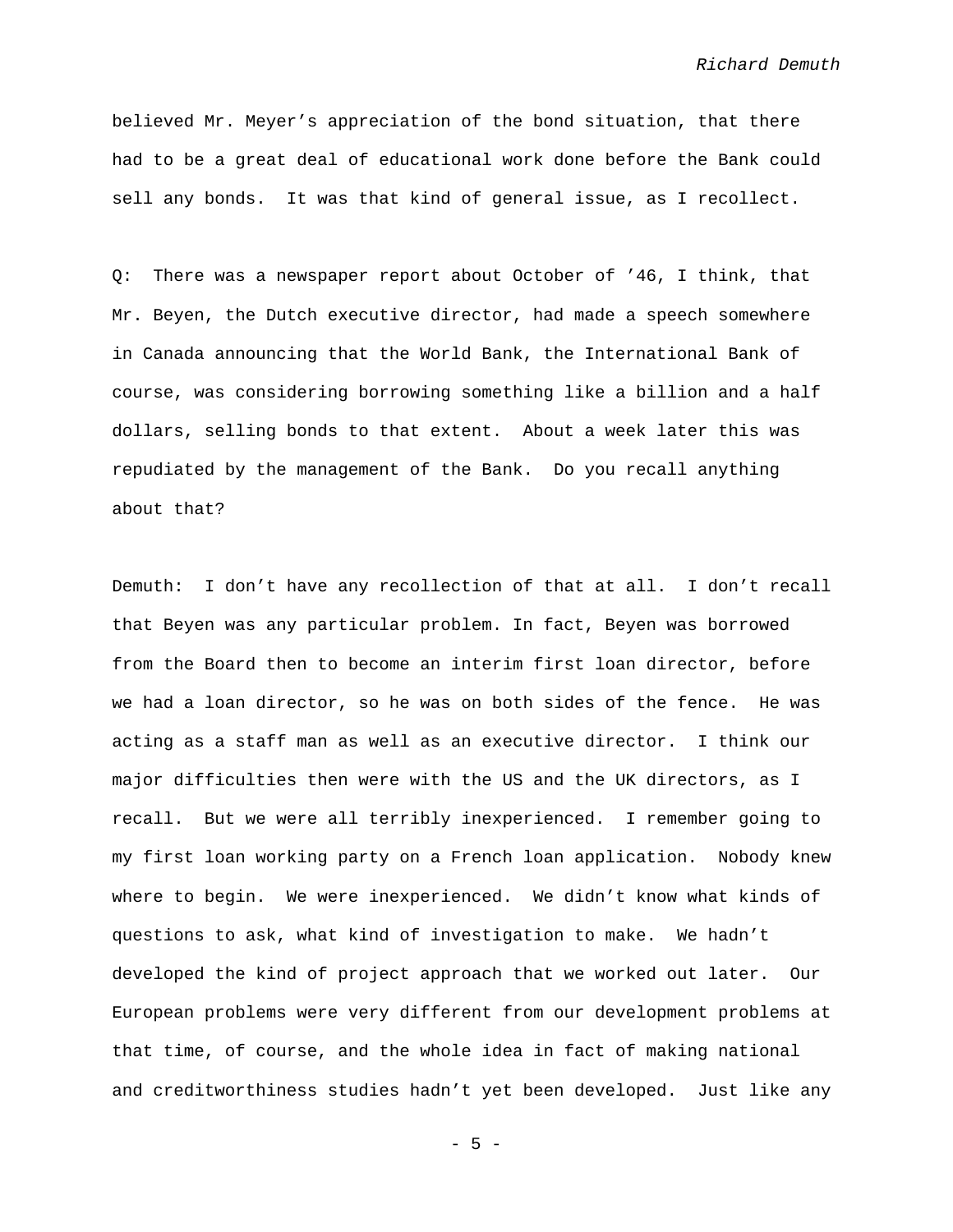other new institution in a new field, at that time we were trying to struggle along finding our way, and we had all these pressures to operate very quickly and make a lot of loans very quickly.

Well, Mr. Meyer resigned. Mr. Smith, who was the vice president at that time, was in terrible odor with the board. They didn't like him at all, didn't get along with him. He had no appreciation of this. He wasn't aware of the hostility with which the board viewed this. This, I think, was more a personality issue than anything else, although Smith was not a man of any particular competence in this field, or of imagination, which made it particularly difficult, because Meyer just disregarded Smith as a member of the management, and used to send things through me that should have been sent through the vice president, which made my relationships with the department heads very difficult. So when Meyer resigned, Smith was nominally head of the Bank, but he couldn't get anywhere. He thought the directors were going to elect him president. They had no notion whatever of electing him president. And so the Bank sat without a president for some time.

Q: Have you any knowledge about the attitude of the United States government, the Advisory Council, at this time? Were they prepared to back Mr. Meyer, or were they listening to Mr. Collado?

Demuth: I don't think that Mr. Meyer ever brought this to an issue where the National Advisory Council was called upon. I may be wrong about that, but my feeling is that Meyer just—these things hadn't come

- 6 -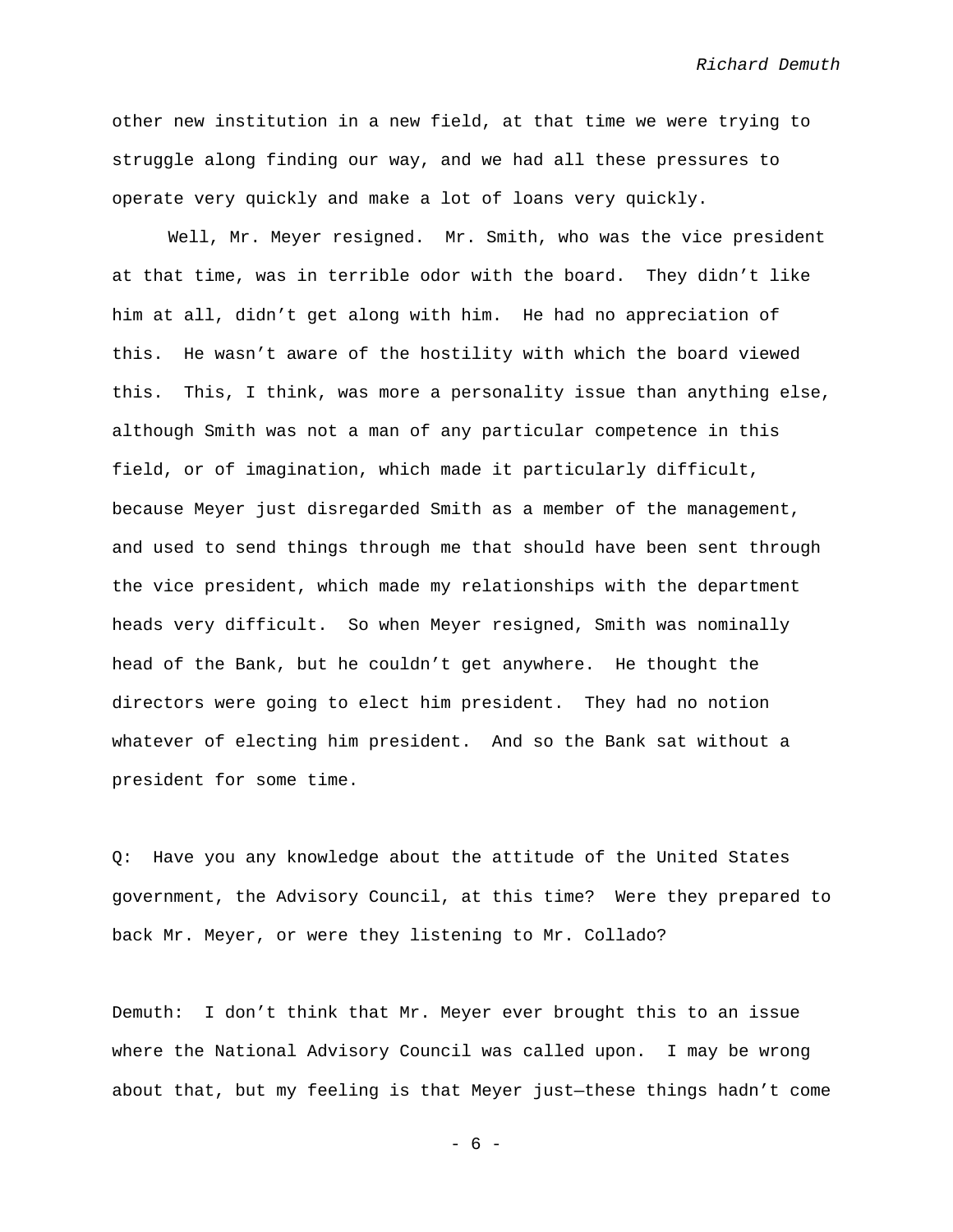to an issue at that point. Meyer did talk to Will Clayton and a few other people and complained about Collado, but there wasn't any specific issue that could be brought to a head. I doubt that the US government was aware of what was going to happen. I think they were taken quite by surprise by Meyer's resignation.

Well, then the question came up of finding a successor, and then quite a game was played. Every time the board decided to approach anybody, this fact was leaked to the papers, and the papers would then carry stories about how Mr. X was going to be approached and he was going to turn it down because the job was an impossible job, because there couldn't possibly be harmony between the executive directors and the staff of the Bank. The whole issue that we talked about, between the directors and Meyer, wasn't as much of an issue in fact, or at least hadn't been brought to the surface in fact, to the extent that it was brought out in the newspapers. The newspapers contained detailed accounts of the impossibility of running the job, and it became quite apparent after a while that this was a deliberate campaign to dissuade anybody from taking the presidency of the Bank.

Q: Do you know whether Mr. Meyer himself talked this over with prospective candidates, and in a sense helped to dissuade them by pointing out how difficult the situation was?

Demuth: No. I think Mr. Meyer—I think the job was first offered to McCloy, and I think McCloy probably talked to Mr. Meyer and talked to Mr. McLain, the general counsel, who, then on Smith's death came to

- 7 -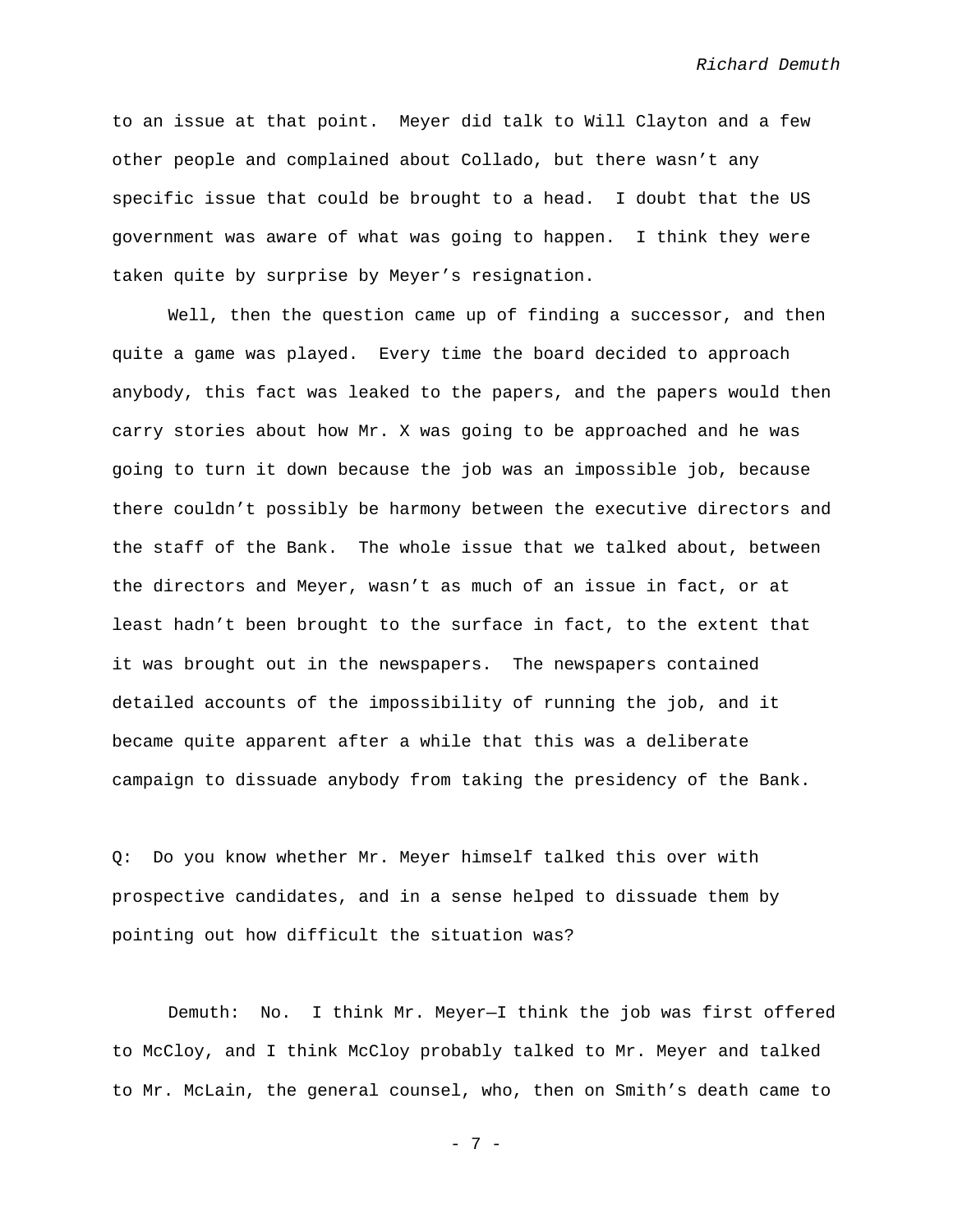be the strong man and leader of the staff, and undoubtedly the conditions which he asked the US to accept as a condition of his accepting the post of president were worked out after consultations with Meyer and McLain. McCloy's conditions were turned down, and McCloy then turned down the job.

It was then offered, I believe, to Graham Towers of Canada, and to others, but the campaign to tear the Bank down by proving how impossible the job was, dissuading anybody from taking it, was conducted from within the board. The British director, as an unwitting accomplice of the American director, was the channel through which this stuff was leaked, and the purpose of it being—this is my interpretation, but I'm practically sure that this was what it was—the desire being to have the situation get so bad that there would be no alternative but to turn to the American director and ask him to be temporary president, the idea then being that the Bank would make some loans and would issue some bonds, and the US director, even though a young man, would be asked to become permanent president.

This campaign came within about a day of being successful. The US was told by Collado that the board of directors was agreeable to electing him on a temporary basis, and that would create no problem within the staff and the staff was prepared to back it. In fact, it was violently opposed by the staff. McLain made it perfectly clear to Collado that he would resign if this went through. One or two others of us made it clear that we would resign if it went through. This had never been relayed to the US government. About a day before—exactly a day before—a meeting of the Executive Directors was scheduled to be

- 8 -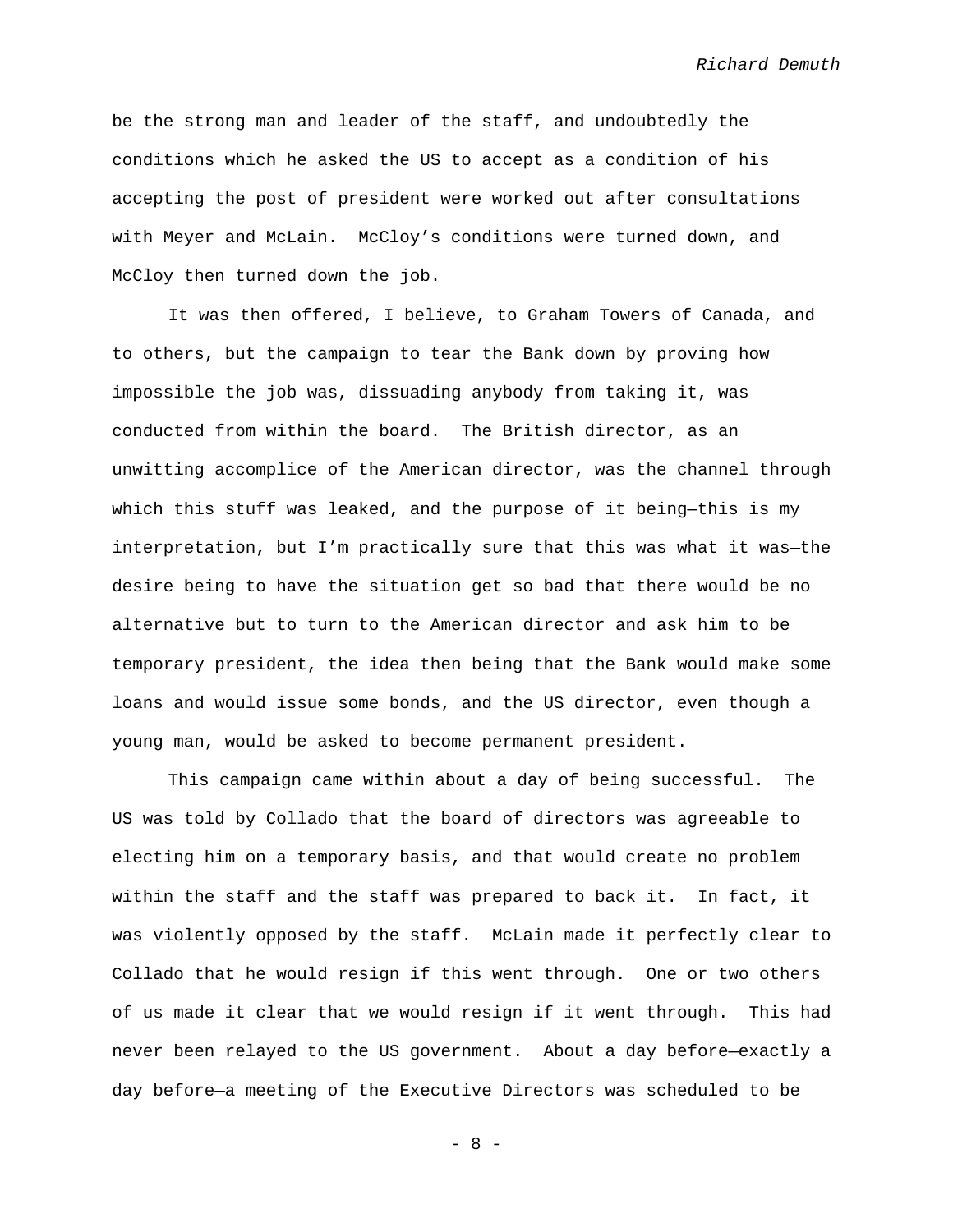held to elect Collado as temporary president. The US State Department was made aware of the situation, and the night before the morning of the meeting they directed Collado to ask for a delay of the meeting.

Subsequently, the State Department called up McCloy and asked him to reconsider, and told him they would accept his conditions, and McCloy did accept.

This obviously didn't leave a very good taste in anybody's mouth, and caused McCloy to come down appearing as though he were trying to dictate to the Bank and ride roughshod over the executive directors. This issue clouded his whole administration of the Bank, because there were raw feelings left as a result of this battle and Collado's subsequent resignation, and McCloy had to keep a pretty tight rein in order to assure the management's position. The word "management" came into the jargon of the Bank after McCloy came in. This was McCloy's contribution to the Bank—establishment of the tradition that the initiative in running the institution was to be left to the management. Although, I think, McCloy on the whole got good cooperation from the board, it was always somewhat grudging cooperation, but by the time he left the position of the management had been so firmly established that Mr. Black, an easier, pleasant man with the board, could loosen the reins without impairing the position of the president. So McCloy was wonderful for his era, and Black was fine for his era. In many ways, and I think Black would probably agree, he reaped the benefits of what McCloy sowed, and in the nature of things, things were easier for Black than they had been for McCloy. (Let's stop for a while)

- 9 -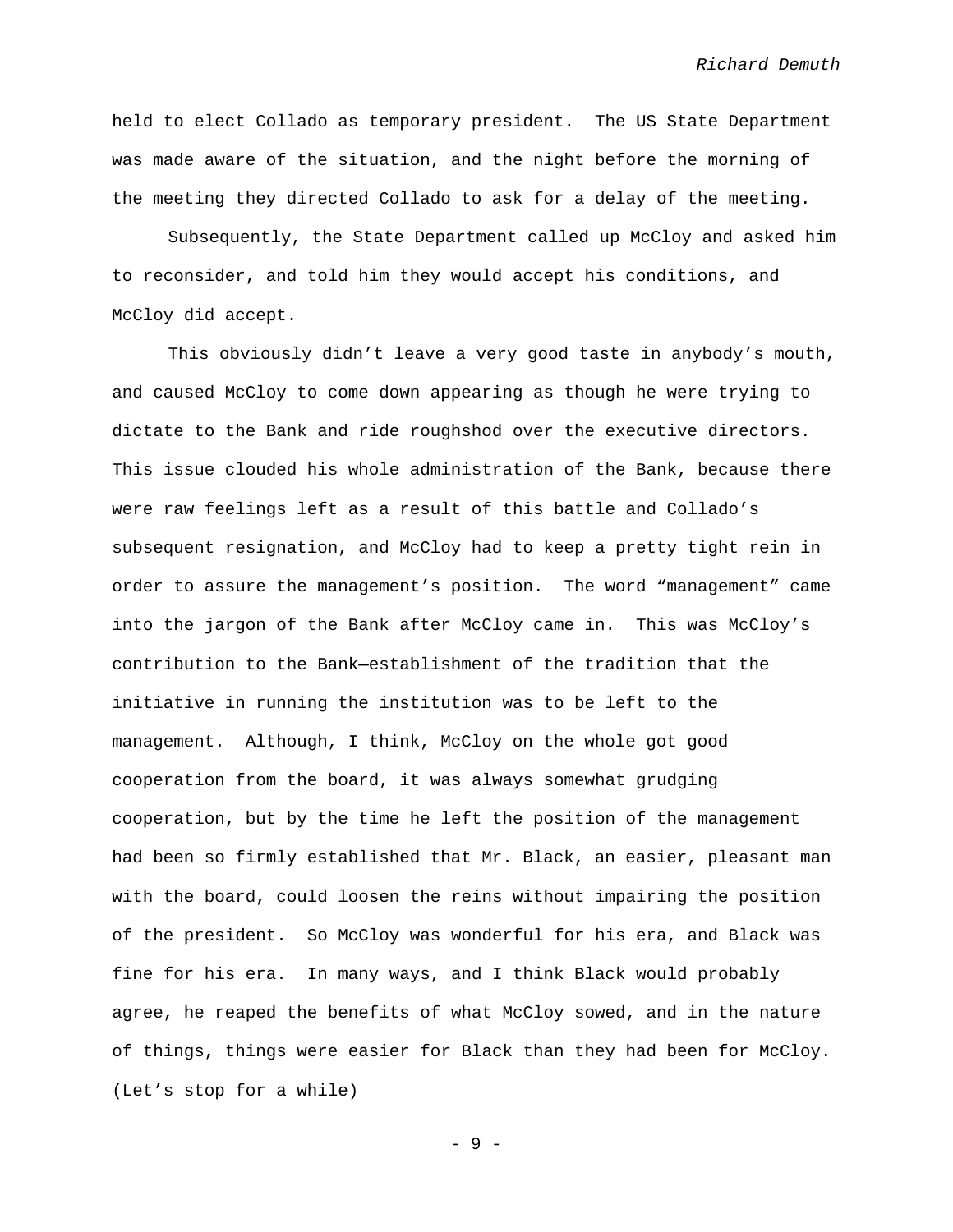\* \* \*

Demuth: I have skipped over rather hastily Mr. Meyer's six months in office, because I can't really remember very distinctly when particular policies of the Bank were established. In any event, during that period policy questions were being explored rather than decisions being made, and a great deal of the time was devoted to just setting up the Bank's structure and getting some people to staff it. If I had to mention the one major contribution, the largest contribution I think Meyer made to the Bank, it was the number of people that were recruited during his time of office that rose to senior positions and are still with the Bank. It was really quite an amazing recruitment job in a short period of time.

Meyer's selection as president of course was in part dictated by his reputation as a very successful investment banker, and as a successful head of the RFC, and one of his major preoccupations was sounding out the private capital market on raising money for the Bank. I accompanied him on his first trip to New York, when we had a meeting of investment bankers in the Federal Reserve Bank up there, and he was most cordially received. The bankers were very ready to hear his story. They were however, thoroughly unenthusiastic about giving any financial support for the Bank. There was an amazing discrepancy between the attitude of the bankers and the expectations of Bretton Woods, where it was believed that the Bank could easily borrow up to the total amount of its subscribed capital, reserves and surplus. There were many reasons for the complete disinterest of the bankers in buying our bonds. In part it was due to legal limitations. I think

 $- 10 -$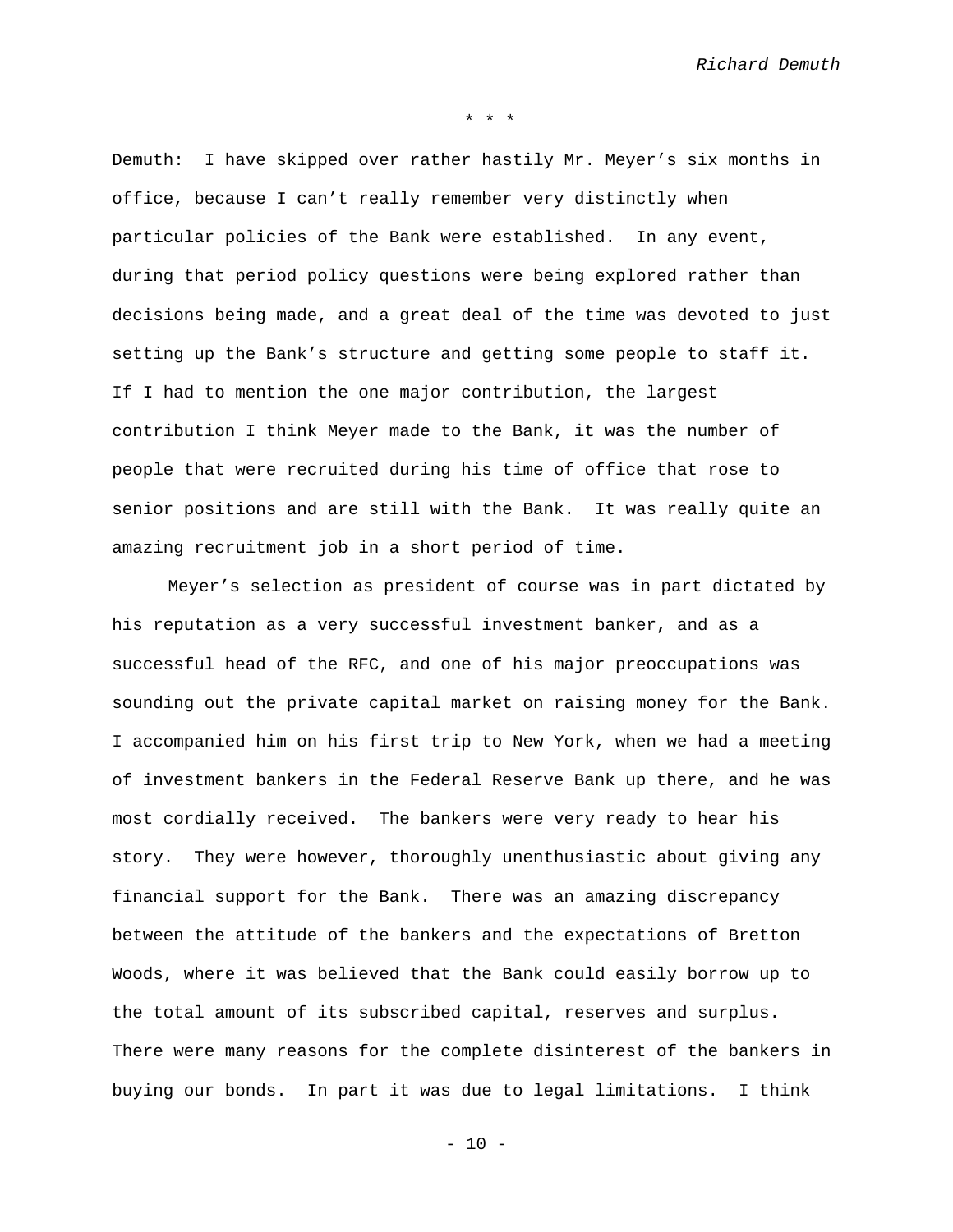the legal limitations were quite severe, but even more, it was the attitude of the market towards an institution that was completely unknown, and that smacked of having to do with foreign lending, which at that time was in very bad repute. The Bank had a lot of members whose credit was undoubtedly non-existent. In general, it was thought of as a do-good institution, as a wild idea, without any respectable support. Some people understood the value of its securities, but they were few and far between. When we finally did come to make an issue, we had to undertake a tremendous campaign of education, changing laws, particularly getting boards of directors and investment committees to understand what the Bank was, because anything called the World Bank or the International Bank in those days just smacked of something that investment committees didn't want to have anything to do with. So we organized a terrific sales group, Black and McCloy did, when they set up the first issue. Their presence and the support that they got from their friends in the investment banking community in New York, the underwriting group they finally were able to put together, insured the success of the issue. If it had been done with any less careful preparation, I'm afraid it might have been a very substantial flop.

You want me to talk about Mr. McCloy's term of office? One really can't talk about McCloy without talking about the triumvirate of McCloy, Garner and Black. They worked as a remarkably good team, Black out selling the Bank to the market, McCloy helping greatly in that effort but also selling the Bank to the world, the public at large, Garner the able chief of staff who really got the Bank into

- 11 -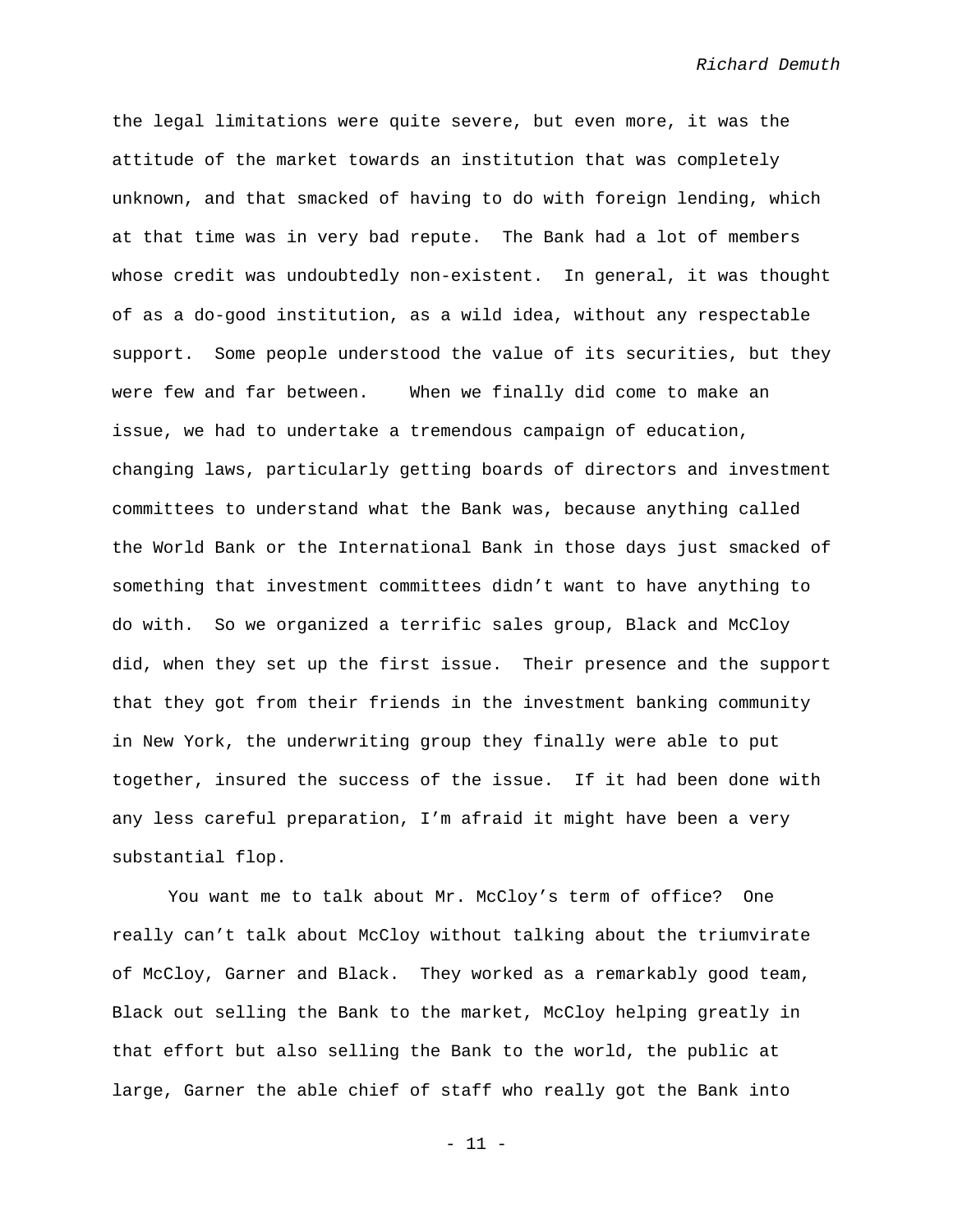operation as an effective banking institution. I don't think one could speak too highly of Garner's contribution in those days, not only in terms of tremendous work but tremendous toughness, his insistence that we operate not as a public institution, accepting less than the best standards, but as a business institution. Our staff had to be the best staff that could be gotten together, and we did not compromise because of the political nature of our constitution and our structure.

I know this created conflicts with governments at times, governments that were pushing people—for example, he refused to pay any attention to the political pressures that were put on to employ certain individuals. While he was sometimes impatient with the economists, with the "long hairs" in the Bank, his approach was a very broad approach, and he was willing to stick his neck out to make decisions. All those policy issues that had been discussed for a long time in committees were brought up to the management of the Bank for decision, and they were quickly decided, sometimes rightly, mostly rightly, sometimes wrongly, but at least they were decided and enacted.

Q: You are speaking of Mr. Garner in this?

Demuth: Yes, Mr. Garner. Mr. McCloy gave the Bank a broad vision and incisive approach that was extremely salutary, and I think he probably made the most, the boldest moves the Bank has ever made in terms of its European reconstruction loans. He realized that the Bank's

- 12 -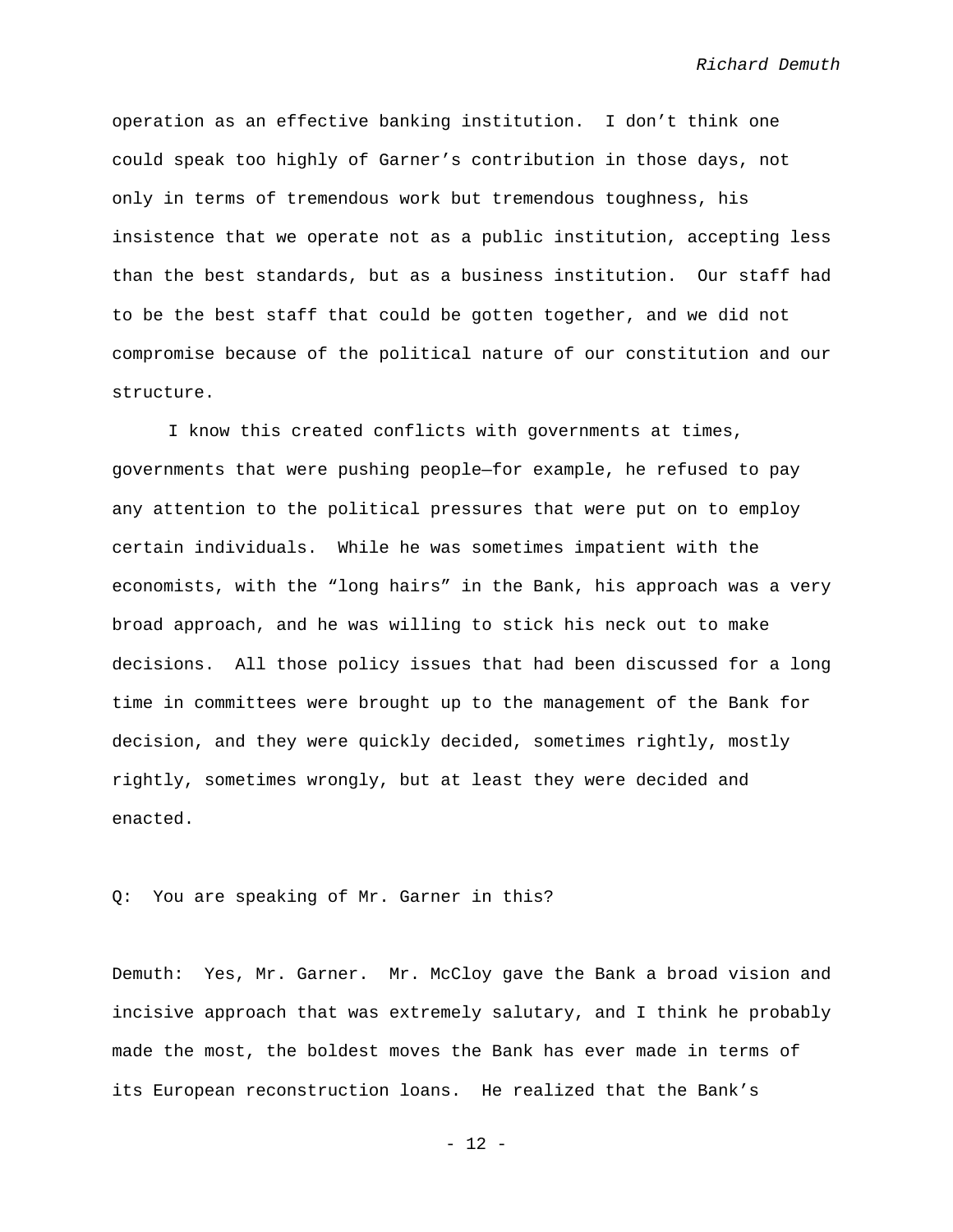reputation was at a low ebb and action had to be taken, so he both organized the marketing campaign I have mentioned and he decided to proceed rapidly with a number of European loans. Nobody at that time had any assurance that our loans to Europe would be repaid, but there was a desperate situation there, when Lend-Lease was cut off and the Marshall Plan had not yet been conceived, and the European economy was threatened with a stoppage of fuel and food imports, raw material imports, and McCloy decided that action had to be taken, and we made 500 million dollars of European reconstruction loans, on faith to a very large extent, without reasonable prospects of repayment that could be documented, but in the knowledge that if Europe wasn't held together, the rest of the Bank's job was not going to be very effective.

Then, you must remember, shortly after those loans were made, the idea of the Marshall Plan was first mentioned by Dean Acheson in his Louisiana speech, I think it was, and Marshall made his speech at Harvard which was taken up by the Europeans. The Bank spent a great deal of time in the summer of 1947 in helping work out the Marshall Plan, helping the United States and helping some of the Europeans work out the presentation of the Marshall Plan. McCloy testified for the Marshall Plan, in full knowledge that this would put us out of business in the main area in which we were attempting to do business, but with thorough recognition that the job was so much beyond the Bank's resources that we shouldn't take a narrow jurisdiction stand and that the Marshall Plan was a necessity. And I think his testimony assistance and the Bank's position were of considerable assistance in

- 13 -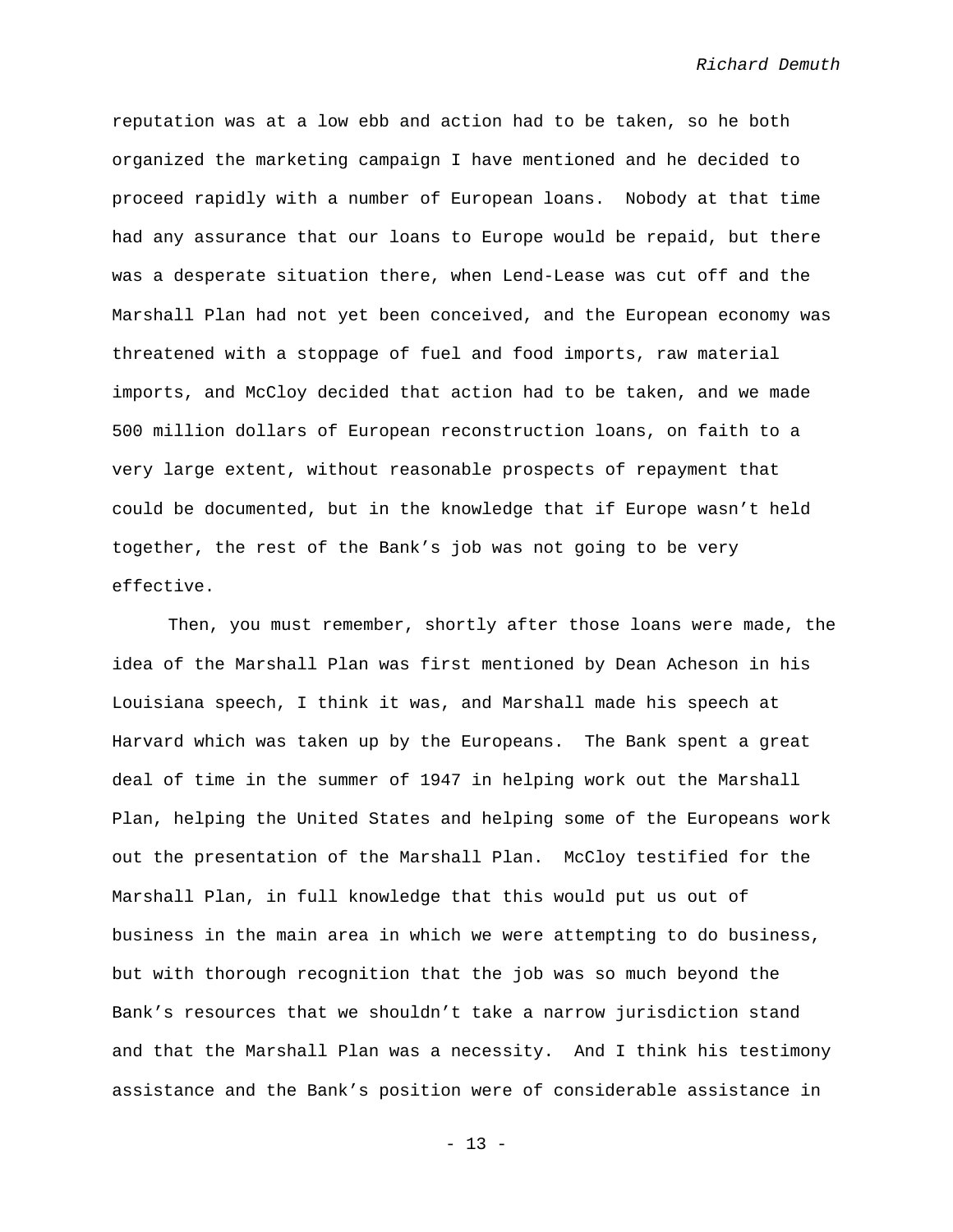getting the Marshall Plan through Congress. Then we turned to the problem of development.

Q: Before you go into development, I wonder if you could say something about the policy issues that had to be decided in the case of the first loan in particular and the reconstruction loans in general.

Demuth: My memory isn't good enough for that. Among the problems I remember was the question of how we were going to supervise the loans. These were large loans that could be disbursed for a wide variety of goods. They were not the kind of project loans that the Bank was set up to do. We had to pretend they were project loans, or decide they were all exceptions, exceptional situations. But I don't remember with any definiteness, what the particular issues were.

Q: What sorts of things were you doing in those days, the first days of McCloy's tenure?

Demuth: Oh, I was working on all kinds of things—for example, the question of board-management relations. We finally got some kind of a memorandum agreed to by the board as to how we would go about processing loans, how we would take them to the board, what kinds of initiative they would leave to the management. Then there were all kinds of recruitment problems still. I did a lot of speech writing for McCloy. I did a lot of work on the Marshall Plan. We had a large

 $- 14 -$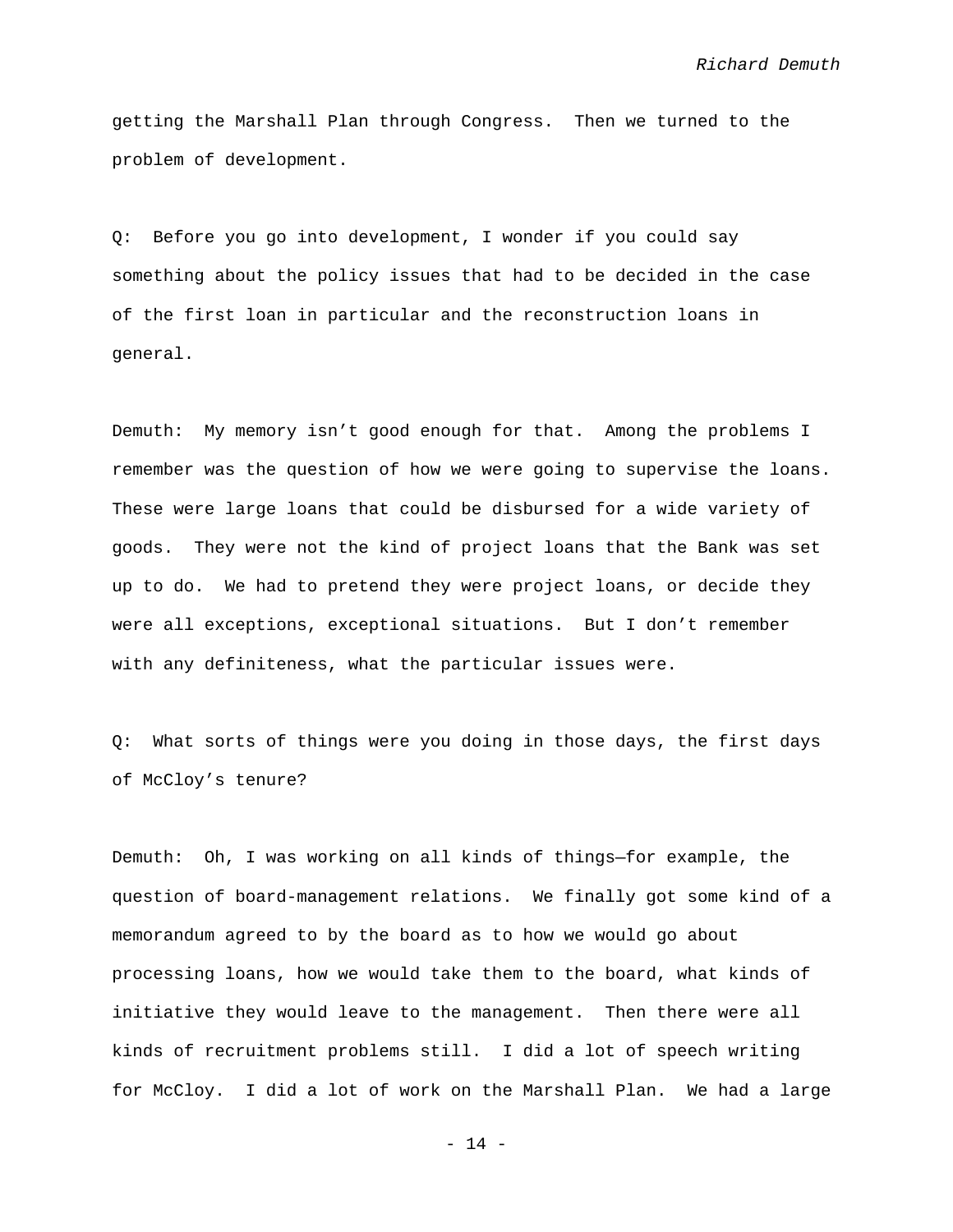number of policy issues that came up to Garner, and I was acting as his assistant, trying to get some of those policy issues resolved. We had organizational problems. As a matter of fact, I was general assistant to both Garner and McCloy at the time.

Q: You had been a special assistant to Mr. Meyer.

Demuth: Well, he had two assistants and I was one of them. The other was a Collado man who left more or less with Collado. Before Garner came in, I recommended to McCloy that my job be switched to being assistant to the vice president rather than assistant to the president, so that we wouldn't have the same situation that we'd had with Smith, where things were going through me to other people instead of going through the vice president, and since McCloy had brought Garner in and had confidence in him and was going to use him as chief of staff, it seemed to me that the kind of job I was doing would be more appropriately put on the level of assistant to the vice president. I had suggested that it be changed to that level, but I, in fact, acted as assistant to both of them.

Q: Was the name of the fellow, who was the other assistant, John Ferguson?

Demuth: Yes.

Q: When did he leave?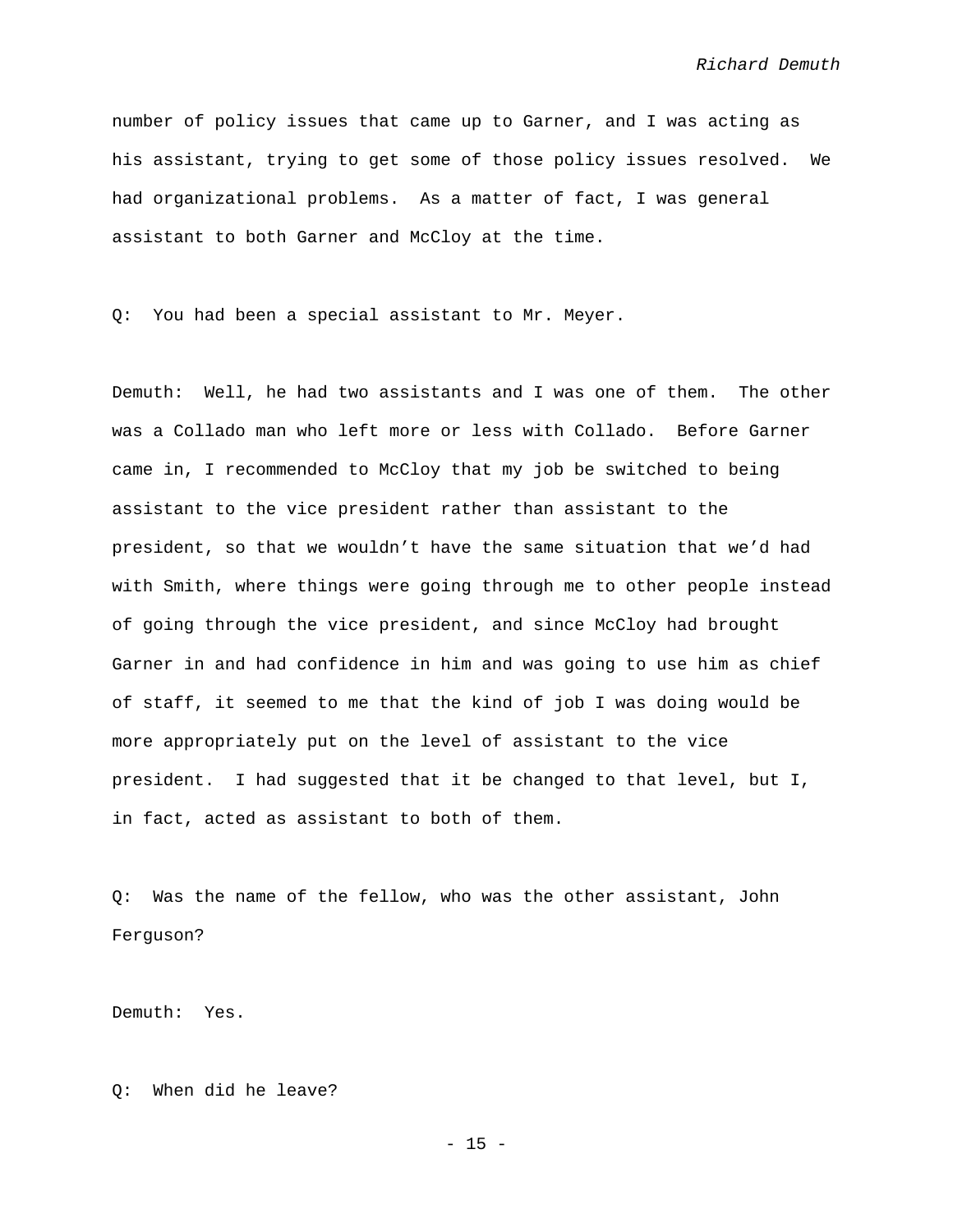Demuth: Almost immediately after McCloy came in. He was of the school that believed the US executive director ought to run the Bank, and at the time of the interregnum, he was the staff man. Who'd go to the directors and keep them informed what was going on in the staff. When Collado left and McCloy and Garner came in, Ferguson decided to leave too.

Q: Was the staff divided in camps, or was Ferguson alone?

Demuth: Ferguson was almost alone. I was in the unhappy position of not being able to be invited to staff meetings in those days because if I was invited, Ferguson had to be invited, and Ferguson would take everything the staff said to Collado. This was an unhappy situation.

Well, the other job I had at that time, which brings up a whole new subject, involved our relationship with the United Nations. In the very early days of the Bank, when it was under Mr. Meyer, the UN people came down and approached us and said that they wanted to enter into a liaison arrangement with us, a relationship agreement, and they gave us copies of relationship agreements that they'd entered into with some of the other specialized agencies, which made the other agencies very definitely subordinate to them. We said we didn't know enough about our business to enter into any kind of formal contract with them, that we were quite willing to cooperate in a lot of fields where we thought we could be mutually useful, but that entering into a contractual relationship was something we wanted to defer for a year or so until we knew more about our business and what our relationship

- 16 -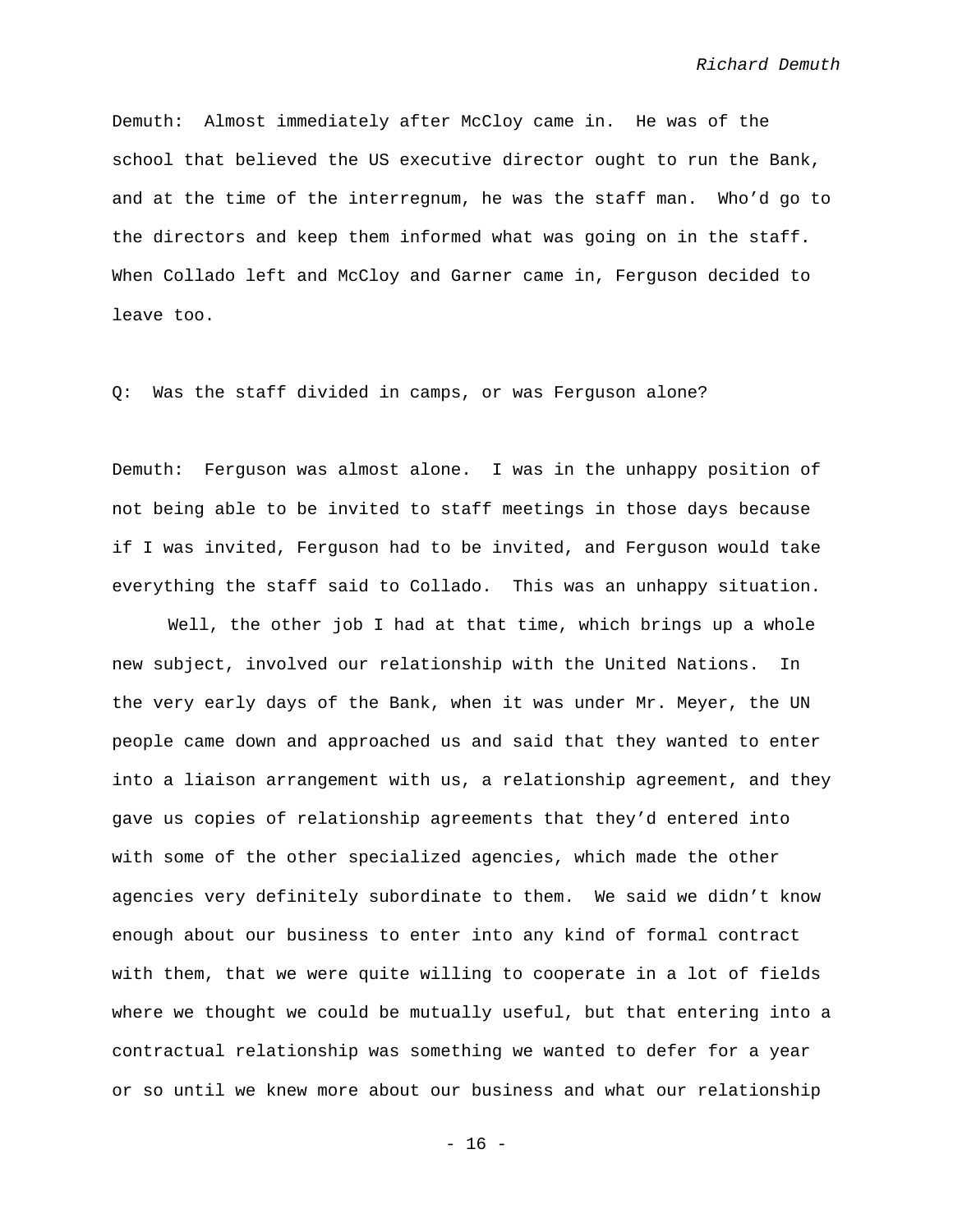should be. In any case, we said that we couldn't enter into the kind of contract that the other agencies had entered into because it would appear to the public that we were in effect an agency of the United Nations, and if it seemed that we were an agency of a political instrumentality, our market position would be impaired.

This was reluctantly accepted for a while, and then on review at the UN, their lawyers said that it was—the Charter required that the United Nations enter into a contractual relationship, that this required a written contract agreed to by both sides, and they raised again with a good deal of insistence the need for a written document.

Well, we said, all right, if they really wanted a written document we'd submit a draft that we could accept but they wouldn't like it and we wouldn't recommend that they accept it. Their lawyers said, "Let's see what you can do," so we wrote a draft agreement that was in effect a declaration of independence, starting out with—"The United Nations is an independent international agency with its own governing body, and the International Bank is an independent international agency with its own governing bodies, each responsible for its own policies."

This was a document that if we had been the United Nations, we wouldn't have been glad to sign, and we didn't urge them to do it at all, but we said if they needed a contract, this was the only kind of contract we could accept.

Q: I suppose this is still in the files somewhere?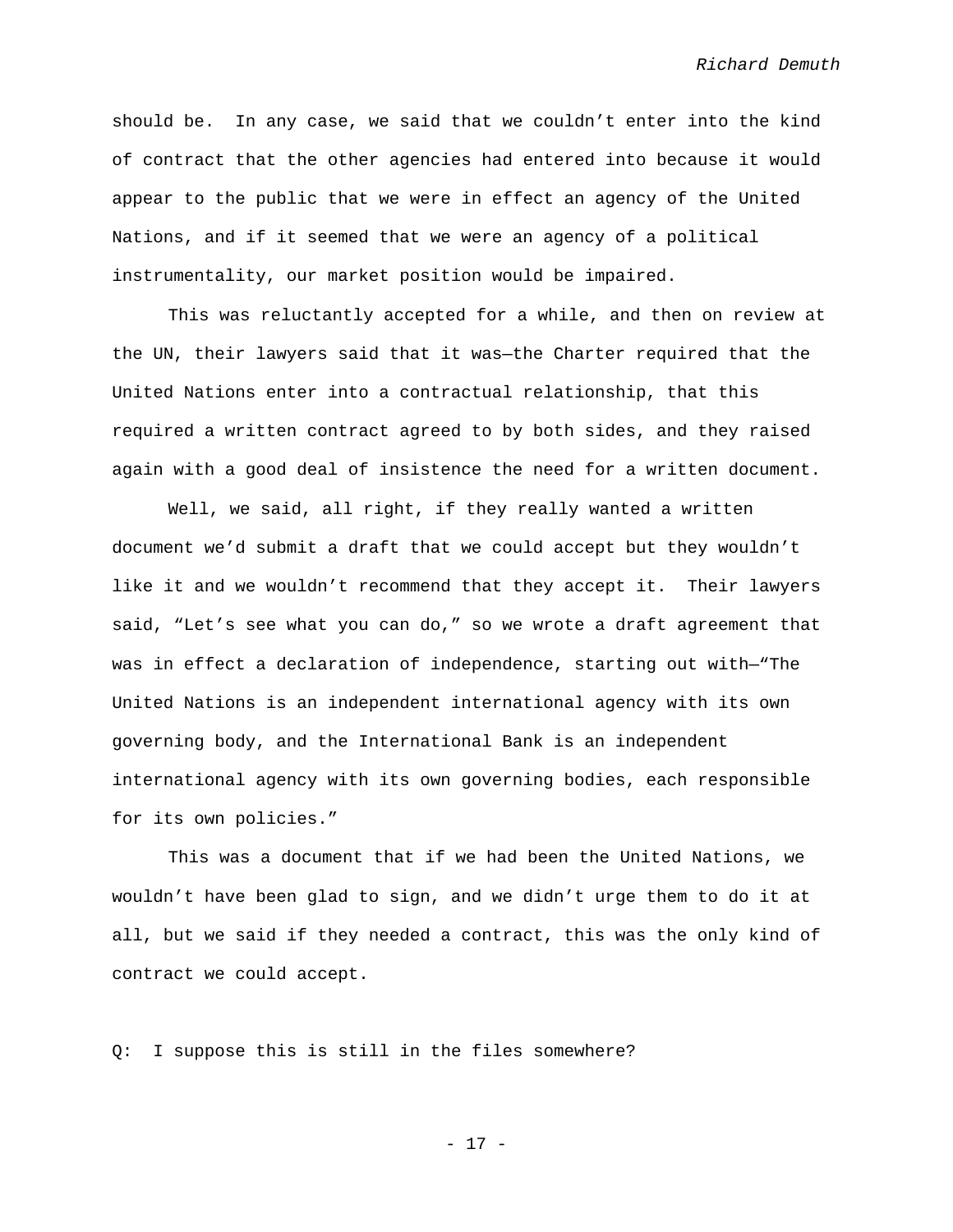Demuth: Oh, yes. This contained also a statement that the United Nations would not make any—as a matter of policy - the United Nations Economic and Social Council would not make any recommendations to the Bank with respect to a particular loan or with respect to the terms of financing, something like that.

Well, this caused a lot of—the UN people wanted to go ahead with it, the international organization people in the State Department were very anxious that it go through, and there was a very strong, vigorous negotiating session between a committee of the Economic and Social Council and Mr. McCloy, which went on for a day at the United Nations, in which our draft was reviewed, and we took out a few of our declarations of independence but not very many. The agreement, as it presently exists, was agreed on and accepted by the Economic and Social Council with a certain amount of bad grace.

I don't think anybody's ever looked at it since. It's been misconstrued. There's nothing in this agreement that prevents the Economic and Social Council from making general policy recommendations to us, but the ECOSOC has been so cowed that they feel that it prevents them from making any recommendations on policy to us, which it doesn't at all.

Q: I take it that what you were trying to make clear primarily was that even if they did make recommendations, you weren't obliged to accept them.

- 18 -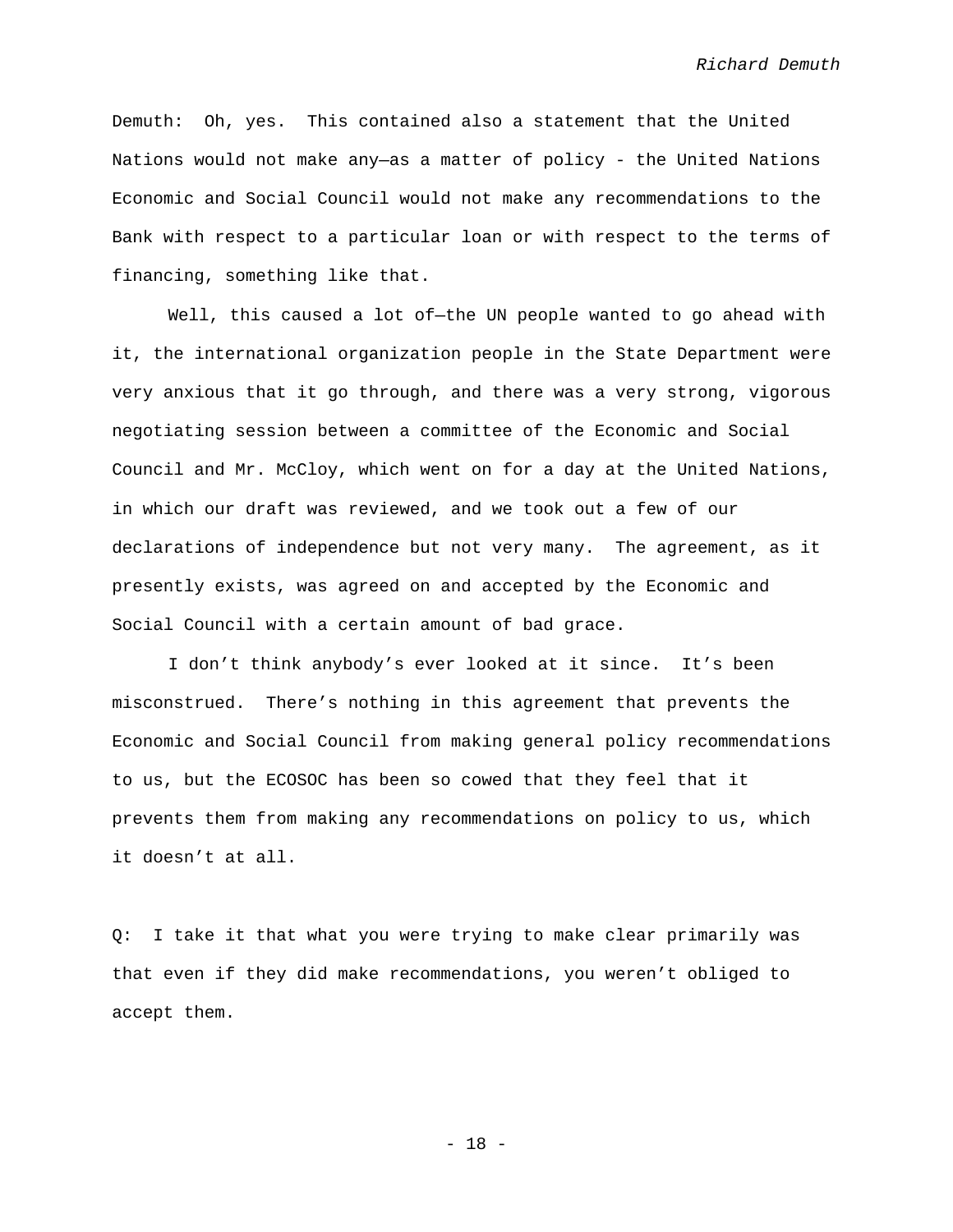Demuth: Well, we wanted to make it clear that the Economic and Social Council would not attempt to dictate particular loans to us, that we were making the loans on a businesslike basis and without regard to political considerations, that we wouldn't want a political body to be standing over us and telling us what loans to make or on what terms to make them, but if they wanted to make a policy recommendation, for example that we should give thought to industry or to agriculture, or if they wanted us to give more emphasis to Africa than to Latin America, there was nothing in the agreement that would stop general recommendations of that sort. We wouldn't necessarily adopt them but we didn't say that it was appropriate to make them. We had agreed in this agreement that we would submit a report to the Economic and Social Council once a year, but unlike the other agencies we did not agree to prepare a separate report for the purpose. We told them that we would send our annual report and that we would appear before the Economic and Social Council and present it, and each year the President does go up and present it to the Economic and Social Council which gets publicity. They make a few speeches back, and that's the relationship with the Council. It's extraordinary how differently the governments react in their discussions, at the Annual Meetings, for example, where the finance ministers are representatives and at the Economic and Social Council where the representatives come from foreign offices, and are more politically motivated. This is one of the difficulties in the relationship.

Our relationship also became very difficult on a staff basis. The UN at that time had some pretty ambitious characters who were

- 19 -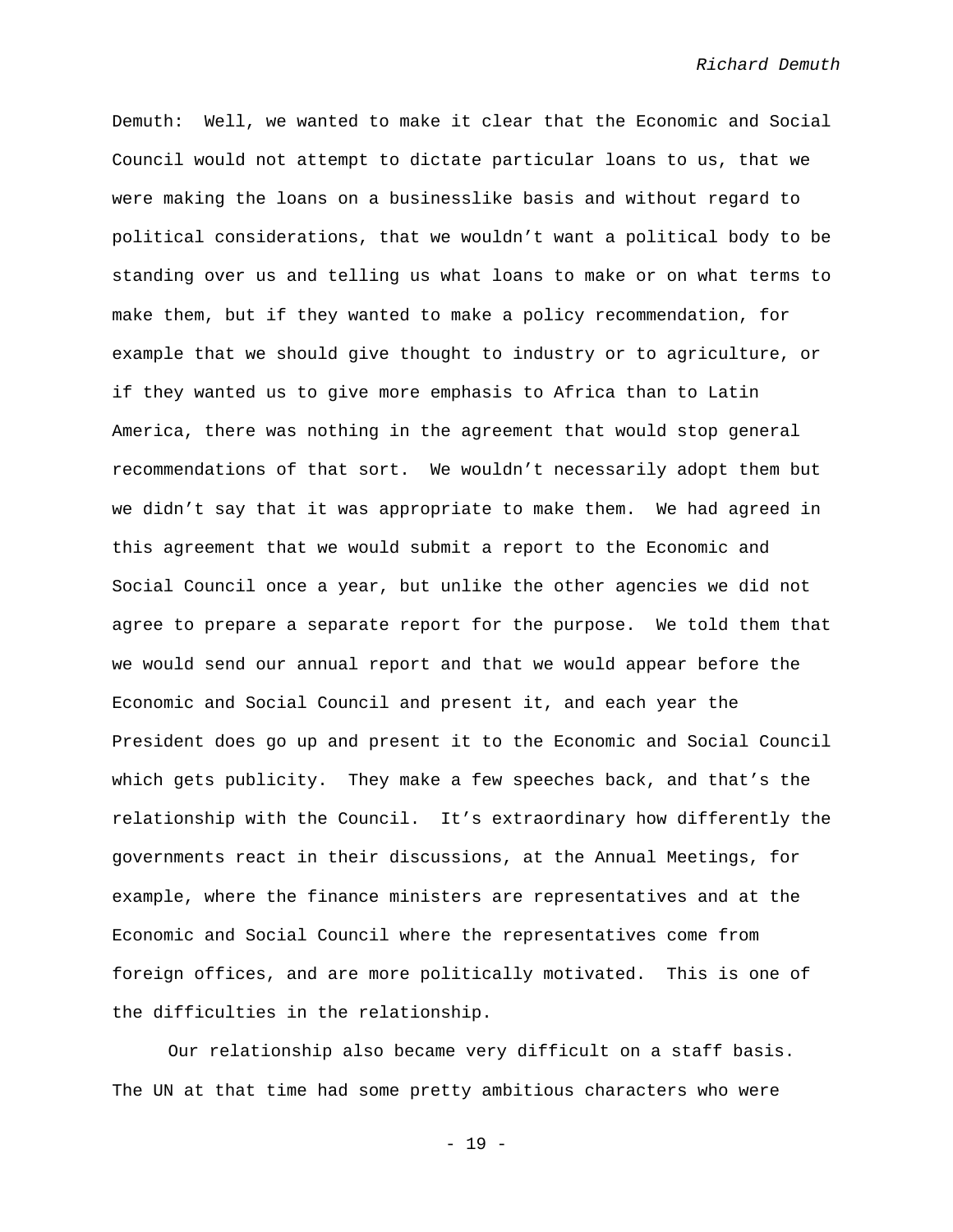trying to build the UN up into a top agency and wanted the Bank to be a tool that they could use, but they never really had the ability or stature that went with their pretensions. The United Nations, for example, wanted to undertake all the general survey missions. They wanted the Bank to supply experts to their missions, and we should just do the financing in accordance with the recommendations made by their missions, done by the UN. We said, "Send out any kind of missions you want, but we're going to send them out too, if we're asked to by the governments, and we don't feel we should participate in anybody else's missions because that would bind us, make us participate in a mission we didn't control and might put us in an embarrassing position, if we couldn't finance the program that was recommended."

This was a subject of very bitter dispute between Mr. McCloy and David Owen. It ended up with our saying, "You just go on your own way and we'll go on our way," and in the end the requests came to us rather than to the UN and so we did this sort of business and they didn't. But with David Owen then running the Economic Affairs Department and David Weintraub as his ambitious second in command, it was a very rough relationship, which still hasn't been wholly smoothed over. It's a very difficult relationship at best, because in the hierarchy of things the UN is the top agency. They're the central global body, and they feel they ought to be able to exercise authority over all the other international agencies. On the other hand, the Bank has the money. It has many more people of real stature on its staff than the UN has. The UN's a little jealous of us, and on the

 $- 20 -$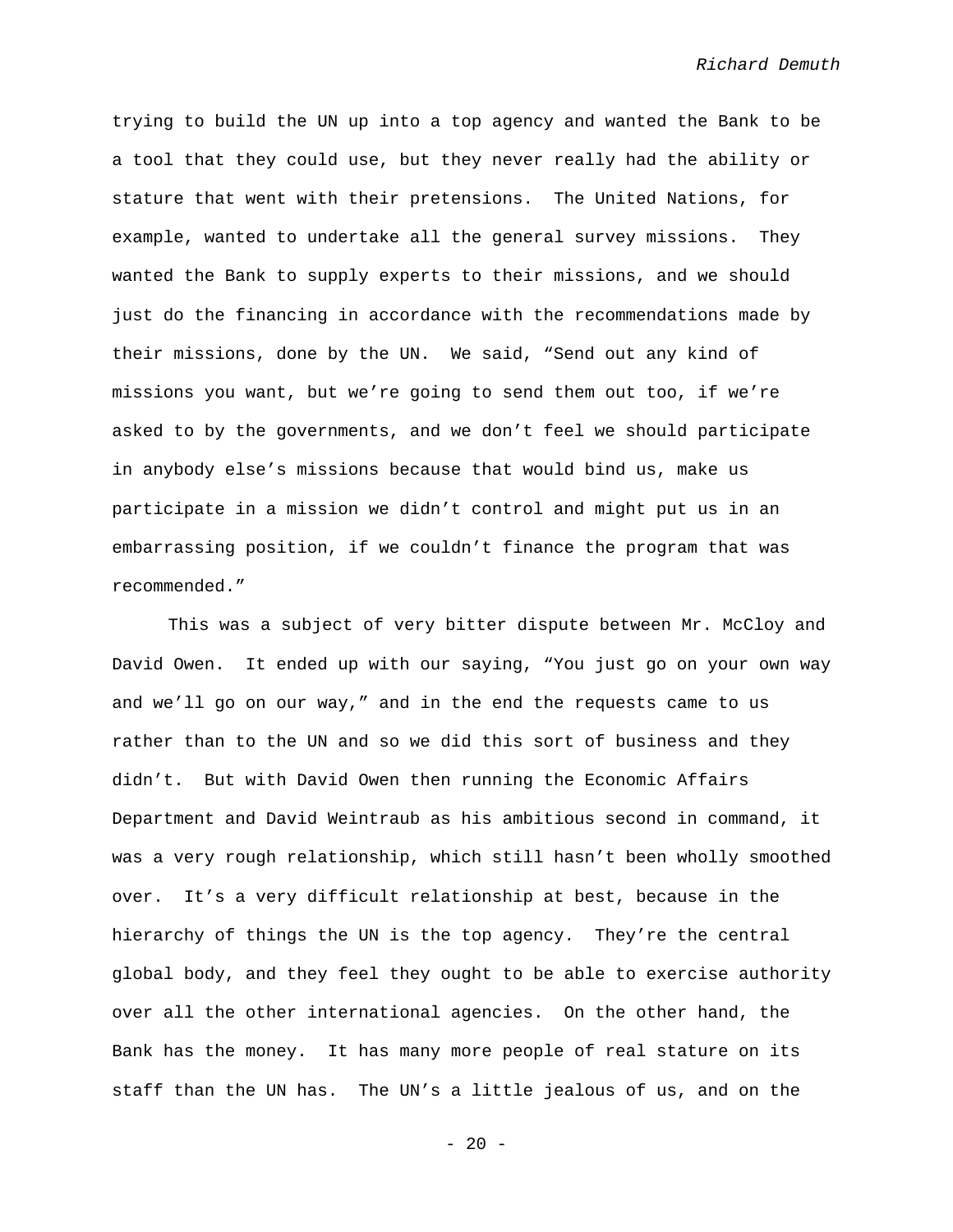other hand we're very impatient with any kind of UN interference. Also, our management has from the beginning been very loath to get involved with the UN in any way for fear of contamination because for the most part we didn't have much respect for the people, and this kind of attitude gets felt, so the job of keeping relationships happy in that kind of a milieu is not an easy one. I think it has become considerably better, though now it's beginning to get aggravated again as the UN is once again engaged in a desire to become the top development authority in the world and use the Bank as an instrumentality, and the Bank itself wants to be the top development agency. This is where the conflict is beginning to make its appearance in a few ways.

Q: Has the development of a Special Fund in the UN complicated matters?

Demuth: No, I don't think so. The Special Fund, you know, was created because the US wanted to buy time on SUNFED, and they thought with this 100 million dollar a year fund—50 million dollars a year originally—they could direct the persons—for a capital investment fund for a few years.

We felt that the Special Fund might have a very real role to play, and Mr. Black has been very anxious that the Bank cooperate with the Special Fund, and in fact we've cooperated with them quite effectively. We are one of the executing agencies—some of the other agencies have many more projects, but I think we've probably got more

 $- 21 -$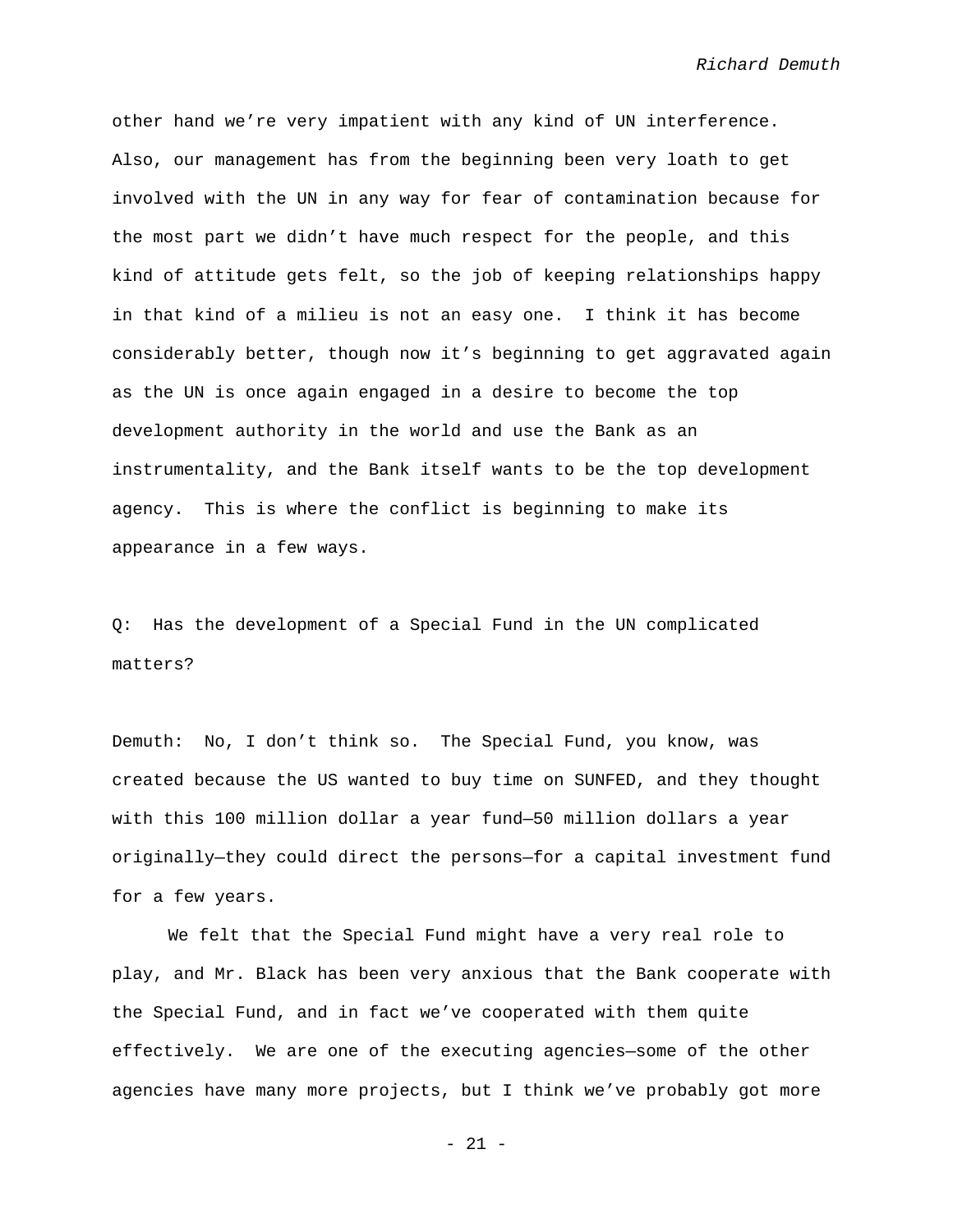completed and under way than most of the others, and on the whole I think this has worked out very well. We've been able to put things to them which they've financed, and others we've carried out with the help of their financing. The difficulty is that Mr. Hoffman, Paul Hoffman, has greater ambitions for the UN, and he wants the UN to get more actively into development work and to serve as a world development authority. To do this he is now about to use his money to try to build up UN field offices to serve as central coordination points for all development efforts in the poor countries, and to that extent there is some conflict, maybe. But on the whole he has not been active in supporting a UN capital fund, which was always the one threat that has been hanging over us. Once a UN capital fund has been created, the confusion between that sort of fund and the Bank would have been tremendous, and whether the creation of IDA, which was designed in very large part to hold that development off, will succeed in doing so, has yet to be seen. But with IDA getting into many more fields, and the Special Fund active in fields in which we're interested, our relationships necessarily become closer.

Q: Are they closer?

Demuth: Much closer, and I would say that for the last five or six years they have been pretty good, quite good—that is, a fairly close relationship, and both Mr. Black and Mr. Hammarskjold are very much interested in the Near Eastern problems. They have a mutuality of interest there, so that ever since Mr. Hammarskjold came in and Dr.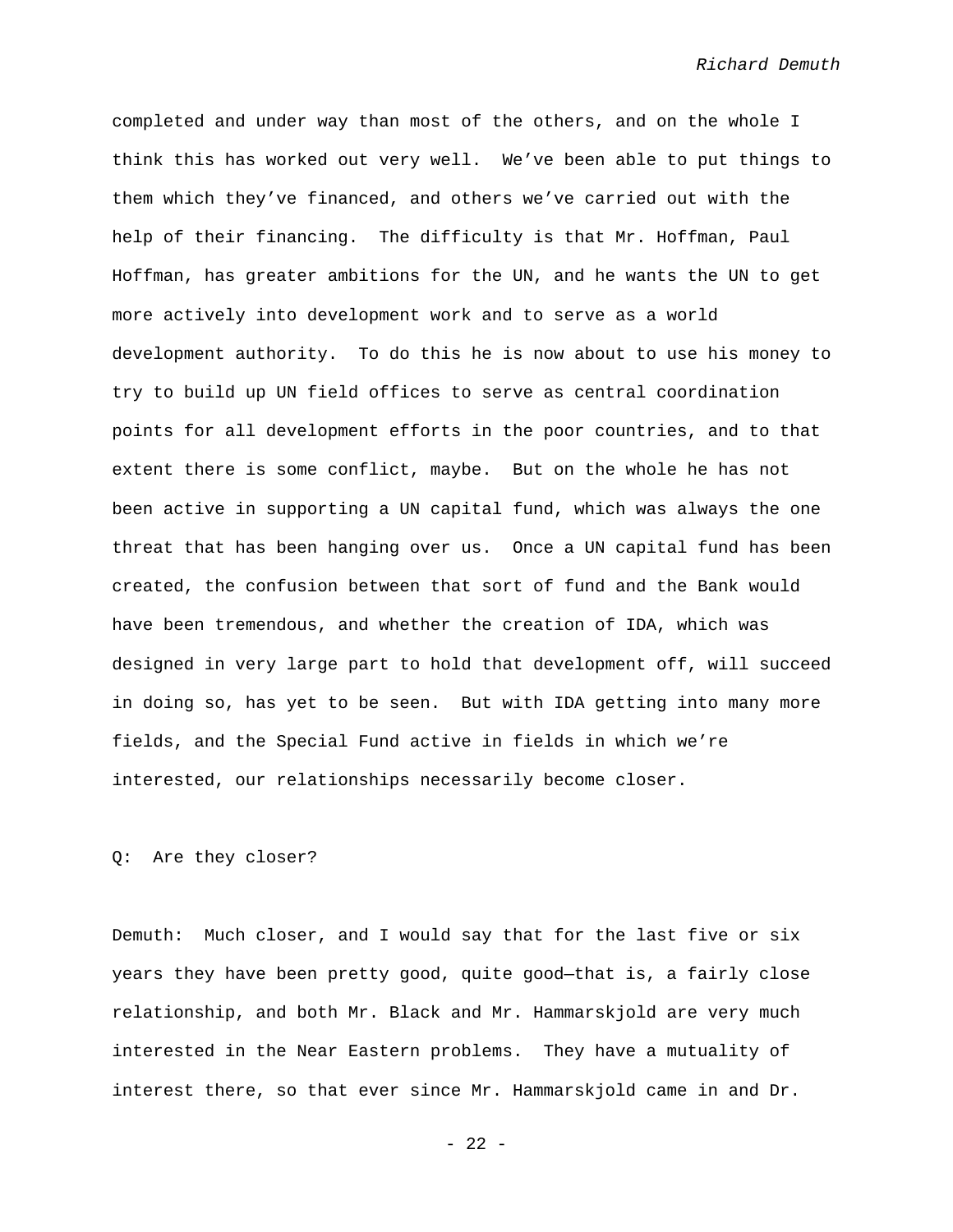Seynes came in on the economic side, things have been considerably better.

Q: I've heard that the real beginning of good relations between the UN and the Bank began with Suez and Mr. Black's work there.

Demuth: Well, that has certainly had a good deal to do with it. That's where Black and Hammarskjold really came together. I think in fact—well, that's where the management of the Bank began to have some respect for the UN. Staff relationships have gotten considerably better since that time. I think with the advent of Dr. Seynes as the top economic man at the UN - to a certain extent with the departure from the Bank of Mr. Garner, who had no use for the UN - things have gotten better.

Q: How does the Bank decide how to coordinate with the Special Fund?

Demuth: Well, we get all the Special Fund projects. They send them to us for examination and advice, and to get our views on what should be done, and we're in close touch with what they're doing.

Q: While we're on the subject of coordination with other lending agencies, could you say something about the Bank's relations with ICA and the Development Loan Fund and Export-Import Bank?

- 23 -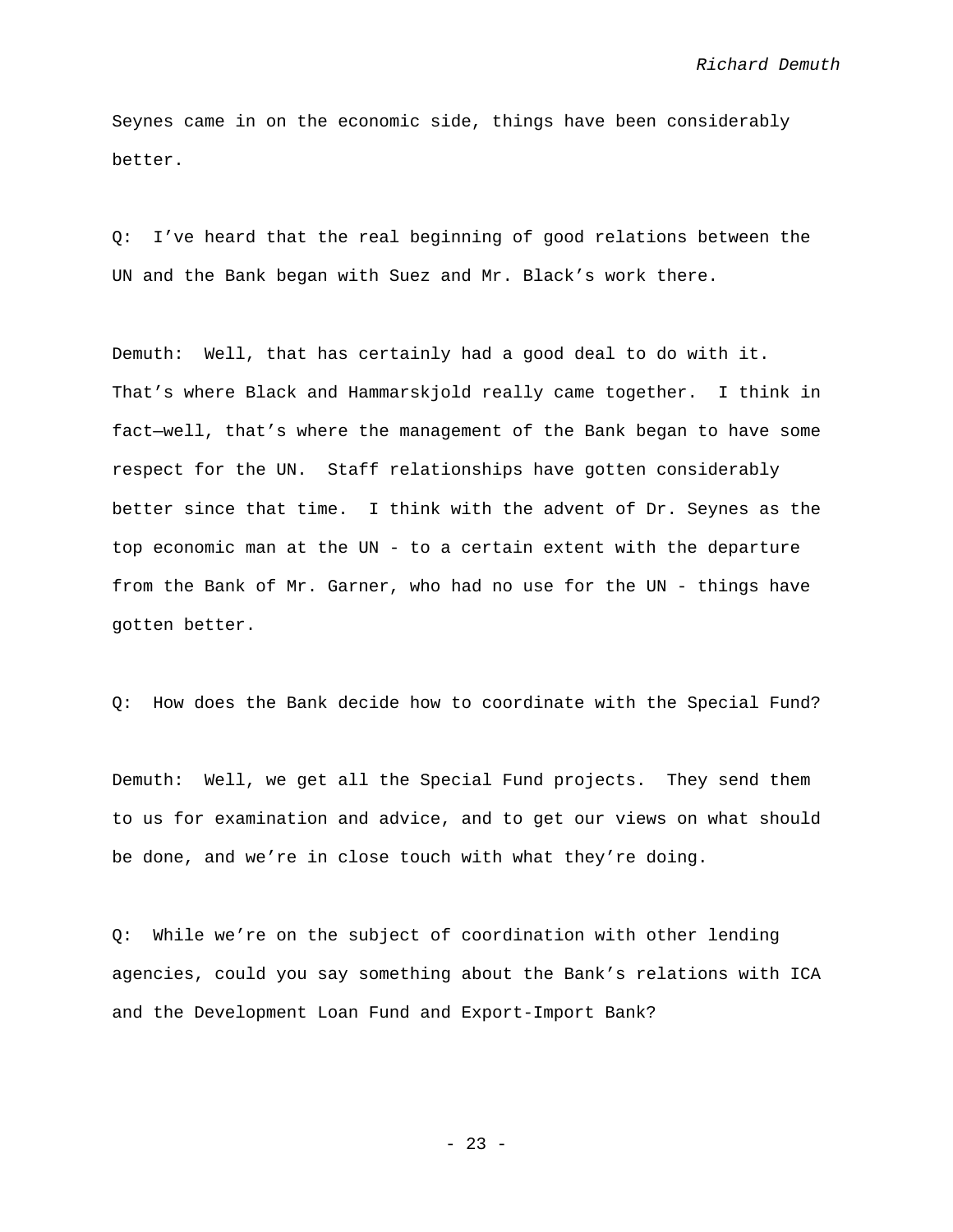Demuth: Oh, the Export-Import Bank relationship has a whole history in itself, but I can't begin to remember all of it. For a long time our position was that the Export-Import Bank get out of our business, that the United States shouldn't do any international financing and should leave this entirely to the International Bank, and for a while it almost succeeded. When the Eisenhower Administration came in, Mr. Humphrey strongly supported this view as Secretary of Treasury, but it never was adopted. Of course the US program, instead of being out back, has grown immensely. We never had good relations with the Ex-Im Bank, I think largely because of its competition. People at the head of the Ex-Im Bank always seemed to be good fellows before they went over there and became devils as soon as they became president of the Ex-Im Bank. The advent of the DLF made things somewhat better, because the need to coordinate became even more evident, obviously, and there were three agencies, DLF under its statute not being allowed to finance if the Ex-Im Bank or we were willing to finance. It forced some kind of coordination. Our relationship with the DLF from the beginning was better than with the Export-Import Bank. I don't know quite what the reason for this was. Maybe the fact that they were giving soft loans and therefore strengthening the credit of our borrowers.

Q: In a sense their activities increased the creditworthiness of the countries that the Bank was interested in but the activities of the Ex-Im Bank decreased the creditworthiness.

- 24 -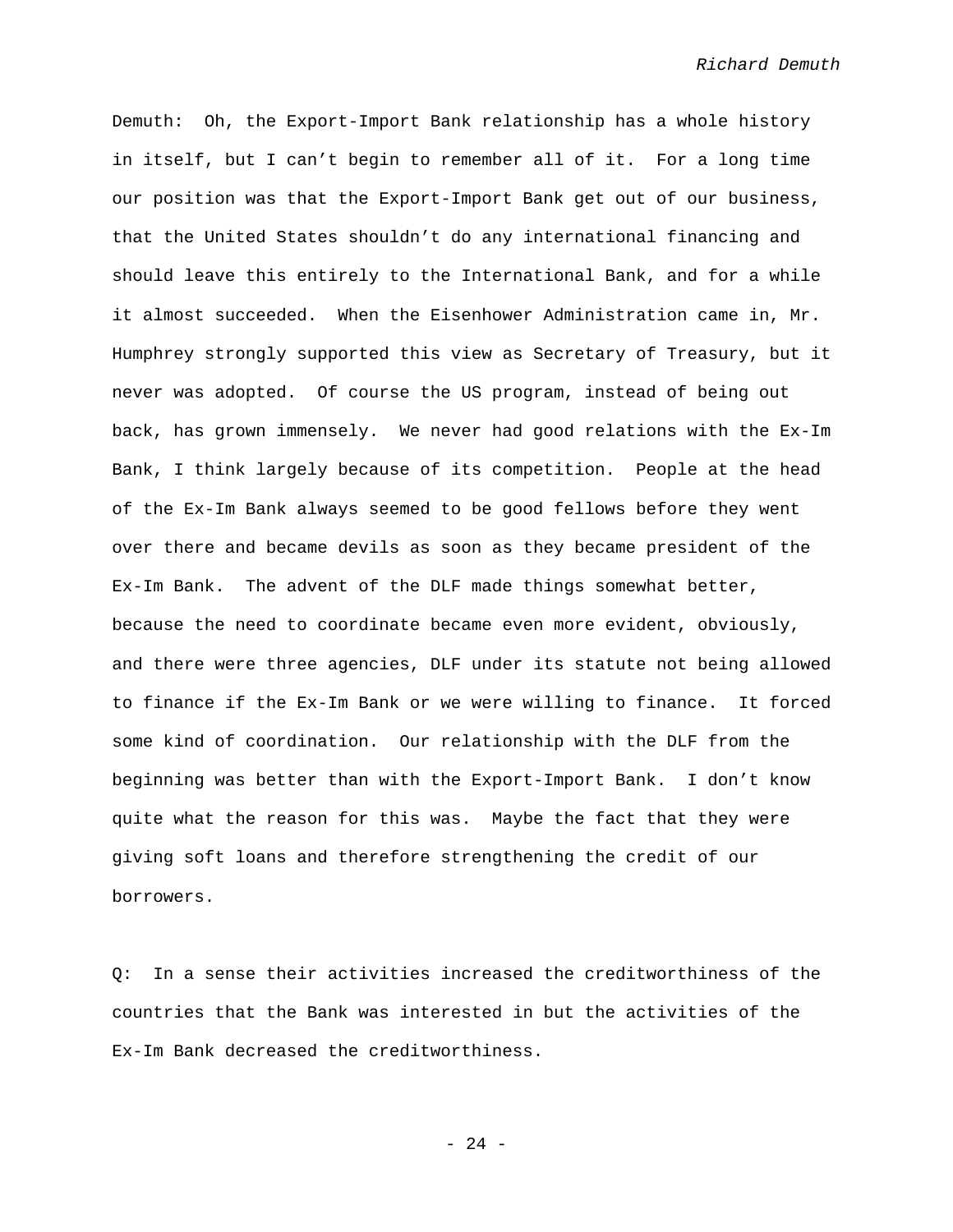Demuth: The first part would be fair to say. I think the second would have to be documented. I would hope that the Ex-Im Bank's loans on the whole were for sound enough projects so that in fact they did not weaken a country's economy and thus decrease its creditworthiness.

Q: In any case they were not development loans, isn't that true?

Demuth: Well, the only things we were worried about were the development loans.

Q: But if the foreign debt of a country is increased as the consequence of an Ex-Im Bank loan, and the money has been used to finance current consumption, for example, then in a sense the country is less likely to qualify for a World Bank Loan.

Demuth: Well, that's right, but very few of the Ex-Im Bank loans were for current consumption. Now, what we were worried about and what we are worried about in the USA program is that when we try to impose conditions on our loans designed to improve the credit of the country, if it can just run around to the State Department and the Export-Import Bank and get a loan without these conditions—it weakens our position. The US frequently has to give loans for political reasons, but we think they would be better made if certain conditions were first fulfilled, and it's that kind of thing rather than decreasing the creditworthiness that concerns us.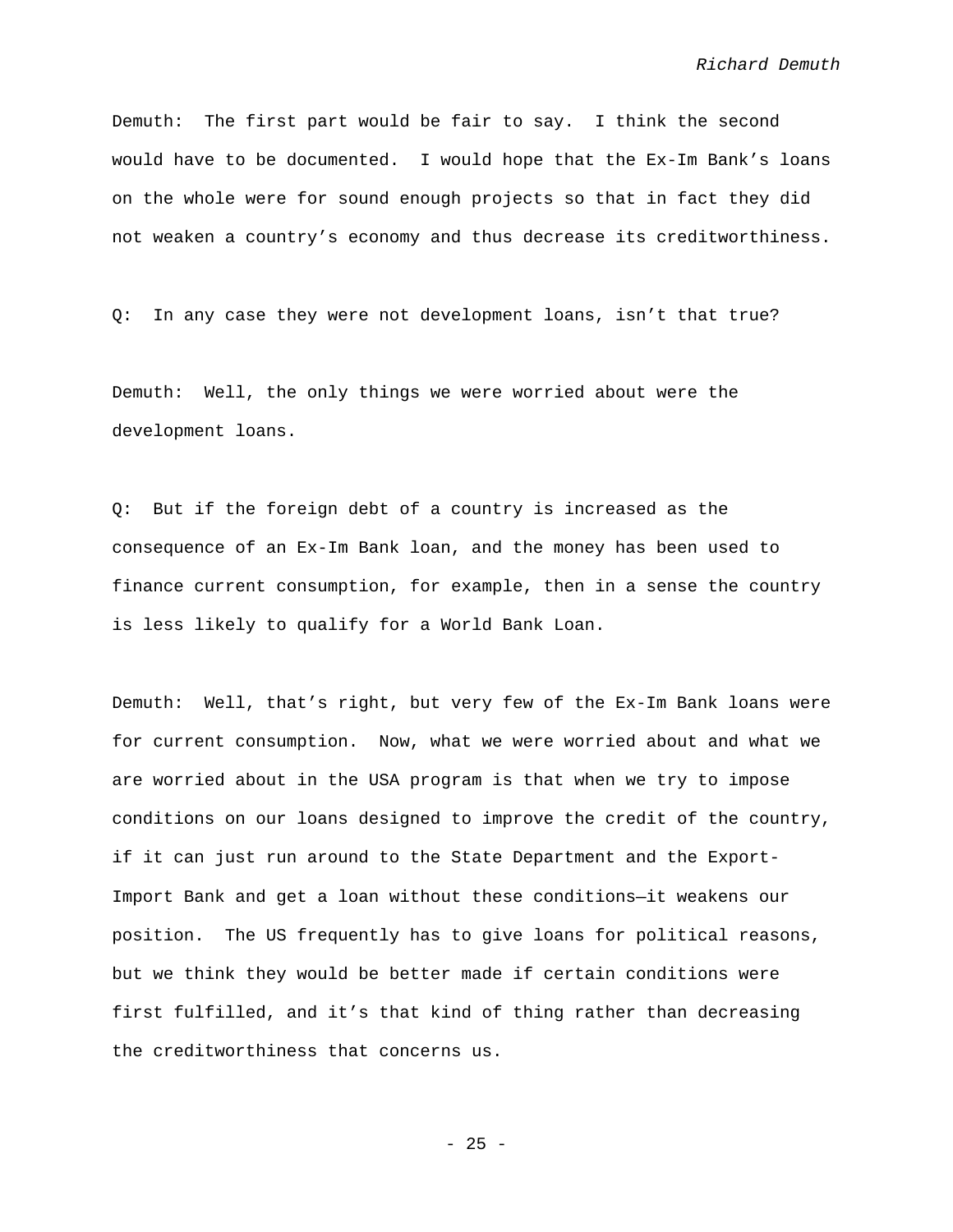Q: I understand that this was quite an issue with Brazil. Was it an issue before Brazil also?

Demuth: Oh, yes. There was a case where McCloy went on a campaign on this during his tenure in office, which was long before the Brazilian crisis came to a head, and it was very difficult from the beginning, because there was just no rational basis on which you could decide whether something should be financed by an Export-Import Bank loan or a Bank loan. We wanted some guidelines put down, and we were quite willing to leave the political loans to the Export-Import Bank if they didn't undercut us on our normal loans. But the US was quite understandably reluctant to say, "We'll only do extraordinary political loans in the Export-Import Bank," because this meant, if they'd adopted that rule, that anything the Export-Import Bank did would immediately be labeled as a political loan. So they wanted to do a wide variety of loans, including political loans in those. And they also felt, and I think quite justifiably, that it would be unfortunate to give a monopoly role in international finance to any one institution. We were likely to do more, and more money was likely to go out overall if there were two agencies operating than if there were only one. But this was a long hard fight, this relationship between the two agencies.

Q: Speaking of Mr. McCloy, somebody told me that when Mr. McCloy got back to the Chase Bank after his period in Germany, he suddenly

 $- 26 -$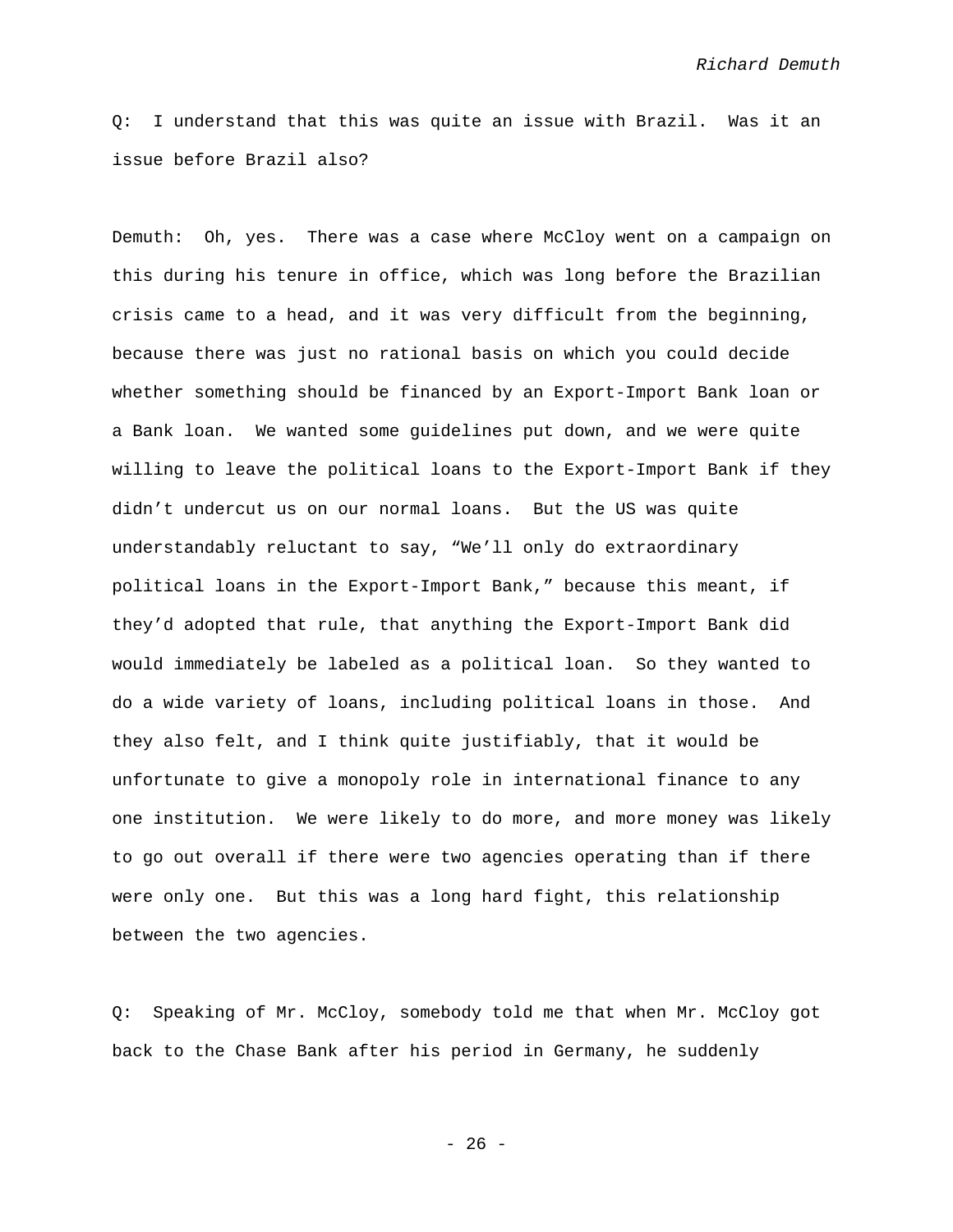decided that the Ex-Im Bank was pretty good after all. Did you hear this?

Demuth: Well, I think probably that what your informant had in mind was that the Chase Bank set up the Chase International Investment Company in which they tried to take over, with Export-Import Bank backing, some of the export financing—this was export financing, not development financing, that the Ex-Im Bank was doing. Whether this was a misconceived idea or whether there were some other reasons for it, it never worked out, and I know before the end of that experiment the Chase Bank was very browned off with the Export-Import Bank.

## Q: How about the relationship between the Bank and the Fund?

Demuth: The International Monetary Fund. They haven't been good. They've been good at the working level. They've never been very good at the higher levels. In the early days of the Bank, the Monetary Fund was a fairly inactive institution. It was dominated by its board of directors, and regarded as a very much more political institution than we were. Its management was not as strong as the Bank's management, and the Bank's management didn't have very much to do with it. The reason we're in this building today rather than in a beautiful building down on Constitution Avenue—what we were offered was a magnificent plot of land, by the US government—was because the Bank didn't want to have a permanent building alongside, share a permanent building with the Fund. Now, all kinds of things that might

- 27 -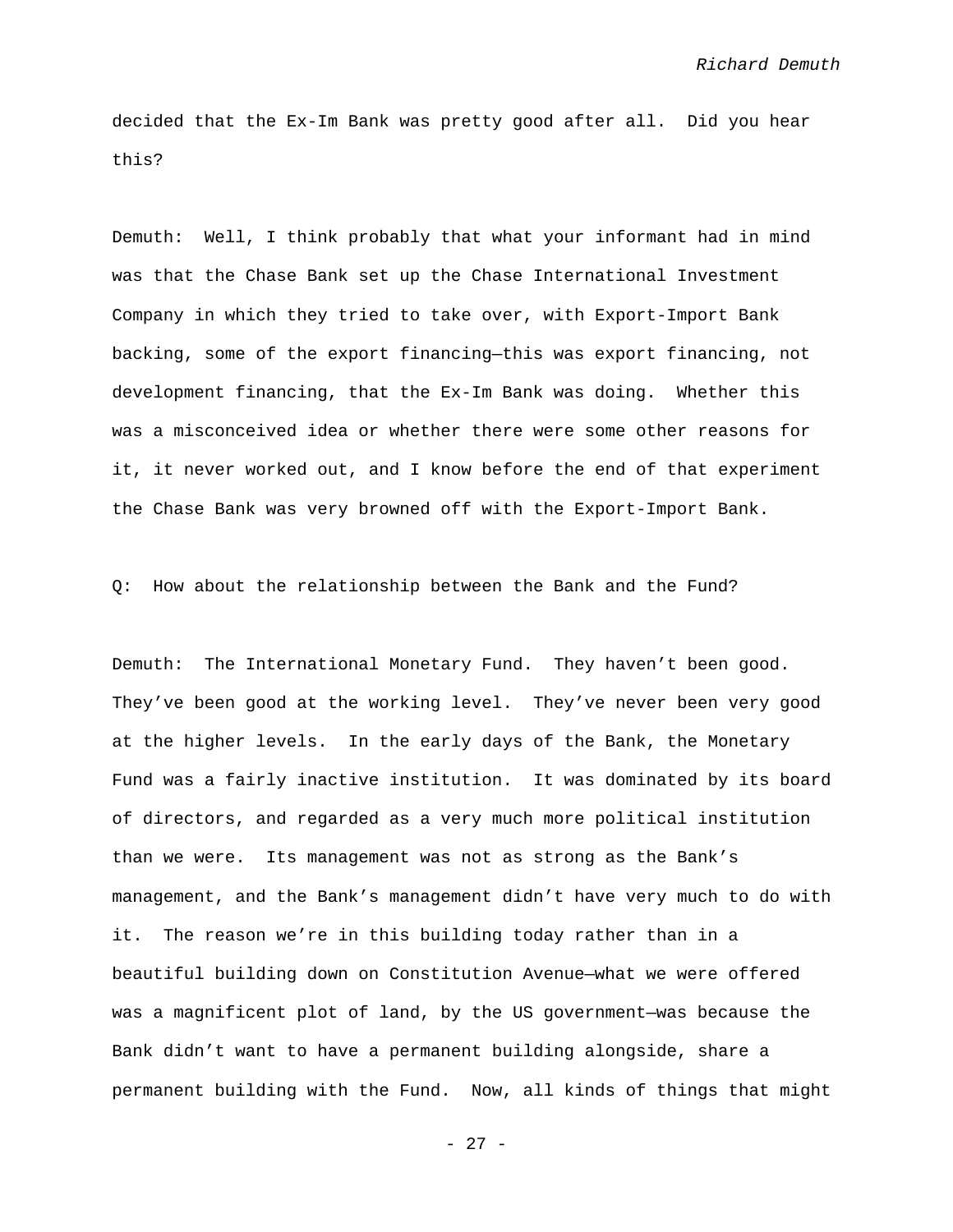have been expected to have been done jointly never could work out joint missions, for example. I finally succeeded in borrowing one or two Fund people for some of the Bank's missions, but this took a terrific amount of effort. There has been a feeling of intense competition between the top people at the Fund and those at the Bank. I think personality conflicts rather than any issues of substance were at the root of the trouble — the top management relationships were bad. I think the working relationships were good, and I think as the Fund gets more active and acquires a more reputable place in the world and more inspired leadership things will be considerably better.

Tape 2

Q: I wonder if you'd say a little more about how the Bank was organized under Mr. McCloy, particularly before 1952, under the general reorganization.

Demuth: Well, the two major departments of the Bank under Mr. McCloy were the loan department and the economic department.

The economic department had in it all the functions that are now performed by the economic staff, general studies, a lot of these studies, and all the creditworthiness studies now performed by the area departments. The loan department was the loan negotiating department, and it had an engineering staff under General Wheeler which in effect did what the whole technical operations department now does. They were the project analysts.

- 28 -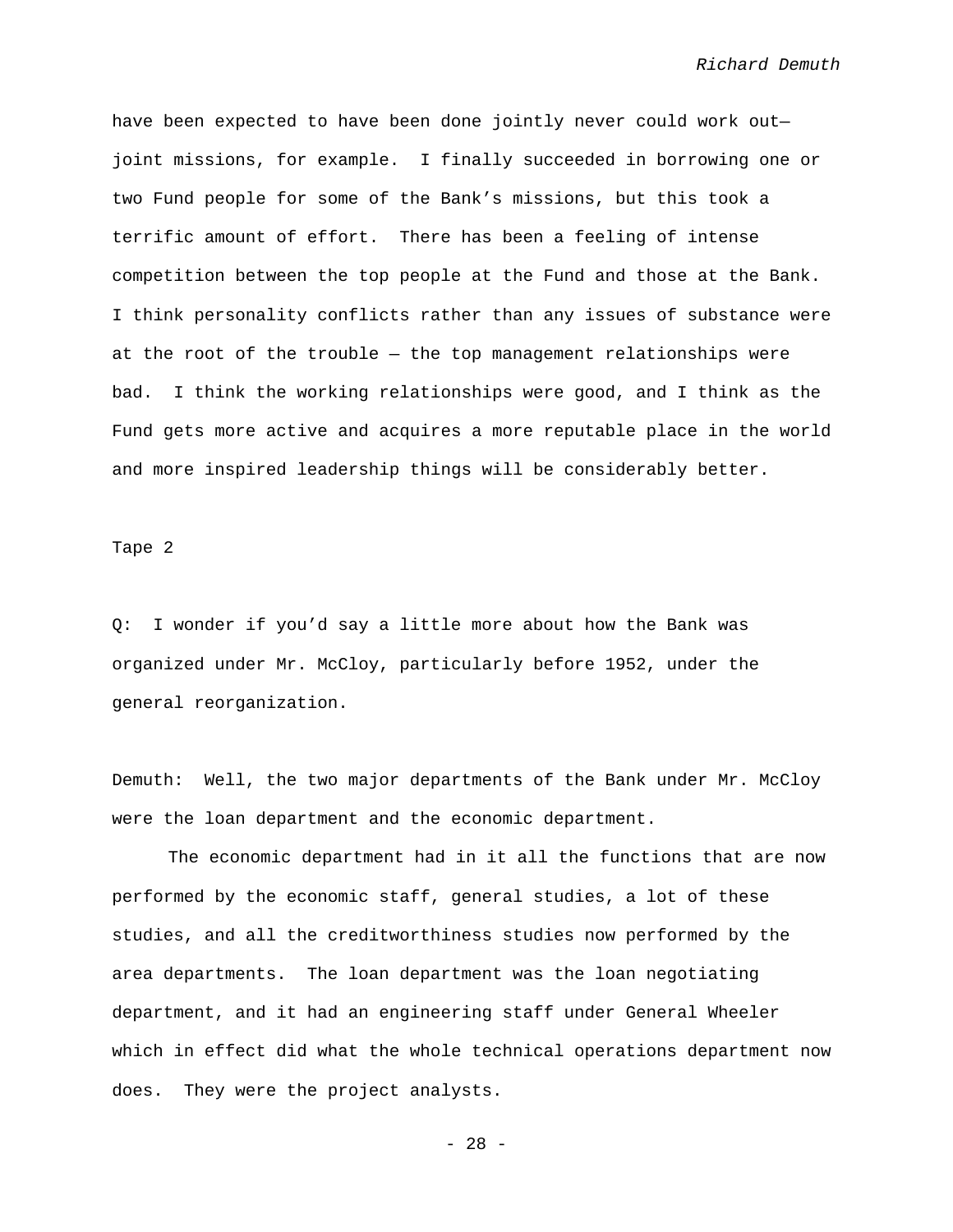Q: That didn't begin right away, did it? Wasn't it not til about '49 that the Bank really had engineers on its permanent staff?

Demuth: No, my recollection is that Spec Wheeler came over in '47. '48 at the latest but I think it was '47. It was a very small staff, as we didn't feel very many engineers were needed. Then the supervision of loans was done by the Treasurer's Department. There were many problems involved in this organization, and people got shoved around from country to country and there never was any continuity in Bank staff working on a particular country. In part there was difficulty because the economist was working on a country and reported to one man, and the loan officer who was trying to work out a program for the country reported to another man, and they never came together except at top management levels. Then, of course, the end use work was being done by a group that had nothing to do with the original negotiation of the loan, or at least no responsibility for it.

Nonetheless, the organization was not inherently bad. There were normal bureaucratic jealousies between the two operating departments. Oh, I should add that somewhere about that time, in '50 or '51, I was charged with the responsibility for technical assistance, and that was then an operating responsibility, and I was in charge as a direct operator rather than as a staff officer.

Q: Was this in a department, or was this a separate technical assistance department per se?

- 29 -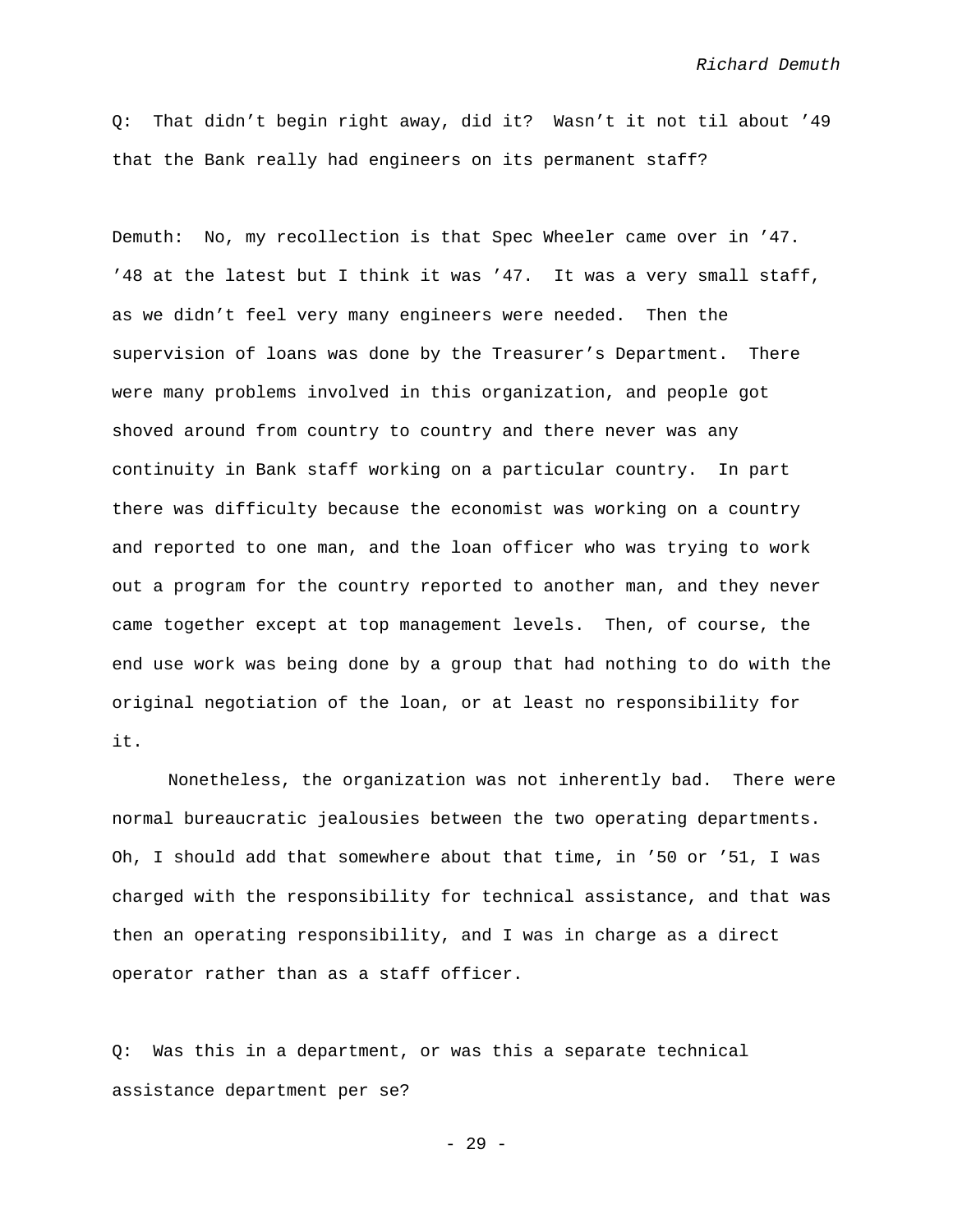Demuth: Well, this was in my capacity as assistant to the vice president. I was also in charge of technical assistance. Q: Did you have staff working for you on technical assistance problems?

Demuth: One or two people. This was in the early days of technical assistance. We had a discussion around 1950 as to whether the Bank was appropriately organized, whether it should be reorganized. This was shortly after Mr. Black came in. It must have been before 1950. We had a long discussion of the organization of the Bank, and at that time we decided that there was no urgency about reorganization, that the organization we had was as appropriate as any other and it was a question of making it work. But a few years later, we reviewed the problem again. A working party was set up under Mr. Iliff of which I was a member, to consider how to improve the organization. There was a general feeling that if we had a group of economists and loan officers working on the same country, they would come up with a more consistent approach, and it would be an easier operation. There was a general feeling that project work should be separated out from the rest, and that it should be done not just by engineers, but by engineers, economists, and financial experts. I think the major thing that came out of that reorganization was the technical operations department. Then we created the economic staff to do the general economic work. The technical assistance work then became, on my recommendation or certainly with my affirmative concurrence, a staff service, because the difficulty we had with technical assistance was

 $- 30 -$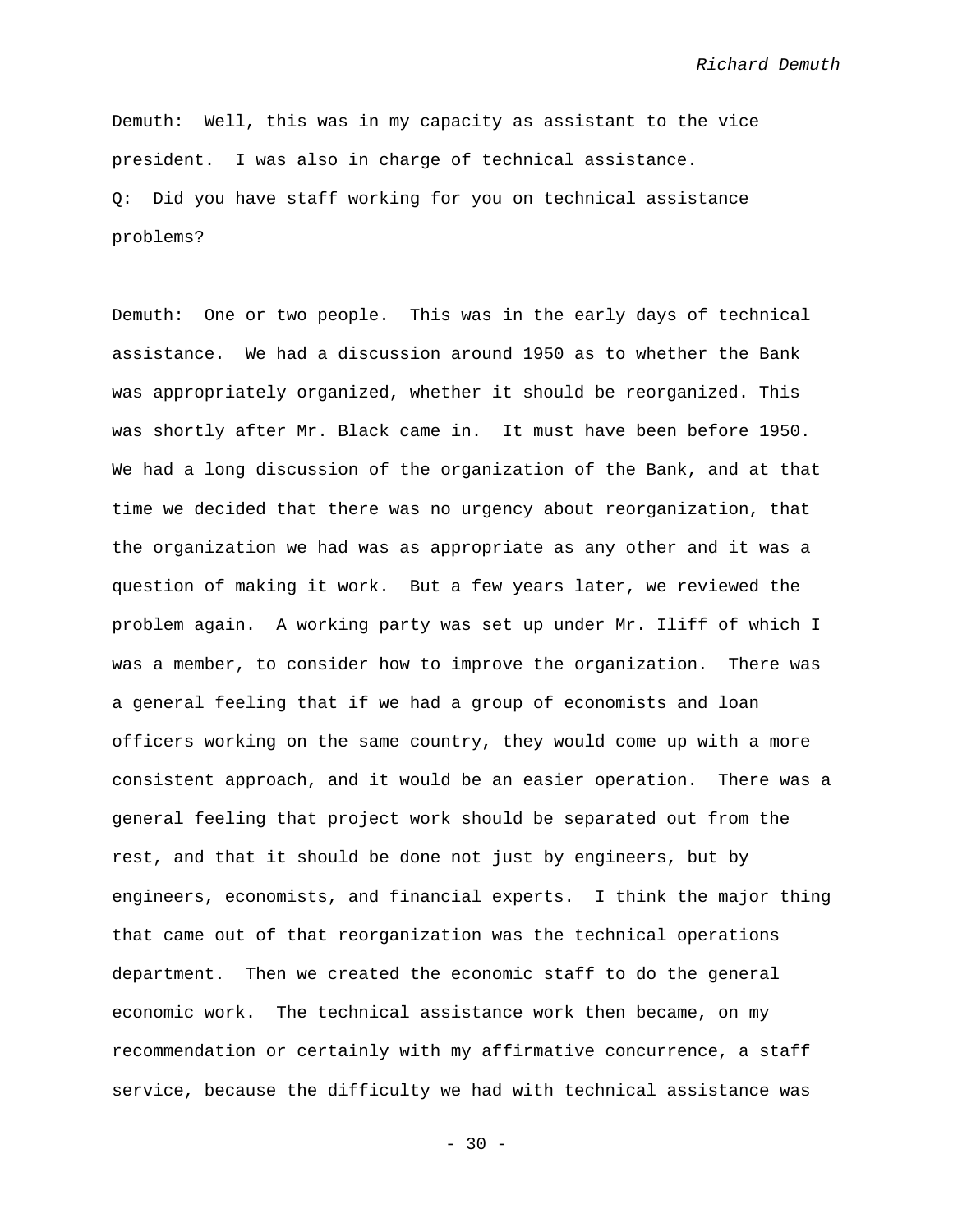that the loan department regarded it as outside its jurisdiction. It was something that was Demuth's specialty and the loan offices felt that they had nothing to do with it. I felt, on the other hand, that the Bank shouldn't build up a technical assistance staff, large staff, to conduct separate relationships on technical assistance operations. We were an important technical assistance agency largely because we were a financial agency. The two had to be integrated. It was therefore very important to make the people who were in charge of a country program feel that technical assistance was part of their responsibility. So technical assistance was made an operating responsibility of the area departments, with my office retaining a responsibility for recruiting personnel and for generally advising the area departments, thus bringing in the experience that we had in various areas to bear on any new problems that might arise in an area in which we hadn't operated before.

The one great danger in this reorganization was that the economist would lose his independence, and that, if a loan officer wanted to make a loan, he would more or less direct his economist to come up with a report that indicated that a country had enough creditworthiness to justify the loan. We were quite anxious to avoid the subservience of the economist and to maintain his independence. We tried to do that in two ways. One was by creating an economic adviser in each department, who was supposed to be the man to whom the economists in the department could come if they were being pushed around, so that at management level within the department they would

- 31 -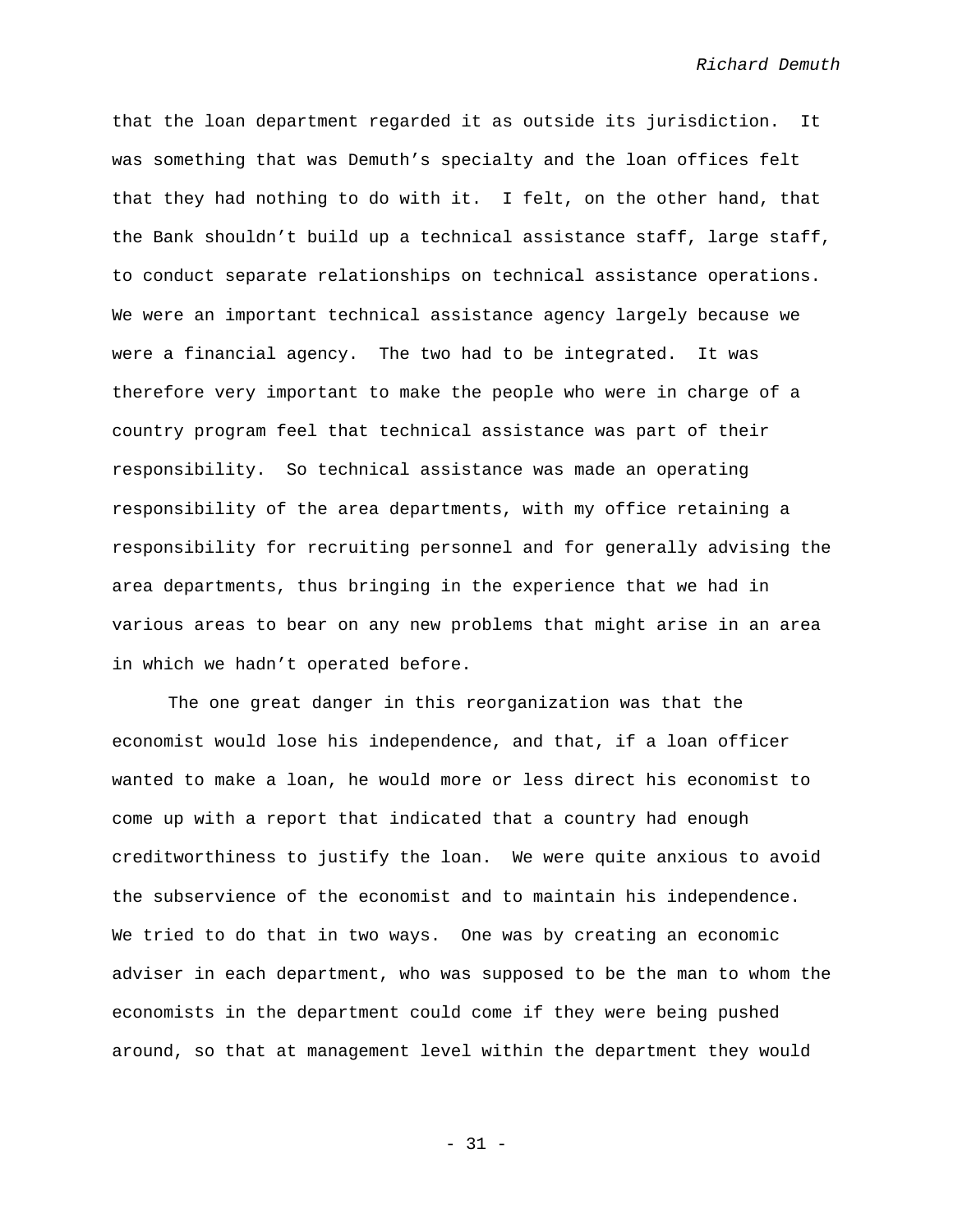have a supporter. The economic adviser was also supposed to review the work of the economist, to be sure that it was kept up to scratch.

Then we also created the economic committee consisting of all the economic advisers, who would review all the economic reports and make sure that there was consistency in the reports among the areas. I don't think we—we have really achieved the latter. I think we are acquiring quite different creditworthiness standards in fact in the different areas. But there are people working on it. Perhaps this is inevitable anyway. You can't have standard criteria in a vague field. Probably you have different judgments with different economists working on different countries anyway.

The other essential coordinating factor in the organization is the working party, which on the whole has worked pretty well. It works well in keeping everybody informed. There's one basic difficulty with the working party, and that is that the loan officer is the chairman. This is inherent in the idea that the area department coordinates everything. In fact, the loan officer is frequently a man of less stature than the technical man who is working on the report or than the technical assistance person, if it's a technical assistance problem. Particularly if the loan officer is a young man without too much to do and the working party is the instrument through which his own satisfactions come, because this is where he's boss, he only has a few countries and he wants to concentrate on them—he can waste an awful lot of time at working party meetings which could well be spent otherwise. And it makes the technical operations people in particular feel as though they're

- 32 -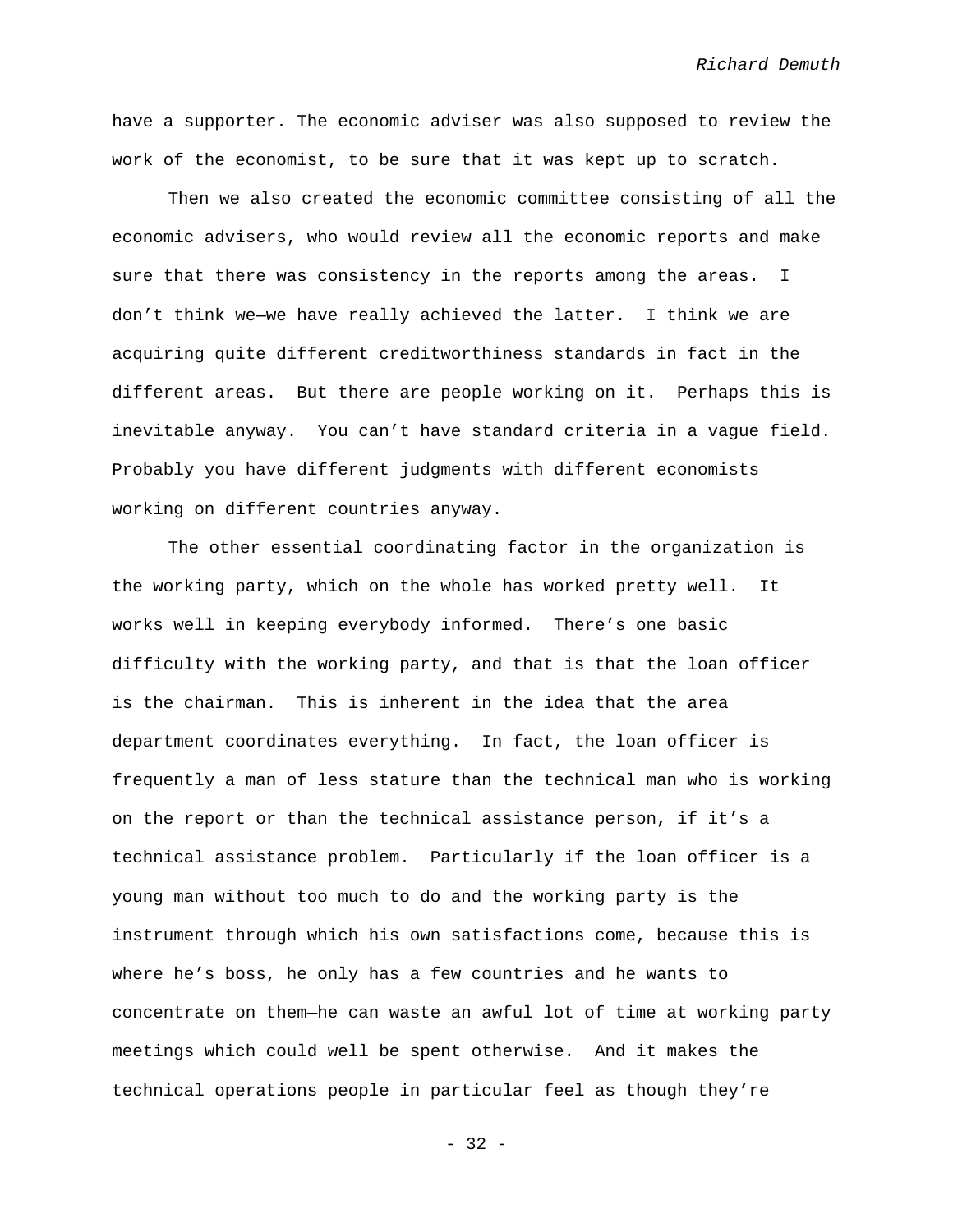subservient to the loan officers, and this is a difficult kind of relationship. The technical operations people, who often have considerable professional competence, don't like always to be second to the loan officer in a subservient position.

Q: Does this imply that the loan officer, being an area department person, is rather more likely to push for a given loan than the technical operations person in a working party?

Demuth: Probably yes, and that's probably sound. I think the best loan officers are the people who are trying to push loans, although not trying to push them over sound technical objections. But I think you need some kind of a balance, because your technical people are always looking for flaws and should be, and you need to compensate for that with someone whose primary interest is to get loans through, and I think that's an appropriate role for the loan officer. But the relationship is not an easy one and never will be an easy one, however we may be organized. We've had trouble with it and I think we'll continue to have trouble with it, but I think that's inherent in an organization where you try to put together as many different talents as you do in this organization.

Q: I've heard that in the early days before the reorganization of '52 that there was some conflict as to whether the economists even in the loan committee should be primarily in charge of a given study, and also that the economists were rather more ambitious about trying to

- 33 -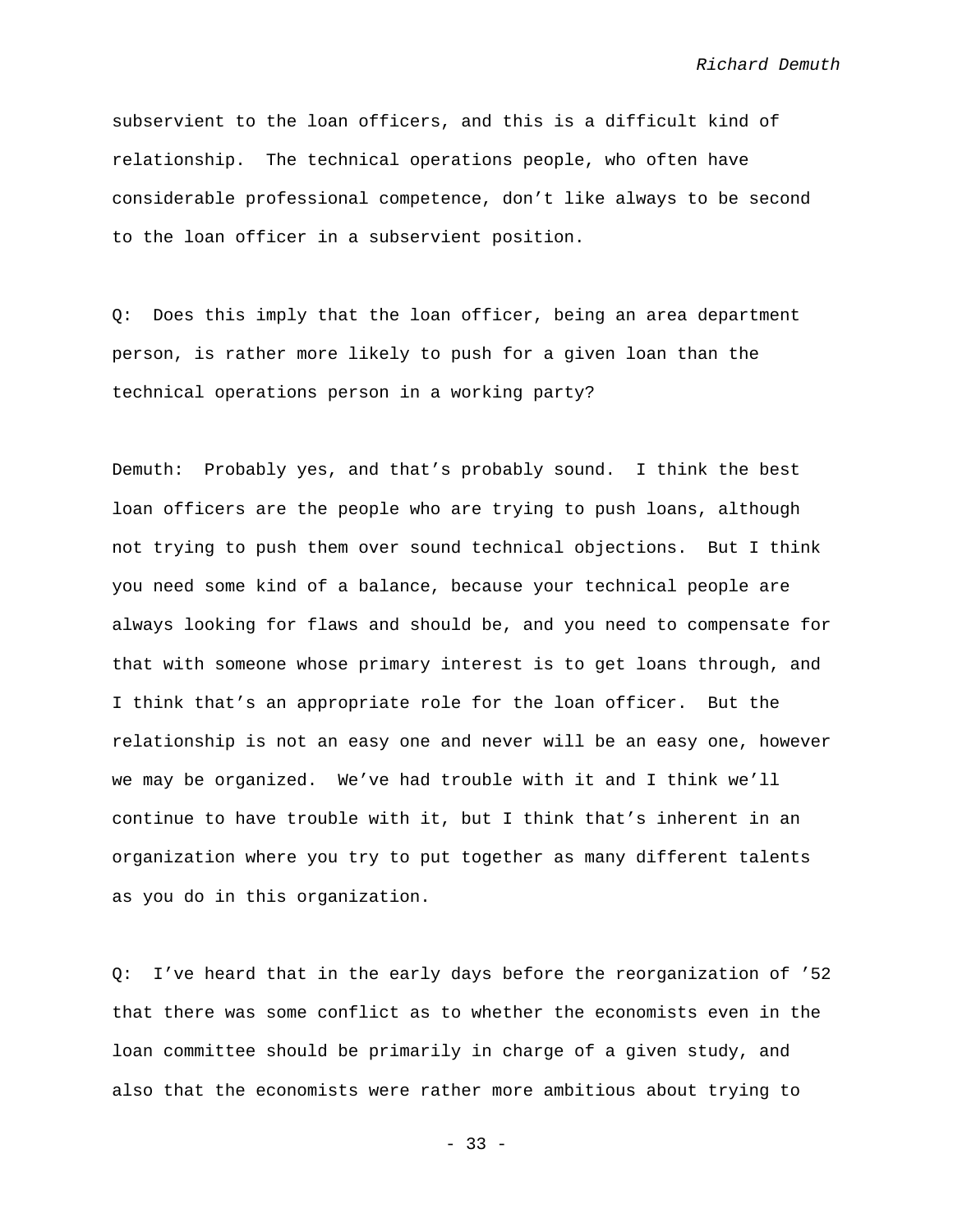push loans and had rather broad standards of creditworthiness, more than was true of the loan committee.

Demuth: The second part of this doesn't ring true at all. I would not have thought the economists were trying to push loans. I do think that the economists took a broader view of the situation. They saw a country needed capital and they were anxious for the Bank to make capital available and had perhaps more impatience than they should have had with the loan department which took the project approach, and because the—until the project had been worked out, there wasn't any capital to be made available. I think they were impatient with the project approach and wanted to see the Bank take more of a balance of payments or program approach, and in that sense I think they probably were anxious to push ahead.

On the other hand, I suppose, since there were two coordinate departments, sometimes the economist was considerably senior to the loan officer. I suppose there probably were conflicts as to who should be in charge of a mission. In fact, I think in those days sometimes the economists were in charge of the mission.

The present organization has a different difficulty which is not easy to work out. Because the area departments are basically administrative loan-making departments, the directors have to be operating types. They have to be administrators. And that means that the Bank hierarchy gets filled up with people who come up through the operational channels rather than through the economist channels. The staff members who stay in economic positions feel that they can't get

 $-34 -$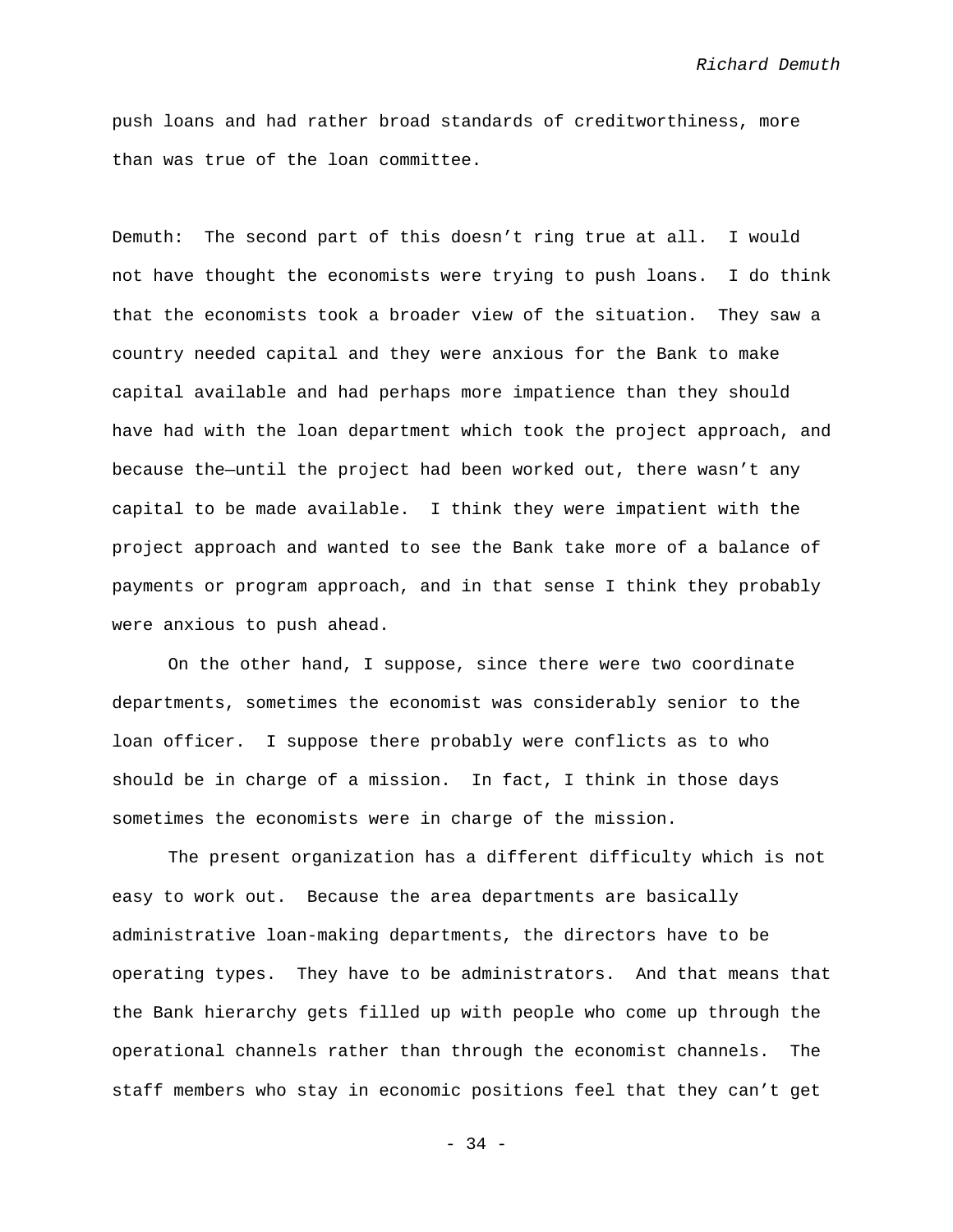ahead very far, about as far as they can go is to become an economic adviser or head of the economic staff or of EDI perhaps. They have little chance, as economists, to become a department head or assistant department head. And that leads a lot of economists to feel that the economists aren't appreciated at the Bank and that one has to be an operator in order to get ahead. And this is one of the reasons, I think, that we decided to create this new Development Advisory Service, as a separate unit of the Bank, so that we could get away from this administrative structure. In the Development Advisory Service we have a whole group of senior level economists who are recognized simply by their inclusion in the service to be senior level people, without regard to whether they're called a department head assistant or department head. It's like the foreign service. There are class 1 and class 2 officers, without regard to an hierarchical arrangement.

But this problem of keeping top level economists happy at the Bank in that situation is difficult in the present organization.

Q: Well, some people who were in the economics department have in fact become senior operating officers in the Bank.

Demuth: Oh, there are a number of economists who have gotten ahead in the Bank by becoming operators, including one of the vice presidents, but this is by becoming operators, rather than by staying economists.

I think the difficulty is that the tendency is all for the economists who are ambitious and want to get ahead hierarchically,

 $- 35 -$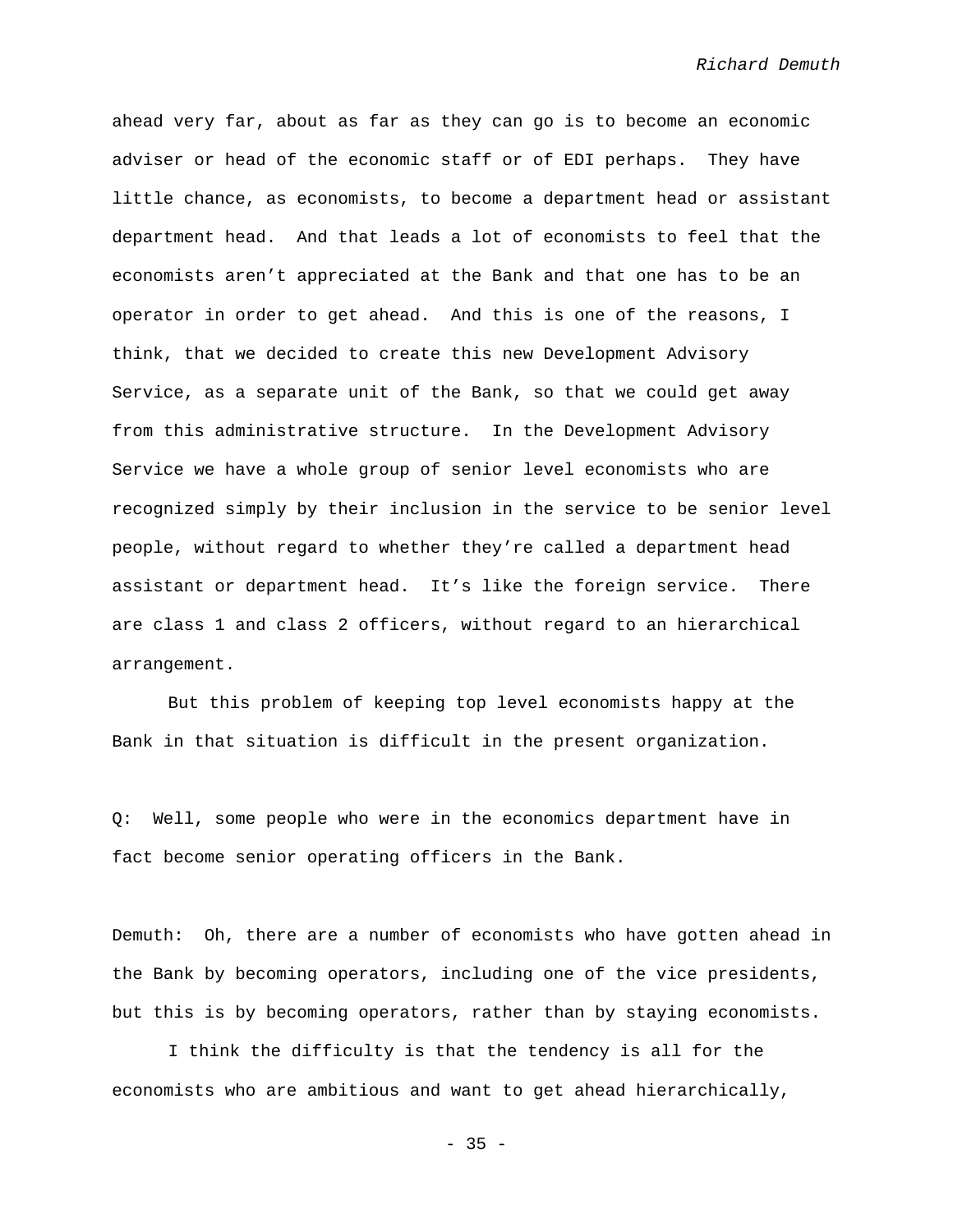they say, "Well, we can't do this thing as economists. We have to become operators."

Now, I think frequently economic training is the best training one can have to become an operator in the Bank. But there are some economists who want to remain economists and work in that capacity. They're very much needed in the Bank. Yet if they want to stay economists, as thinking analysts, their chance for advancement is much less. That's what I meant.

Now, you asked me what my own job is. My own office in the Bank has always been a hodgepodge of things that just didn't fit anywhere else. In the very early days, it was largely just greasing the wheels. For a time I was the interpreter of the economics department to Mr. Garner, or vice versa, so that there would be some communications between the two. I've always had a certain number of special policy problems thrown at me; through historical accident I've been responsible for our liaison with the UN and other international agencies. I have this technical assistance program. And I've had the job of really creating and getting under way most of the new programs the Bank has gone into. For example, I was responsible for getting the Economic Development Institutes started. The idea for an International Finance Corporation was worked out between Mr. Garner's office and my office. I did all the preliminary work on getting IFC started, and spent the first year of IFC helping Mr. Garner to get it going, similarly with the IDA, I helped work out that charter and get it through the Board, and I chaired the committee which formulated first policies of the IDA. I also helped work out the concept of the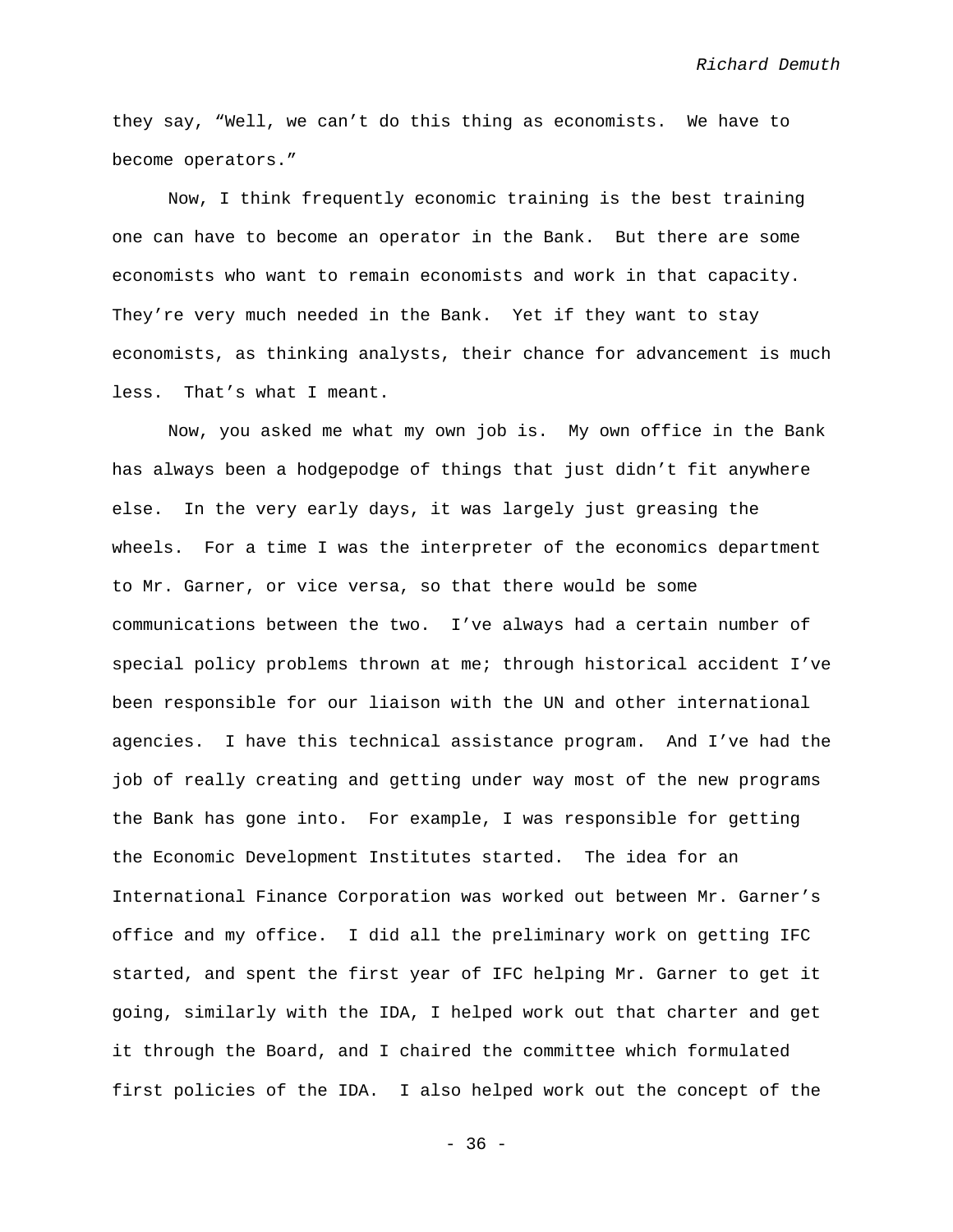Development Advisory Service which has just been started and various other new approaches to technical assistance. I also coordinated the Bank's work on and was the channel of communication for all the Special Fund projects that we have.

Beyond that, I was responsible for a long time for the entrepreneurial work in connection with the development banks, and to a degree responsible for developing the Bank policy on the establishment of such banks. This was a rather vague assignment, because the area departments were all interested in this. The technical operations department was administering our development bank loans. I was the fellow that was supposed to be solving new ones, working out our policy on development banks, which was rather an administrative monstrosity. IFC is also concerned with this, and I think I'll be relieved of this responsibility in the future.

Q: I'd like to hear you say something about development banks but before you do there's one quick question. You say that in the early days you were liaison, interpreter or something like that between Mr. Garner and the economics staff. I don't quite understand.

Demuth: Well, this is really a personality question more than anything else. Leonard Rist, head of the economic staff, and his deputy Paul Rosenstein-Rodan, on the one hand, and Mr. Garner, on the other, just didn't understand each other's language, and they also got on each other's nerves. Nevertheless the economics department had a great deal to add to Bank policy making and the policy being made,

- 37 -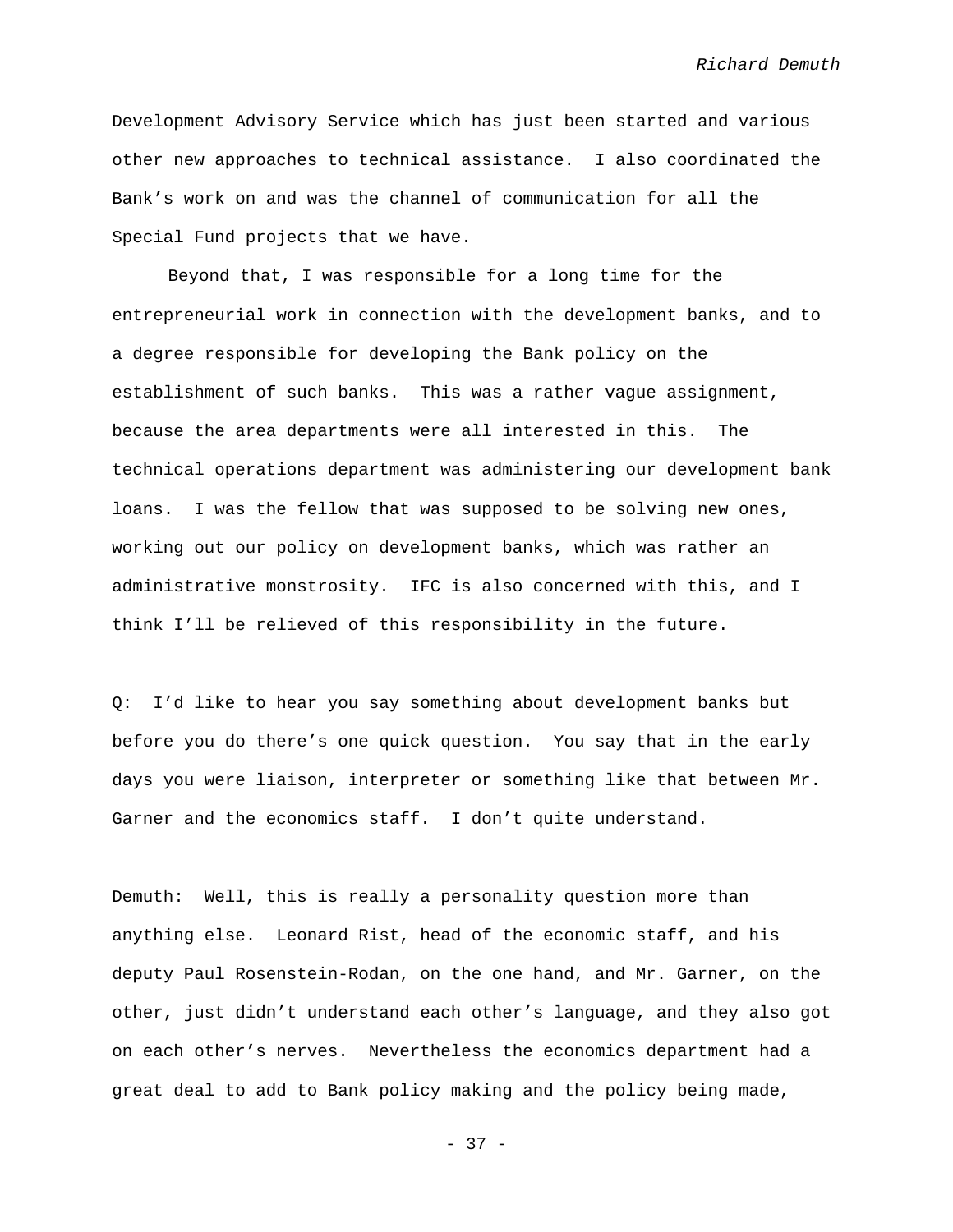made a great deal more sense than it sounded to the economists. So I was to a certain extent the spokesman for policies being advocated by the economics staff, explaining it in terms that Garner would understand and then translating Garner's policy decisions into terms that the economists would go along with, rather than the way they might misunderstand him.

Q: I wonder if in this connection you and others were responsible for the Fifth Annual Report which contains perhaps one of the earliest systematic statements of what the Bank's lending policy was?

Demuth: Well, I was responsible for that. I just felt that it was time to establish the policy and explain it to the world. I guess I forgot to say, through the Fifth, my job was to write the annual report, and at the time of the Fifth Annual Report I thought it was time we had a systematic statement. We also wanted to make policy. That report made some policy, not all but some of it was made in that.

Q: Would you say something about the evolution of policy?

Demuth: Oh, I think I'd rather talk about development banks. Well, development banks—this is an almost necessary mechanism for industrial financing, and when we talk about development banks, in this case, we're talking about industrial investment institutions. It's just impossible for any global institution to assist the great many industries in a country. You just can't go through the investigation.

- 38 -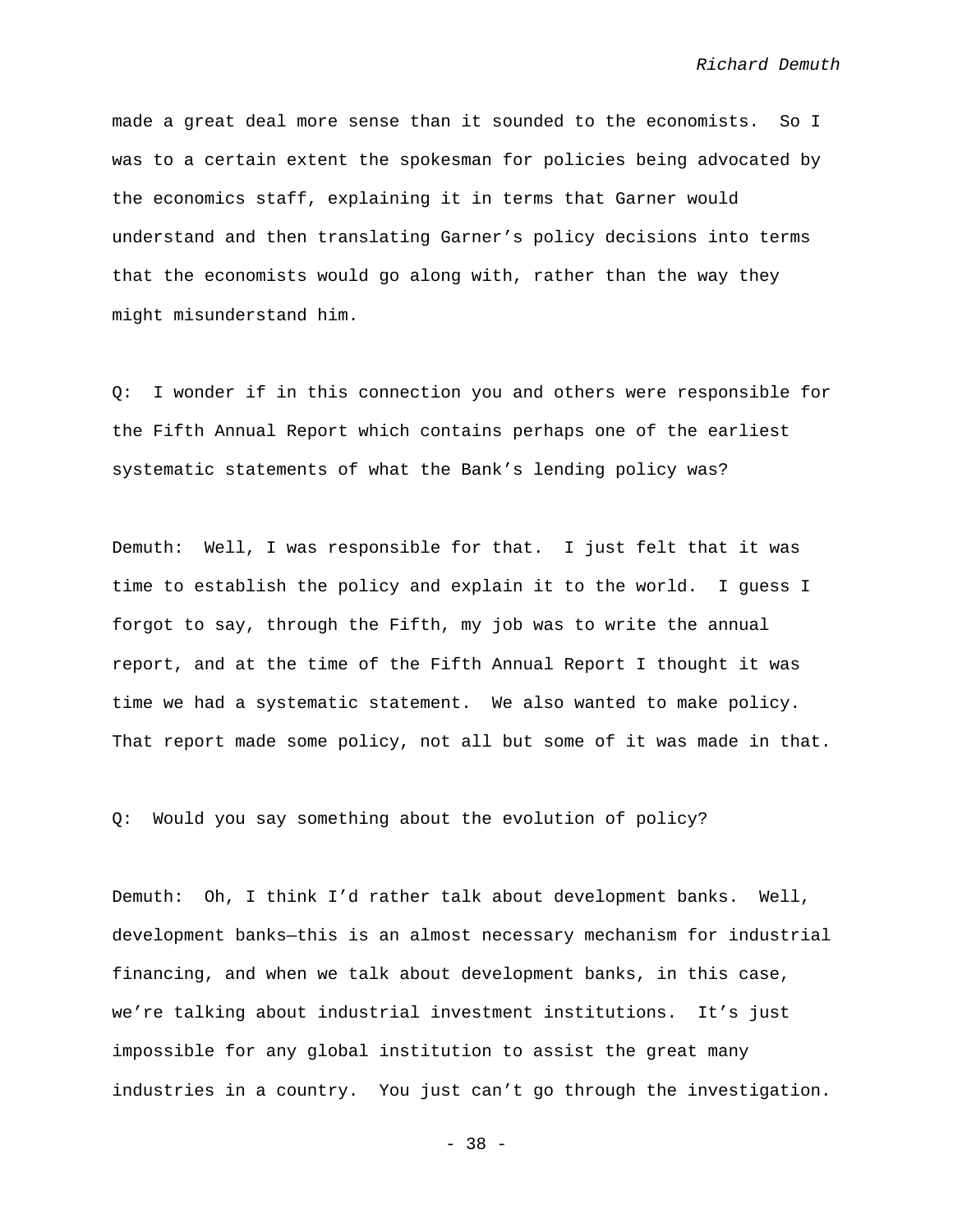You don't know the promoters and the people involved. Beyond that, we had a charter limitation that required a government guarantee, and it was very difficult for most industrialists to get or even accept a government guarantee. So financing development banks was a way in which we could get money into the private sector, the investment sector, and we felt that it was terribly important to get some kind of investment banking tradition established. Garner, I think, was the originator of the idea. There'd been a number of development banks, but most of them before we got into operation, at least in the underdeveloped countries, were government run. Garner's feeling was that we should establish these under private commercial control, so as to get them away from political control that had them invest their money according to political considerations, and in order to establish some kind of a real investment banking tradition in the country.

This is a very difficult field, because no development bank in an underdeveloped country, is likely to be successful without some kind of subsidy. The cost of investing money and investigating projects, also of engaging in promotional activities is so heavy that if you have to take private money and pay your overhead costs, then you can't get a return that is sufficient to satisfy the investors. This is particularly true in most underdeveloped countries where the market is small and you have to give a great deal of technical assistance, where you probably have to wait a long time for returns on some of your money, and where the alternative opportunities are many and higher returns can be realized through loans and other investments. So the development bank is just not going to be able to attract private money

- 39 -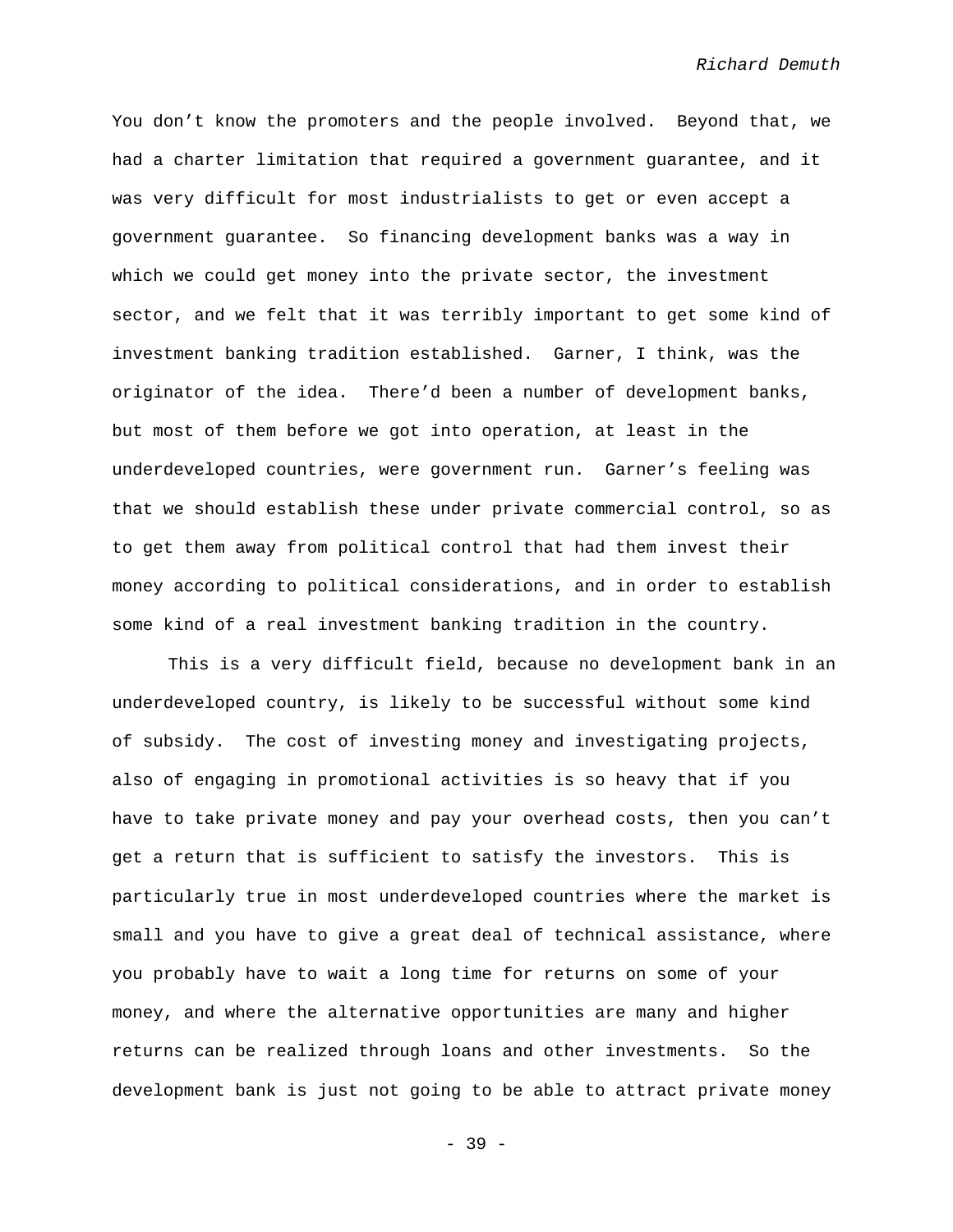unless it has enough subsidy money to make it a—to give it some leverage. Even then it's not attractive as a pure investment matter. Most of the local stockholders in these development banks are people who are public-spirited or who are interested in the industrialization of the country for other reasons, and expect to benefit as industrialists and bankers, rather than from their development bank shares as a pure investment. So institutionally the banks are of a very mixed character. They are in private ownership, but basically some government support is necessary to make them go, and the private ownership is frequently motivated by other than investment considerations.

Nonetheless, despite the unorthodox character of these institutions, their record on the whole has been pretty good. They have been able for the most part to stay out of political lending; because they have to account to their stockholders for profit, they have to make dividends, they've been following much more businesslike practices than most of the government banks. And gradually, all of these banks have had great difficulty, but gradually they're—the early ones are coming out of the woods and making a very substantial contribution. The difficulty with our position is that we will assist only the privately-owned development bank, and the number of economies in which this kind of development bank is either feasible or appropriate is very limited. We've done the obvious things, like India and Pakistan and Turkey. Latin America is probably the only big untapped place that has room for this kind of institution, and there there are already some public institutions in this work, which makes

 $- 40 -$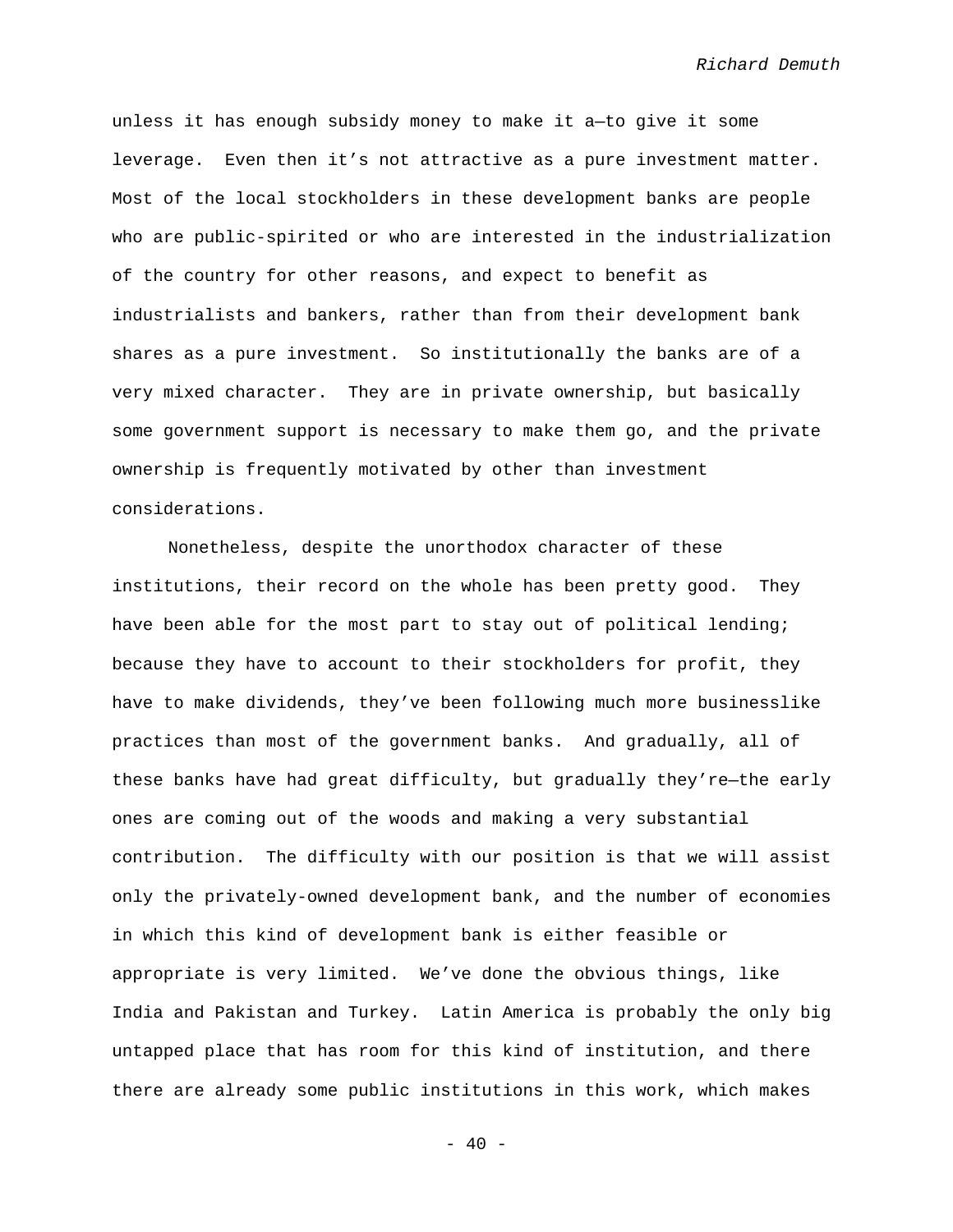it harder to promote private ones. So everybody recognizes that development banks are a good thing, but since our ideology prevents us from helping a government owned one, we've operated within a much more limited sphere than we might otherwise have.

There's a current of opinion that we've been rather rigid in only helping privately owned ones. I think Mr. Black recognizes that privately owned development banks are not appropriate in many places, but since there are a lot of other financing institutions around, he'd rather have somebody else finance the government-owned development banks because he feels that they're not likely to be very successful.

In at least one instance, I saw the value of this. We've been trying to promote a private bank in Colombia. We haven't been successful in this for various reasons. In Colombia a private bank would be a fine thing, a very good thing, but, if we had been willing to follow the policy of promoting a government bank, we wouldn't have had a chance in the world of getting a private bank there because the government wouldn't have had any conceivable interest in its creation and would much rather have us support their government institution, which hasn't been very effective. Our only chance there, and we may sometime succeed in getting it, was because we said we wouldn't support a government institution and if they wanted this money that we were anxious to put into their industry, it would have to be through a private bank. Maybe the rigidity of these rules, although it may offend in some places, has been justified in a number of other places. Rather than taking the easy road, we've taken the harder but perhaps better road.

- 41 -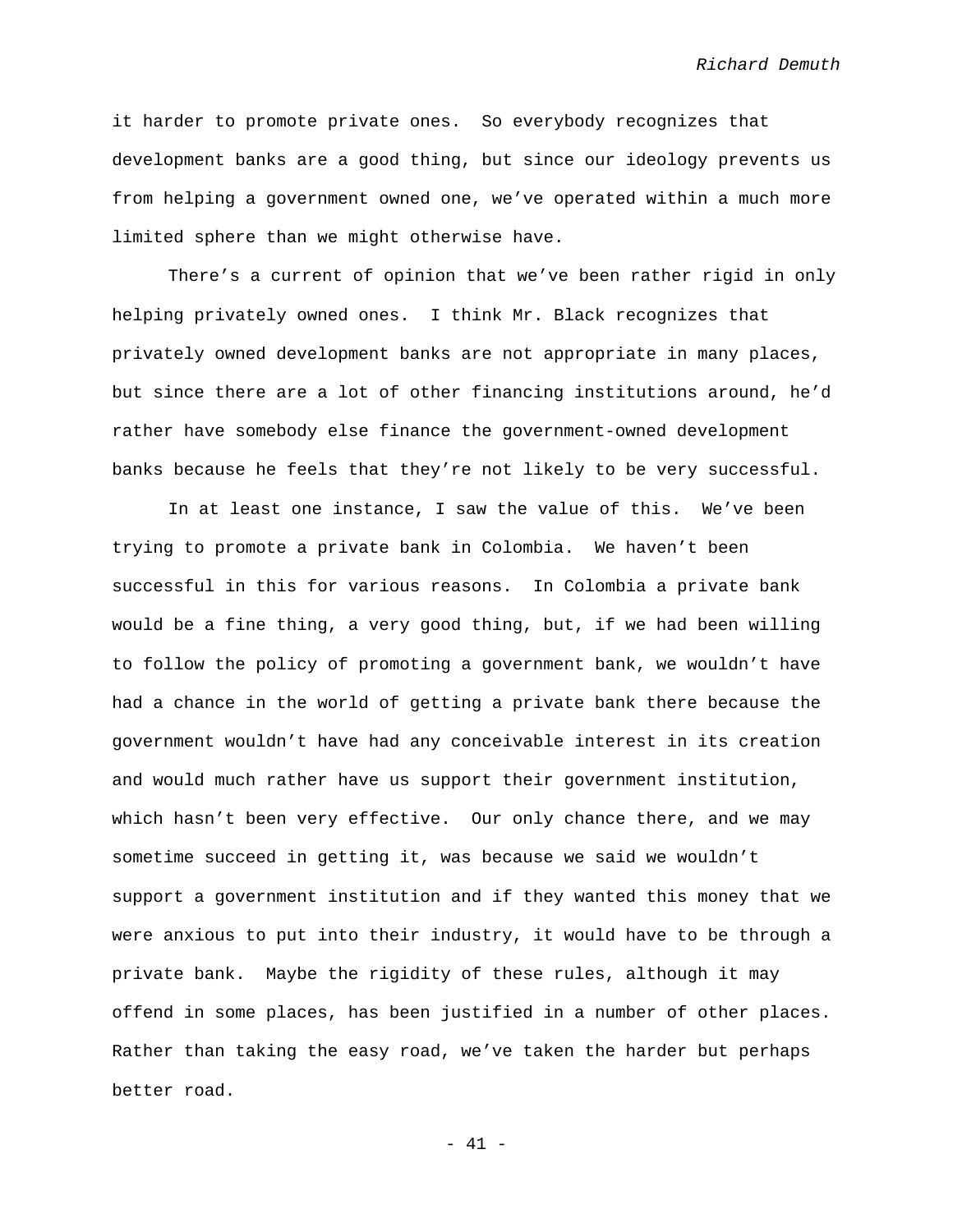Interview with Mr. Richard Demuth By Robert Oliver August 16, 1961

Interview # 2

Q: Now, if you'd say a word about the background of the International Finance Corporation, in the light of the Bank's interest in private enterprise as such.

Demuth: Well, the same considerations that caused our interest in development banks were responsible for our initiative in connection with IFC, namely, we thought it was important to develop the private sector of the economy. We were prevented from doing it to a large extent because of the requirement of obtaining a guarantee and because we didn't have available any equity money, and many of the private industrial projects that we saw needed venture capital rather than fixed loan capital.

So way back—I don't know what the dates are, my memory for dates is pretty bad anyway—way back, before IFC started, we gave a good deal of consideration to the possibility of creating an arm of the Bank, but with separate funds, that could do something about this.

This was way back in McCloy's day, as a matter of fact. I recall that when Truman made his Point Four speech in '48, the State Department was caught completely unawares. They had no idea he was going to do this, and they had no idea of how they were going to draw

- 42 -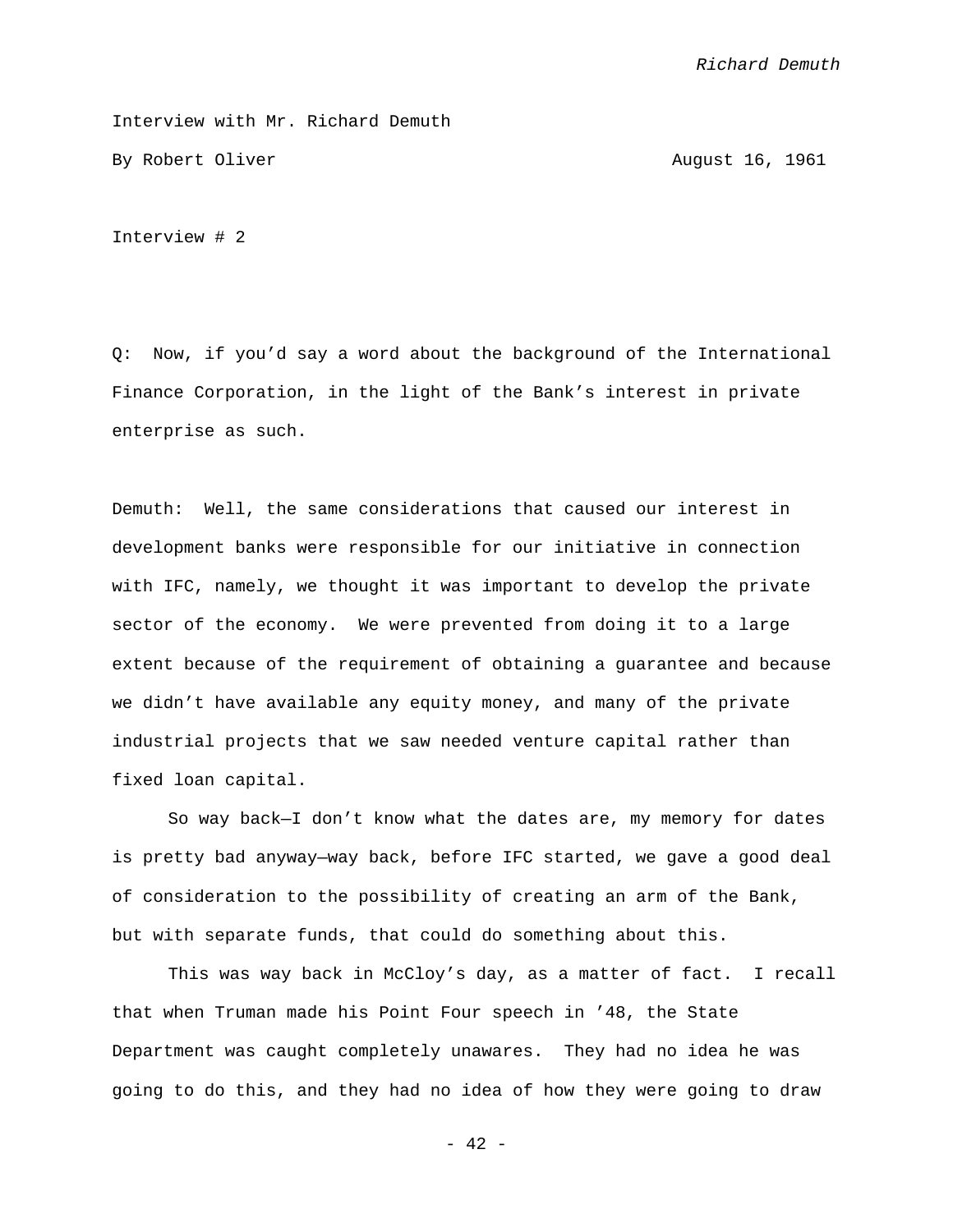up the development program that was announced in his Point Four. There hadn't been any thinking about the concepts—nothing. At that time Willard Thorp was Assistant Secretary of State for Economic Affairs, and McCloy was asked to go over and see him. I went over with McCloy. We tried to sell him the concept of IFC as part of the content of the Point Four program. So the thinking was way back as early as that.

What we were thinking about was a fund that could be made available to private enterprises, without government guarantees, and in the form of equity as well as in the form of obligations.

We drafted some memoranda on this. Dave Gordon and I did most of the work on it. Bob Garner was the most enthusiastic on the management side. Again, this was a subject which had the staff divided down the middle. Most of the people were very worried about it. They thought the IFC was a very dangerous experiment for the Bank to go into. Even Dave Sommers was very negative. But McCloy and Garner were interested, and as I say we proposed this to Willard Thorp and took it up very actively.

Eventually we made this proposal. Well, what happened was, that Nelson Rockefeller was named head of an advisory council to the President to write a report that eventually was called Partners in Progress. He had Stacy May doing most of the work on that one, and they were looking around for ideas to put in the report, something concrete and new. They came down and talked to us and we sold them on the IFC idea, and this first saw the light of day in Rockefeller's report, Partners in Progress.

- 43 -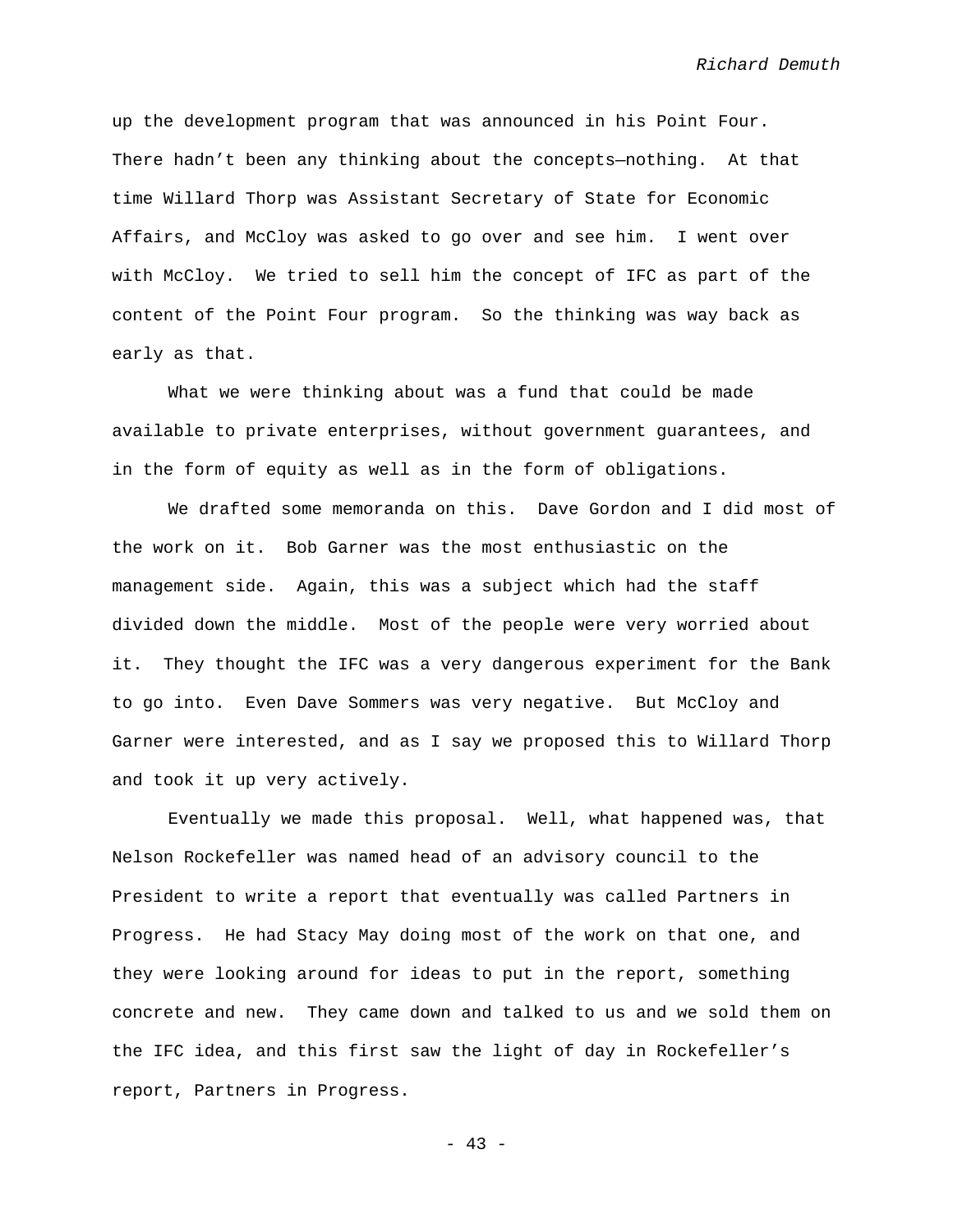It was then picked up in the United Nations somehow, in the Economic and Social Council, and we devised the strategy of having this debated in the United Nations, to begin to bring pressure on governments to take some action about it. So, we stimulated it and accepted a request from the Economic and Social Council to make a report on the whole subject. For several years in a row we made reports to the Economic and Social Council on this proposal. And this gradually generated more interest and more and more pressure.

The underdeveloped countries on the whole were very favorable to the IFC idea. The opposition came from the United States, which regarded it as pretty socialistic, the idea that money would be provided by a public institution for private enterprise, particularly in the form of equity investment. This was regarded as public ownership of private property and that was socialism. The NAC voted against it.

Gradually the pressures built up, however. There were two subjects on which the various United Nations bodies continued to harp. One was Sunfed, the international capital development fund which was to make grants and long term low-interest loans on that basis. The other was the International Finance Corporation idea. And Latin American countries in particular, who didn't see that they were going to get very much out of grants or long term low interest loans, were particularly enthusiastic about the International Finance Corporation. The pressure continued to build, and finally the US felt it had to give way on some front if it was to buy time on the creation of the International Capital development fund. The US also had to go down to

- 44 -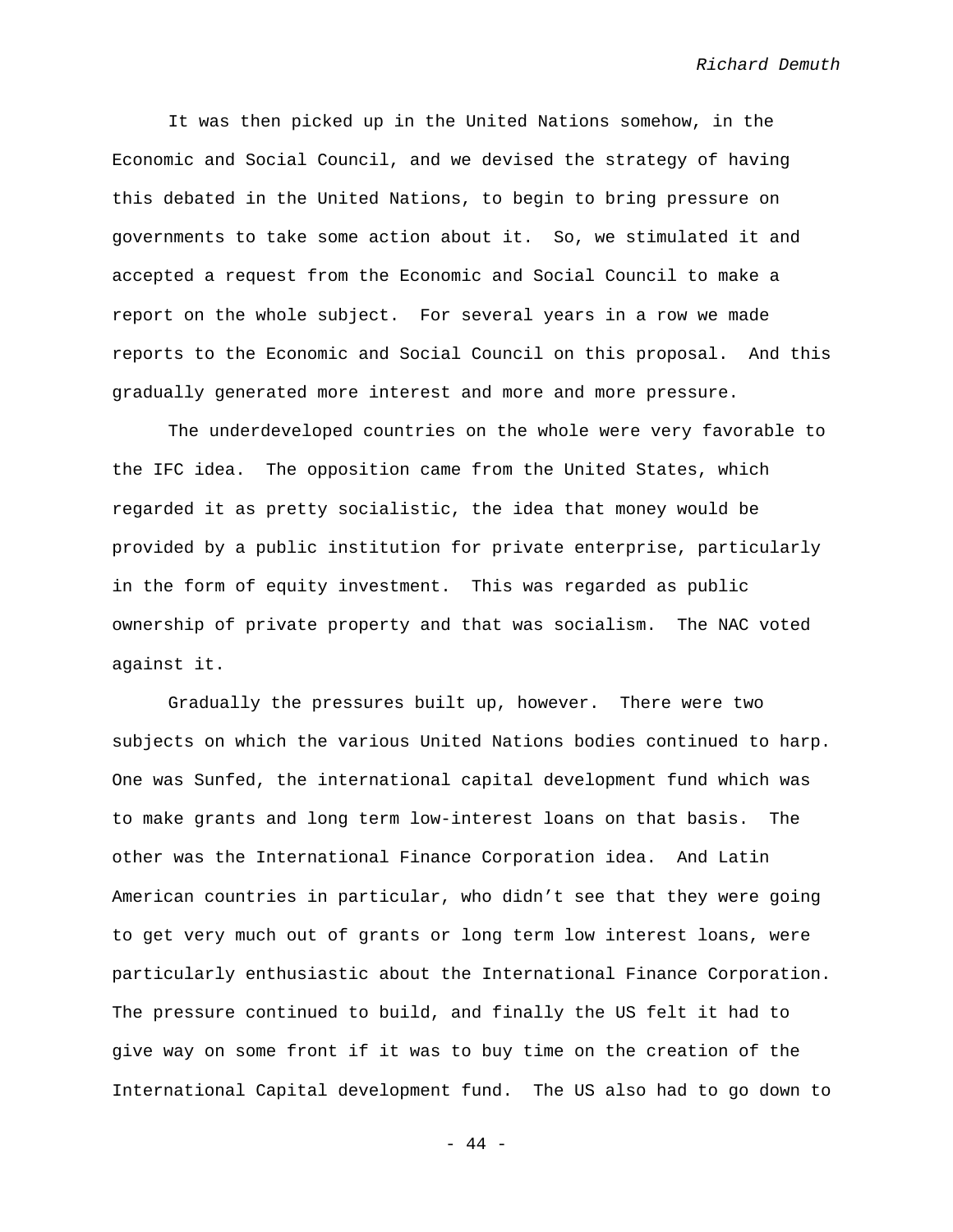a meeting in Brazil of the Latin American countries and had to say something, give them something to relieve the pressures.

This came right after an annual meeting of the Bank in which a great many speeches had been made in favor of the International Finance Corporation. So they began to reconsider their position on that, and they had some meetings with the management of the Bank.

Q: Could you say who "they" is?

Demuth: Humphrey was the Secretary of the treasury at that time, and Garner and Black were the Bank representatives, with Sommers and myself participating. Two things happened to make it more acceptable for the United States. One, Black cut down the proposal size from 450 million dollars to 100 million dollars. He said, "I don't want 450 million dollars. I want to try this out on a pilot basis, let's make it 100 million dollars," and this made it a great deal more acceptable to Humphrey. Burgess, Randy Burgess was the other man in the US that was in on these discussions.

And the second thing was a suggestion I think made by Dave Sommers that we should cut out the equity idea, and get venture capital through things like profit participation options and convertible debentures instead of direct equity ownership and that last proposal, which I fought, finally put the thing over. But I think the pressures were such that it would have gone over even without it.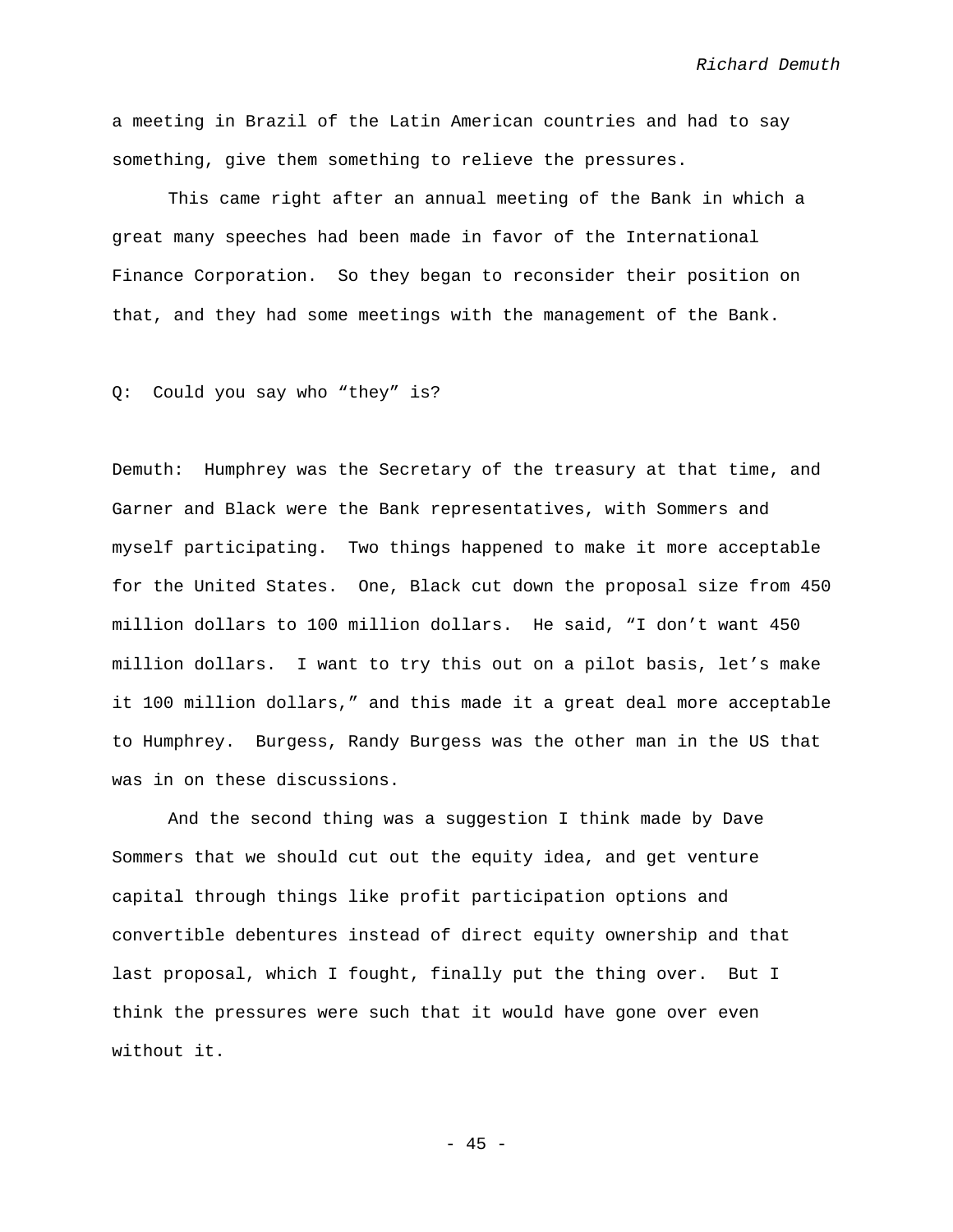Both of these concessions, as a matter of fact, have had an unfortunate effect on IFC. I don't know that they necessarily follow, but historically they did have this effect. As for cutting the size down from 450 to 100 million dollars, that probably would have been a wise thing, if the 100 million fund had been operated as though it were the first part of a 500 million dollar fund. Instead, it was administered as though it were the only resources IFC would ever get, and so it led to a great dispersion of funds among very small industries. Every time a 10 million dollar project came along, this was thought of in terms of "this is 10 percent of our total resources," which made it appear quite different than if it had been a 500 million dollar fund, and in my opinion the result of that was to drive away or turn away the very business for which IFC was primarily designed, namely, the large enterprises that needed mobilization of foreign capital. Foreign capital is often reluctant to put that much money in underdeveloped countries without some kind of umbrella which the IFC was designed to provide. So for many years I have seen it suffer under this handicap of operating with 100 million dollars instead of a 500 million dollar fund.

And the second obstacle created all kind of problems which are now being removed through amendment of the charter. I don't know that they were inherent either but they led to unorthodox types of financing which confused people. They probably induced confused thinking on the part of IFC's management too, which consistently tried to get both a creditor's position and a venture capital position. The result was that the terms proposed were considered excessive by some

 $- 46 -$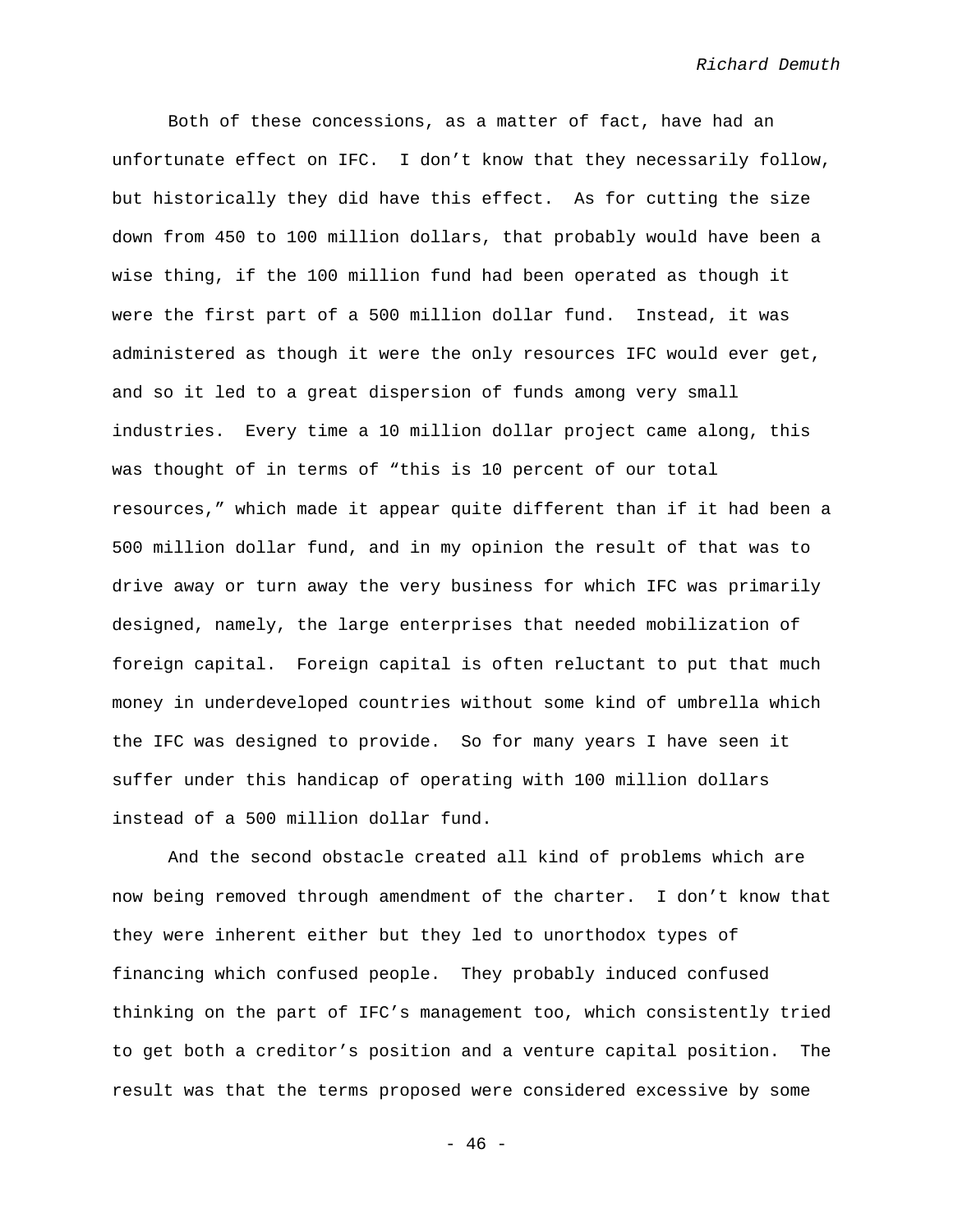of the people that they were doing business with. If they had been making direct investment they wouldn't have thought of trying to get a creditor's position for the same money for which they were getting an equity position. So I think the novelty of it, the fact that it didn't fit in with existing patterns, caused confusion to the borrowers, and I think it caused confused thinking on the part of IFC, because in order to provide real venture capital IFC would have had to do something that really would have looked pretty silly to orthodox financial circles, something like taking perpetual bonds without any fixed interest with income dependent on dividends and fully convertible. Well, this sort of thing is unorthodox, and the thinking was, well, let's think about this sort of thing but let's make it 50 years instead of perpetual, or better still let's make it 20 years, let's have some fixed interest as well as participation in profits, and so on. And when you began to add all these things together, you got a package that wasn't anywhere near as attractive to people as a straight loan and equity investment would be.

But in any event the US finally changed its mind about the creation of IFC, and once it changed its mind the proposal moved rapidly, because then the US took the initiative in pushing it. It was decided to ask the executive directors to draw up a charter, and then the whole thing went into a drafting session with the executive directors which worked out pretty well. I think subject to the limitation, of no equity investment, it turned out to be a pretty good charter and it's probably as good as one could expect. I think that's about all.

- 47 -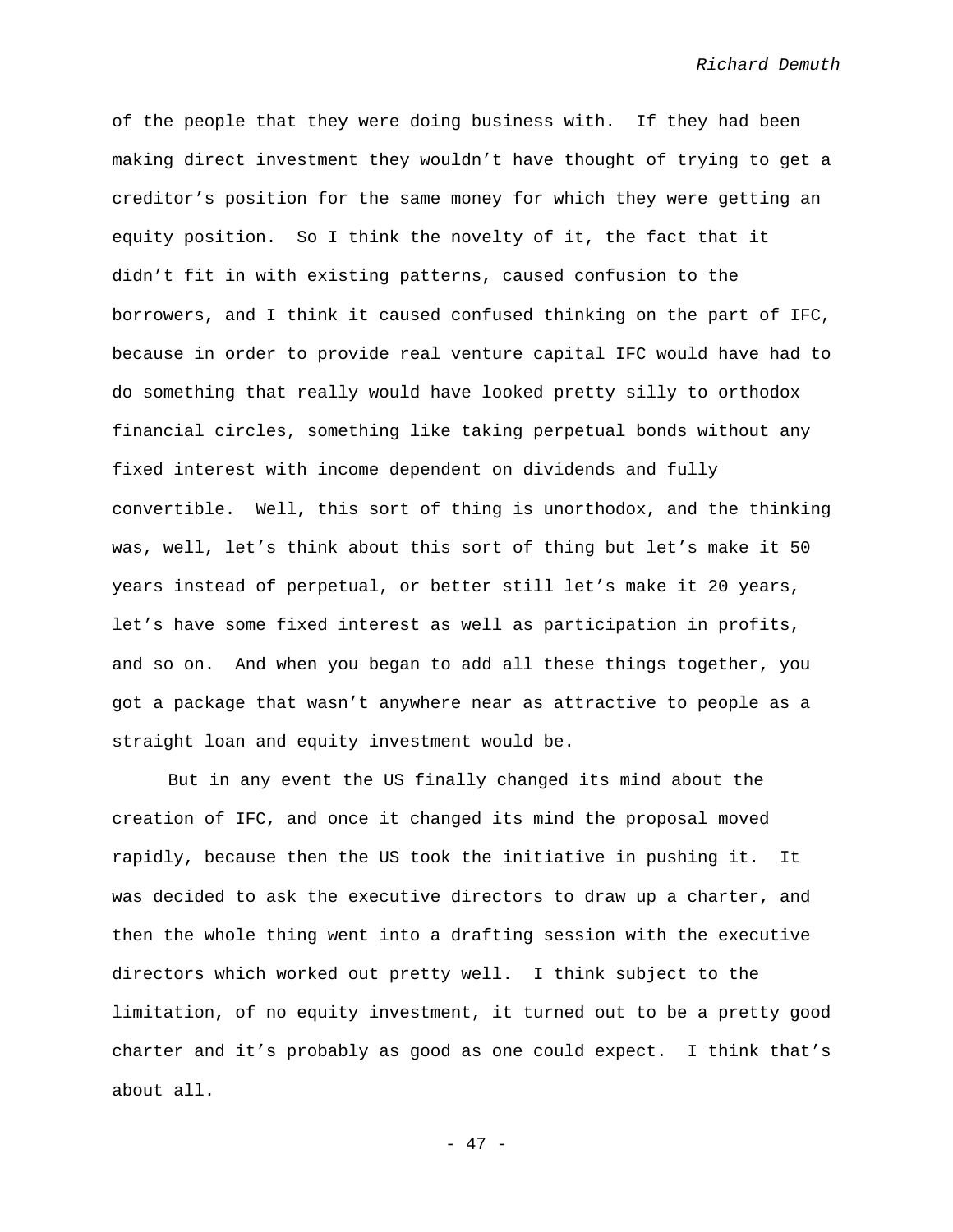Q: It strikes me as very ironic that Mr. Garner, one of the leading advocates of private enterprise in the Bank, should be in favor of a plan that the US government or some people in it like Mr. Humphrey would think of as being socialistic.

Demuth: Well, there were two great ironies. One was, the charge of socialism against a Garner-advocated plan. Nobody's less socialistic than he. And secondly, the vital and almost essential role that the United Nations played in getting this adopted. Mr. Garner is one of the people around here who has least respect for the United Nations and has always been derogatory about it, and if it had not been for the discussions in the United Nations, the public opinion pressures that were created by the UN, IFC would not have been here today. In fact, for a long time the UN emphasized that IFC was its own brainchild and creature.

\* \* \*

Demuth: I think when I last talked to you in connection with the very early days of the Bank and Mr. Meyer's regime and Mr. McCloy's regime, because what dominates my memory is the interregnum between the two and the personality difficulties. I may have understated or underemphasized the amount of actual policy work that went on during the first six months of the Bank's existence when Mr. Meyer was president. As I think I stated, there were all kinds of committees of the board reviewing policy questions, and some of the Bank's policies that are so established that one doesn't think of them as issues of policy

- 48 -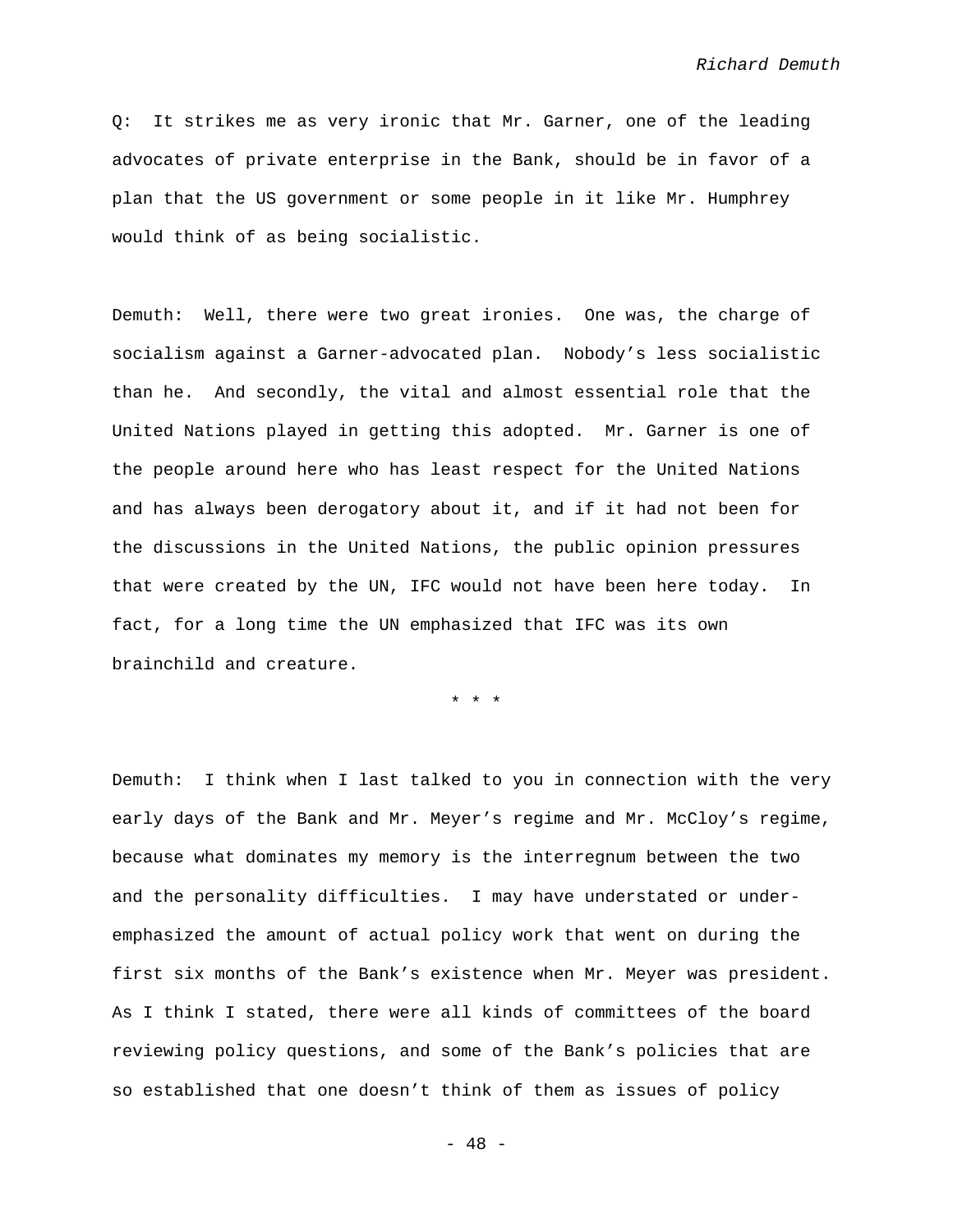anymore were in fact debated and established at that time, or at least the groundwork was done so that they were established immediately afterwards.

I'm thinking of such things as the decision that we would charge the same interest rate to every borrower irrespective of its particular creditworthiness, and the decision not to take security for loans in the normal cases except where we are financing private enterprise. In the case of private enterprise financing, there are various factors which may make security advisable. But generally no security for a public authority.

Q: The negative pledge clause?

Demuth: The negative pledge clause was also very much debated at that time. The whole form of contract was beginning to be worked out at that time -- the issue of whether we would operate through loans or through guarantees, because at Bretton Woods, as I understand it, there was a strong feeling that the Bank would be primarily a guarantee operation. The whole question of looking intensely into projects, rather than simply making money available in the form of a loan or line of credit holding off all financing until the project is ready to receive it. The notion that we really would follow disbursements to make sure that we only financed those things for which payments had actually been made. So that I think I may have given the wrong impression, that there wasn't a great deal of work being done. We take these things for granted now because they are so

- 49 -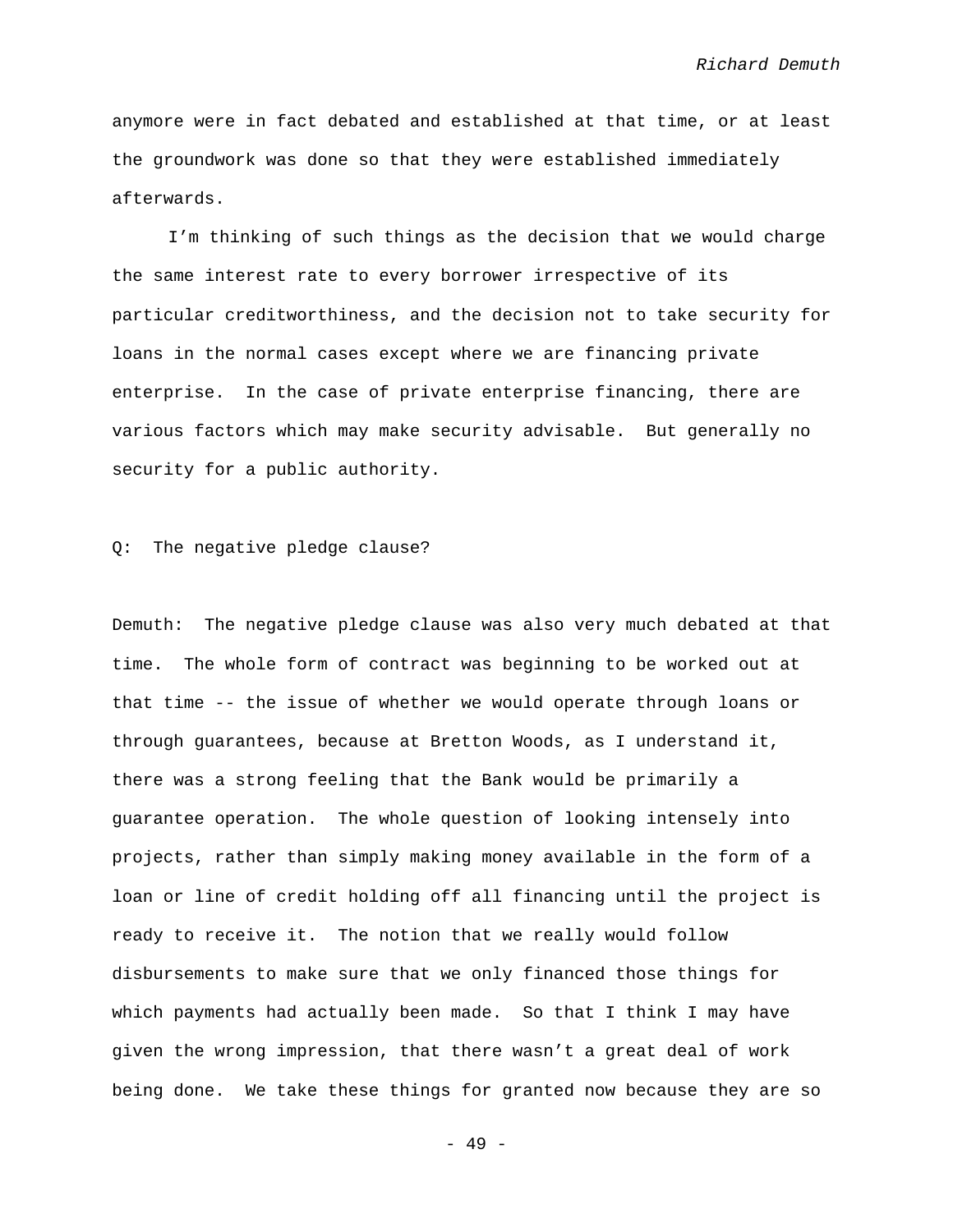well established, but at the very beginning we had to think all of these things through.

Q: Well, there was no sharp division claimed between Mr. Meyer's period and Mr. McCloy's period.

Demuth: Well, there was a sharp division between Mr. Meyer's period, when all these things were being debated in committees of the directors, with the staff so occupied attending these meetings that it was very hard to get decisions made, and the period when McCloy and Garner came in. The initiative was then taken over by management and decisions were made very much more rapidly than they had been before. But certainly the McCloy-Garner team utilized all the groundwork that had been done during the Meyer regime. A great many of the personnel, Dave Sommers and to a certain degree I myself, were all involved in the same process right through.

Q: Would you say a bit more about the discussions as to whether or not the Bank would give lines of credit loans or whether they'd finance specific projects? I take it this has been sort of a running discussion almost throughout its history.

Demuth: Well, there are a lot of aspects to this. In the early days there was some feeling that, if we just knew the general purposes for which a country needed money we ought to make a loan to the government and let them spend the money within certain categories. This was to a

 $-50 -$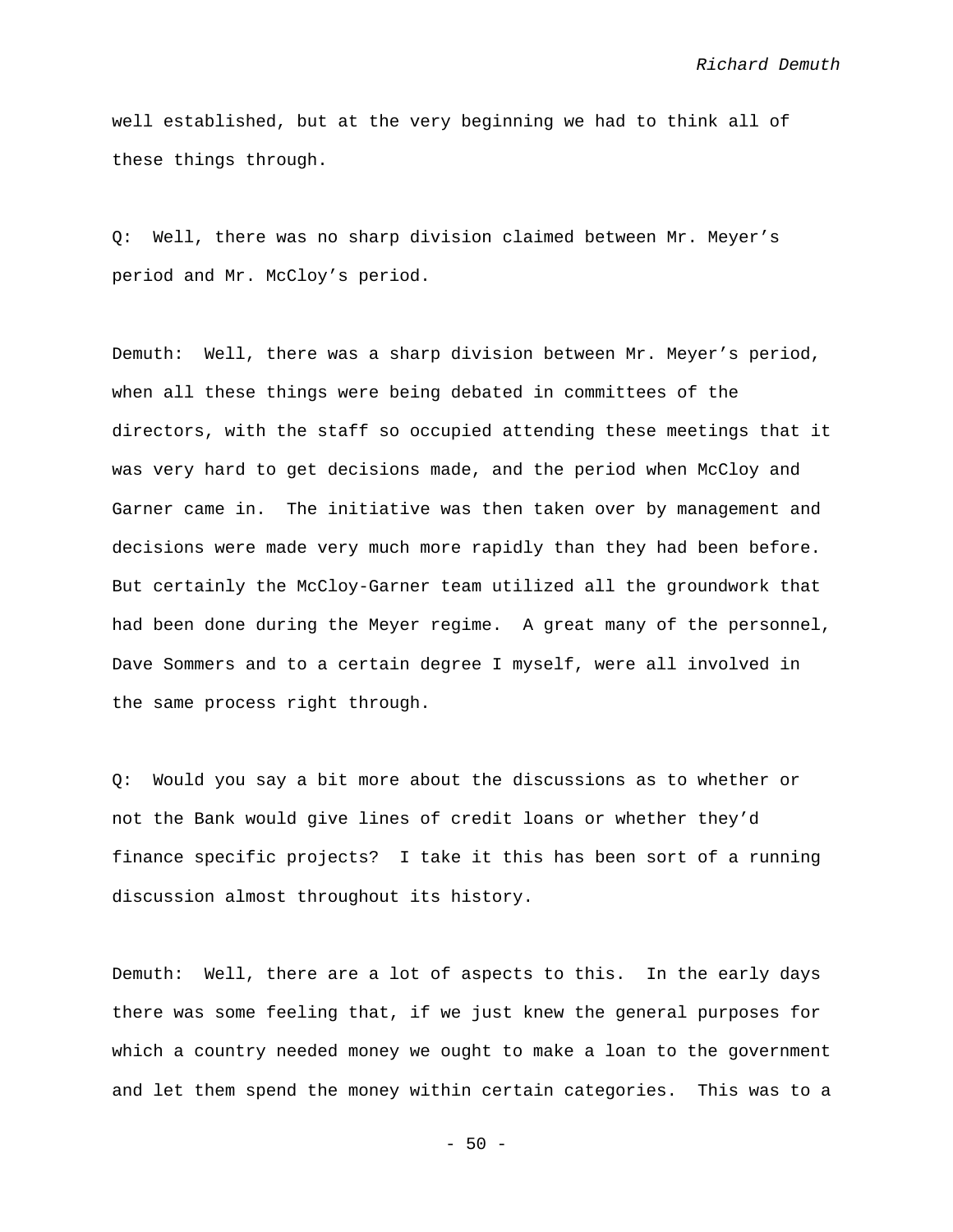large extent Collado's view. He pounded the table and said, "You have to make 40 million dollars available to Chile within the next few months. I know them, they're good people, they need money."

Well, that disappeared very quickly, and it was generally recognized at a very early stage that we had to be satisfied with the soundness of the program for which the money was needed.

Then there was the question of definition, of "what is a project?" Should a project be considered primarily a factory or a power plant or a distribution system, or could you make a project out of a specified expenditure? In other words, suppose there was an import program for a lot of spare parts and other miscellaneous imports needed for the economy of a country, for private industry as well as governmental efforts—could you take that kind of a program and call that a project?

The way we evolved, this is not a project now, not considered a project, although if you read the Fifth Annual Report you will see that we say there that the whole specific project approach was designed simply to insure that we knew what our money was being used for and that it would be used for high priority purposes, and that definition would include loans for a program.

I think the general feeling here in the Bank has been that while countries that were well managed would use the proceeds of a program loan effectively and that for them, a program loan would be just as good as a project loan. For other countries, less well managed, we'd never be able to tell whether the imports were well used or not, and

- 51 -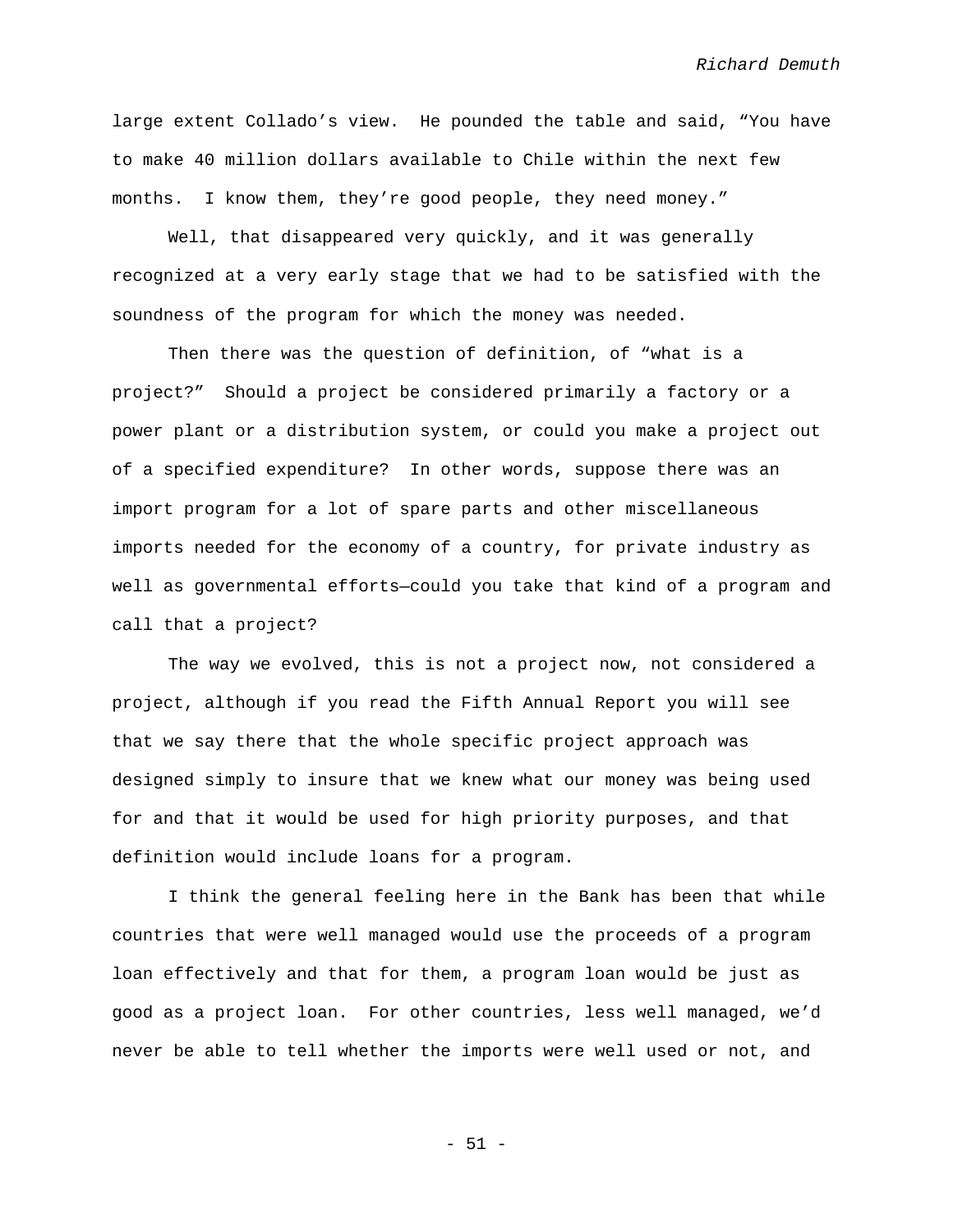therefore it was better to look at a specific project in the terms which we use now.

Then there were all kinds of debates as to how far we ought to go with projects. We've gradually gone deeper and deeper into getting into the details of projects. Some of us think that sometimes we go into too much detail. But this is something that's a matter of degree and it's hard to pose this as a policy issue.

Another issue that was discussed in the early days—the question of whether you should say to a country, "We'll make you a line credit of say, 20 million dollars to be utilized for projects that you work up, and when you work them up we'll examine them and if we're satisfied with them then we'll let you draw on this line of credit against them"—this is the device which the Export-Import Bank used very extensively and still uses, and DLF has used, and it's got the great advantage that if the borrowing country has an immediate political need for money, you can assure the country that they're going to get money if they get sound projects and stimulate project preparation. And you give them great assurance in their planning. It has the added advantage for institutions like the Export-Import Bank that they make double capital out of it. They make capital out of the time they grant the line of credit, and then they again make capital in publicity terms at the time they approve the drawing on the line of credit.

The basic difficulty, and the reason why we didn't adopt it, is that it puts terrific pressure on the lending institution to approve projects, because once it grants the line of credit, then if it never

- 52 -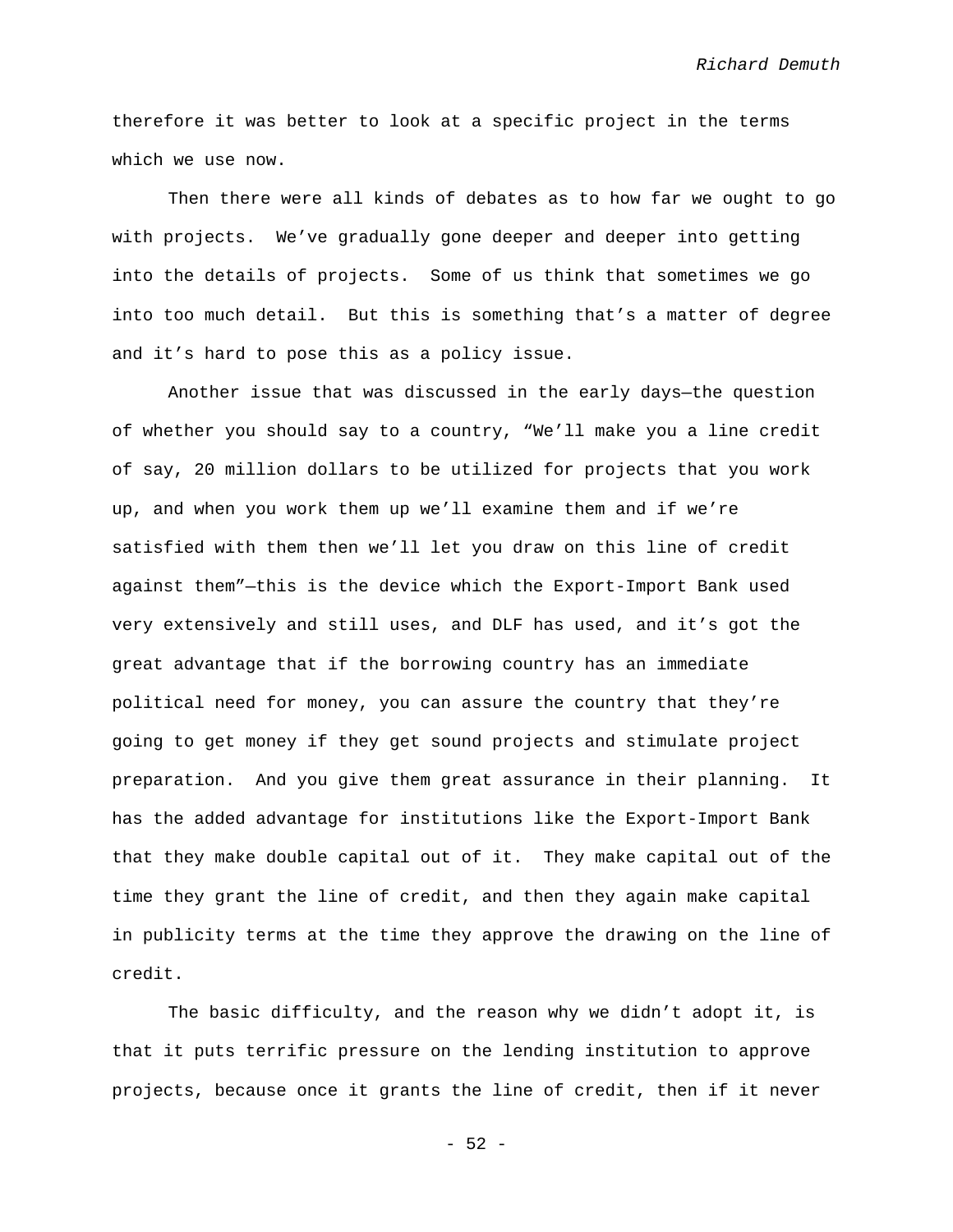finds a project that is satisfactory, the pressures build up and the government will say, "Maybe you didn't mean this line of credit, you give the line of credit but you haven't approved a single loan on it."

We thought we would be in a better position to make sure that the country did the things necessary to absorb the money effectively if we didn't extend the credit until the project was ready to receive the money. Now, we've had a different policy of course in connection with development banks, where we're simply putting a development bank in a position to make commitments which they have to work out afterwards.

But I think on the whole our policy in this respect has been sound, although it puts us sometimes under criticism that we don't function as generously as some of the other institutions.

Q: I think you left the impression that Mr. Collado was inclined to want to give lines of credit or more general balance of payment loans. Is that correct? Or was it the board of directors, for example?

Demuth: The Chileans had come up with a loan request and mentioned a number of projects, but none of these projects had been worked out to the point where they were ready for financing. Our first development loan was in fact to Chile. I think about two years later, and I think it was for one of the projects included in the original request. I suspect some of the projects that were in that 40 million dollar loan request have never gone through yet. So I suppose some of them were good and some of them weren't. You'd actually have to go back to the records to see on that.

- 53 -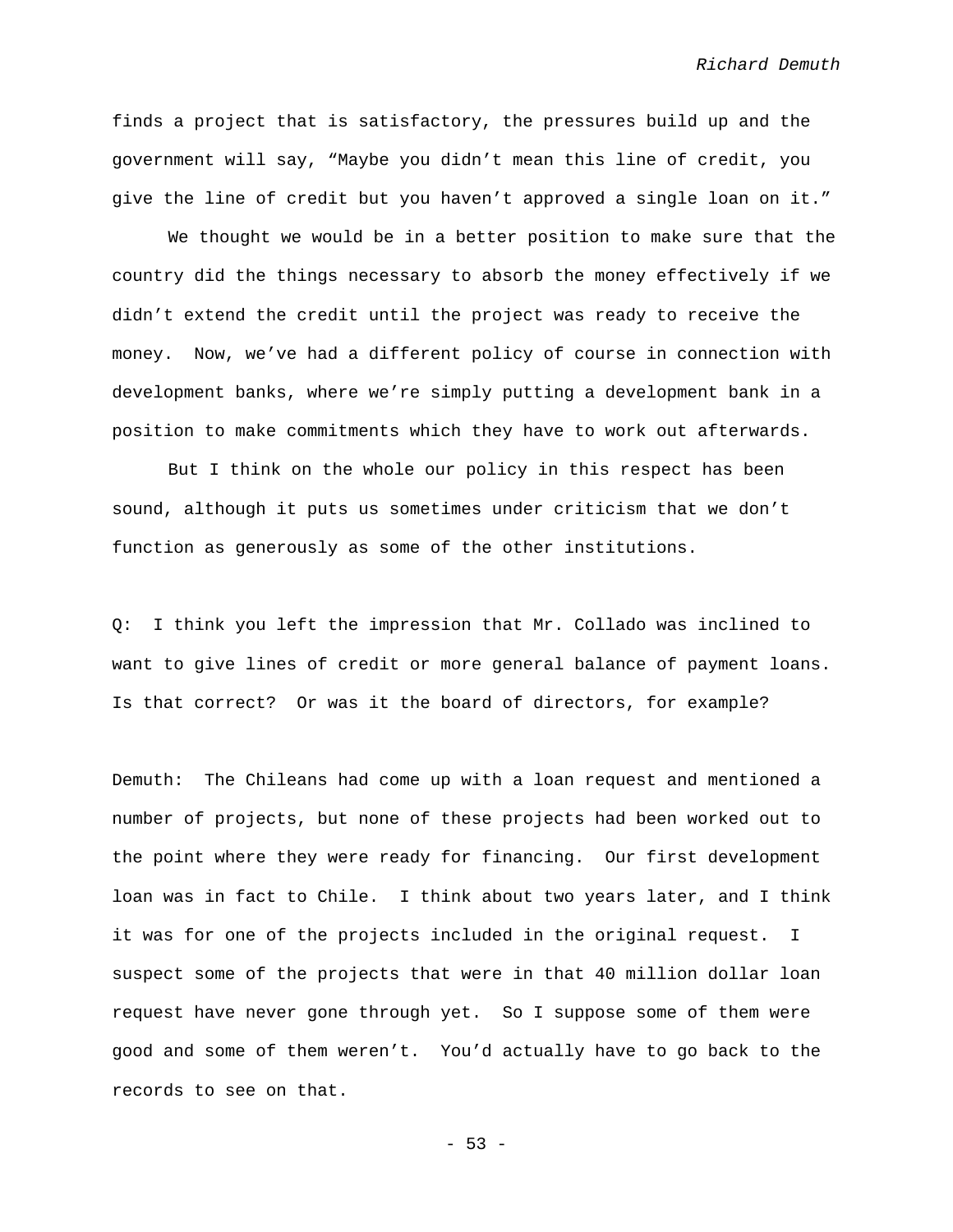Q: I wonder if you'd like to say a bit more about the whole technical assistance operation.

Demuth: Yes. That's a big subject. We started in this technical assistance field as the result of a realization that although we were being very careful to see that our money was used effectively for priority projects, all the care that we were using in connection with our own money wasn't going to have very much effect on the development of the country if they were using the resources released by our loan and all the other resources for silly projects, wasting the money. Basically we weren't a bank just in terms of wanting to lend money and get repaid with interest, but we were interested in the effects of our operations on the development of the country, and that development was going to be very much more affected by what the country did with the 90 percent of the resources that came from domestic sources or other financing agencies than by what it did with just the small percent, the small fraction, that came from us.

In part this was also due to the fact that in order to determine the priorities of projects presented for Bank financing, we had to look at the whole program of a country to determine whether a power project or another project had priority. So we had to look at what they were doing in the whole field of industry and agriculture, so that our people were gradually getting a good deal of knowledge about the economies of some of our countries. And we realized that very few of those countries had effective programs of any sort.

- 54 -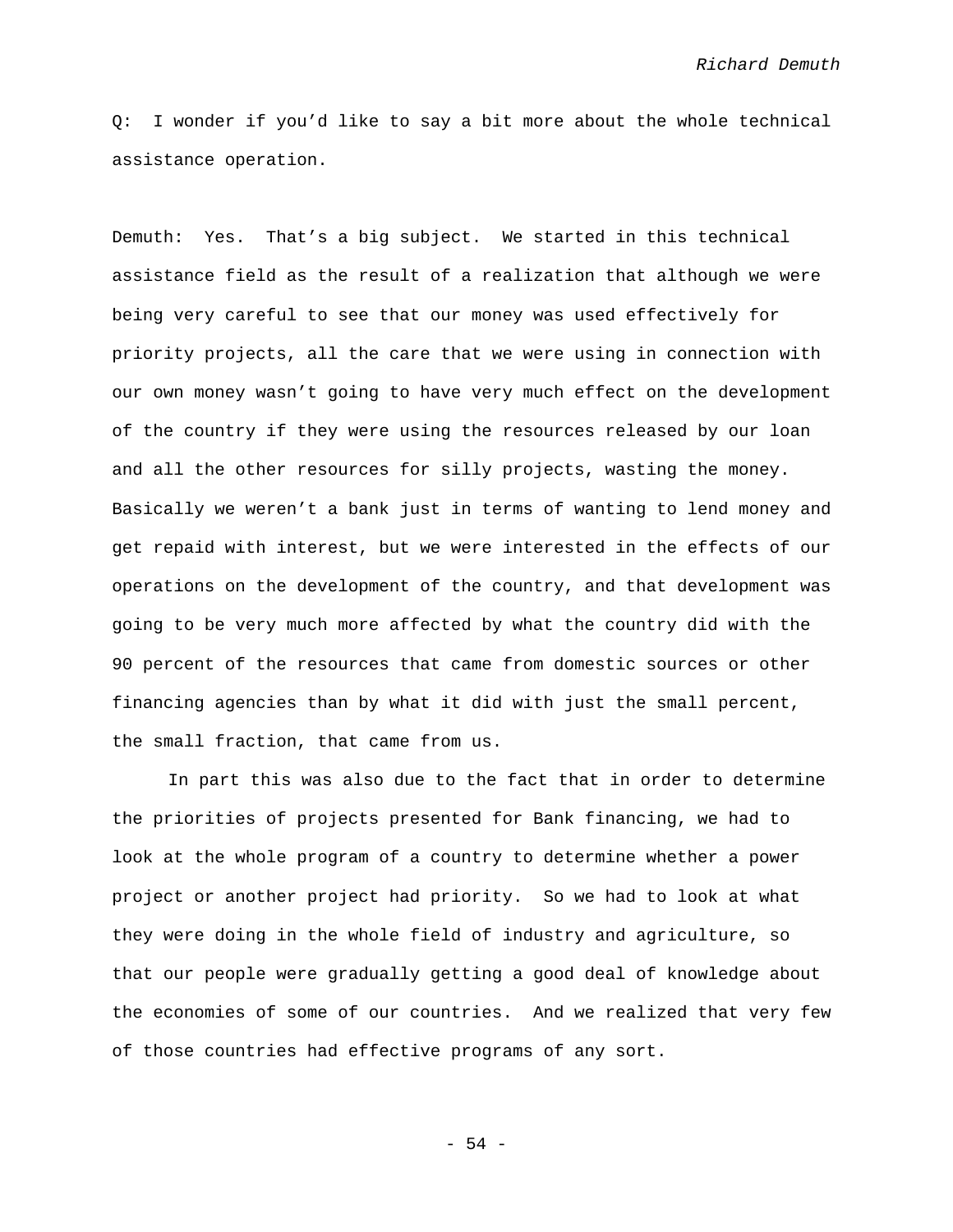So we felt that—we had a number of discussions internally before we ever took any outside action—that if we could effectively help these countries program the use of their own resources, using bank loans as both a carrot and a stick, we might be doing very much more than just finding a few projects to finance ourselves.

There was a good deal of opposition to this approach within the Bank. People were saying, "Well, if we help the countries draw up a program, then we will be committed to finance a portion of that program. Do we want to take this commitment?"

And to their credit, the management of the Bank said, "Yes, there is a moral commitment, and we recognize it and we want it. We're anxious to make loans for sound programs. We think we can make more loans where a country has a good program and uses its own money effectively. We can accomplish more of the Bank's objectives. So we're not worried about the moral commitment."

Q: Is this a particular period or time in the Bank's history?

Demuth: Well, this was I think around 1950, '51, because—

Q: Shortly after Mr. Black became president?

Demuth: I don't know if Black or McCloy was president at this time.

Q: Black became president in '49.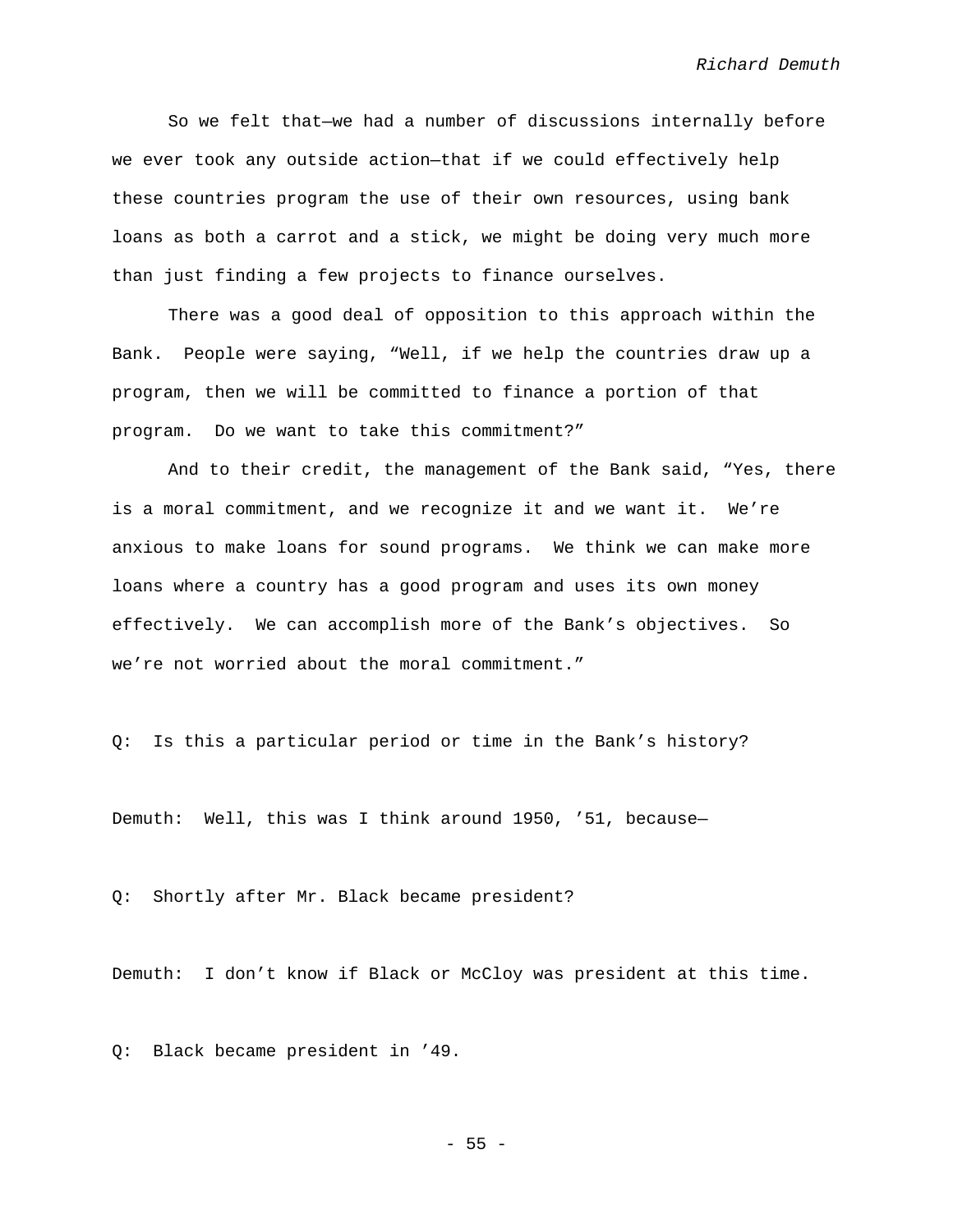Demuth: It must have been after Black became president. Well, we did a lot of talking about this and there are internal Bank documents on this subject, as to what we should do. At that point Mr. Garner got very interested in Colombia, got very close to some of the leaders of the government in Colombia, and we had more or less decided that we were going to make Colombia somewhat of a showcase, show what we could do in one country in Latin America, and this might have a stimulating effect on other Latin American countries around.

Somewhere along this time, the Colombians came in, or some of the Colombians came in—I think it was Emilio Toro, who was then the Colombian director at the Bank—and said, "We're having a hard time making decisions on our investment program because we're divided into five separate regions, and we've got more regional loyalties than we have national loyalties. Everybody thinks first of his region and second of Colombia as a nation. So all our decisions are made on the basis of balancing all of the regional and political influences against other regional and political influences, and nobody's looking at the problem on a national basis—won't you send a commission down here and recommend a development program to us?"

To what extent this was an original idea of Toro's or initiated by Toro and to what extent it was implanted in Toro by Garner, I don't know. I think he had a good deal to do with stimulating the request, because it was something we were anxious to try out.

Q: Toro was what?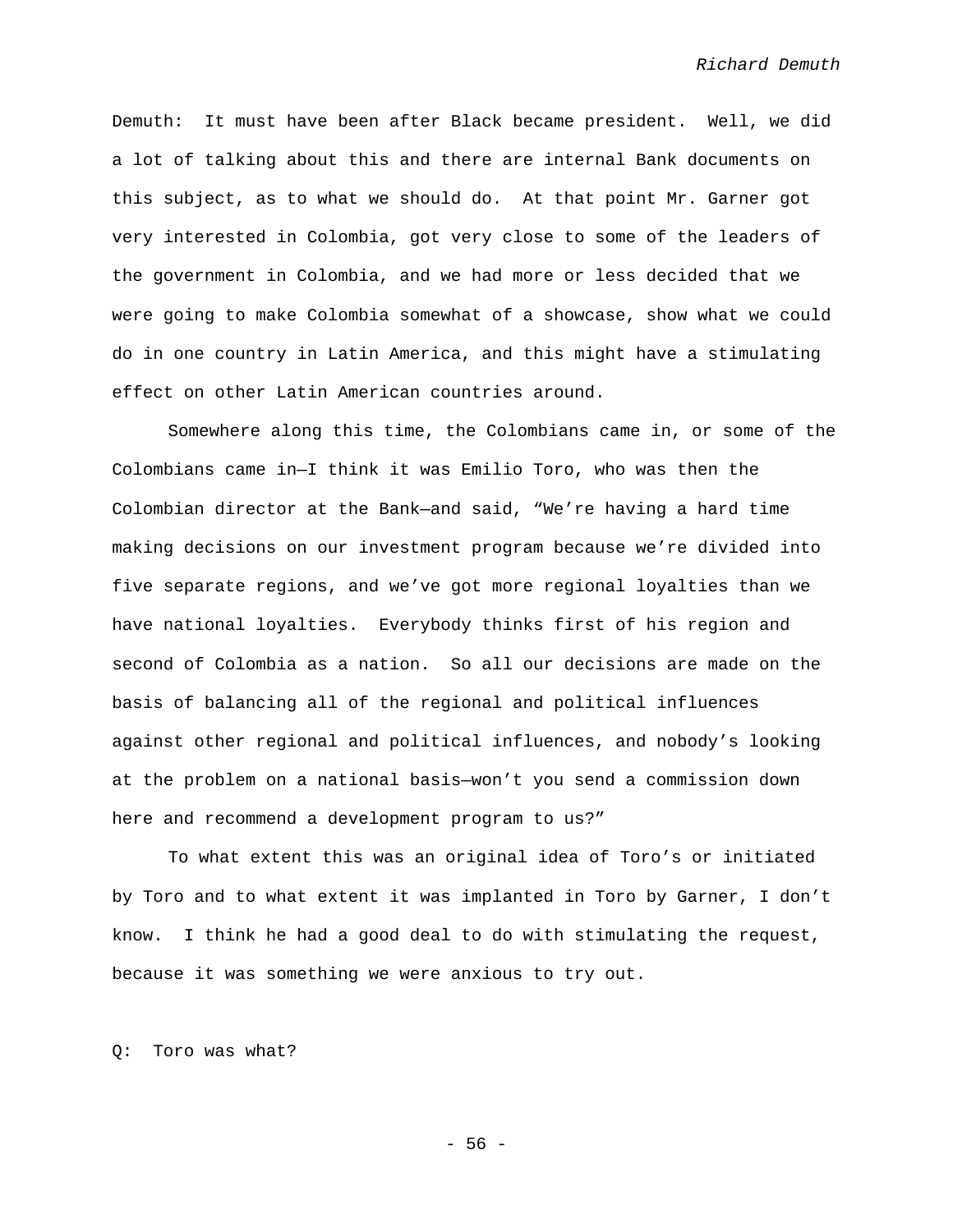Demuth: He was the Colombian executive director of the Bank and an important influence in the Colombian government at that time.

At any rate, we did get the request, we agreed to accede to it, and then we went about trying to organize a mission. We spent months getting the first head of the mission. We got Lauchlin Currie. That's a story in itself but I won't go into it at this time.

## Q: Was he already in Colombia?

Demuth: No, he was at that time a business consultant in New York, an economic consultant in New York. And we got about a 14 or 15 man mission that went down to Colombia and spent three or four months there and came back and spent a year writing a report. And that report has since been extremely influential in helping shape the development program of Colombia.

After the report was written, we were faced with the problem of how to translate a report for a—into a Colombia program. We suggested to the Colombians that they set up a non-partisan citizens' committee to review the report, and to make recommendations to the government as to the action the government should take on the report. They did. They set up the Economic Development Committee. This was the first time in years the two parties had worked with one another. And they sat for months, with help and encouragement from the chief economists on the mission, considered various aspects of the report, made their own reports to government, and a great deal of action followed from that. At the same time we published the report here and I think they

- 57 -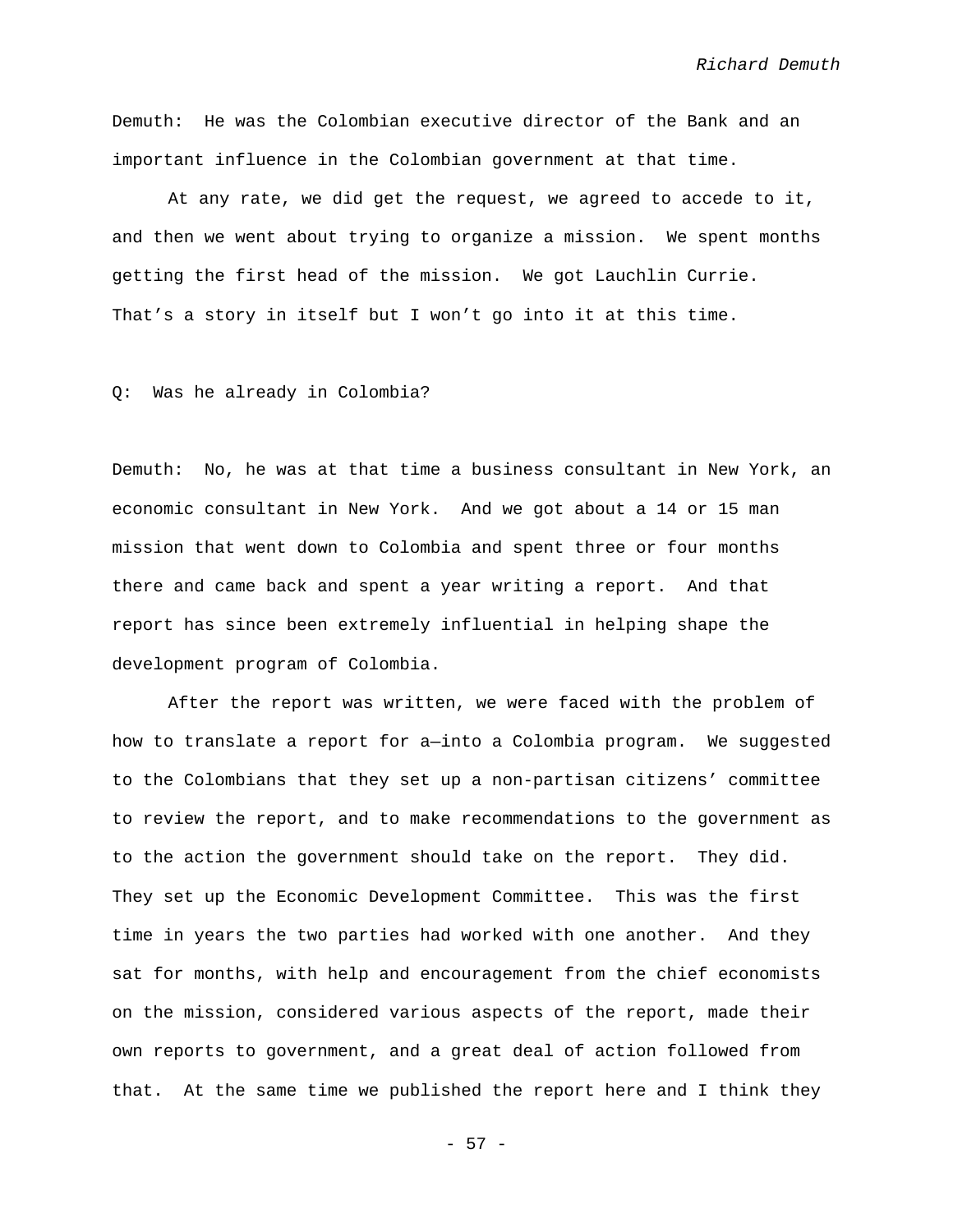published it in Spanish. And we had a good enough view of this report that we decided the technique should be extended to other countries.

Then I think Turkey asked for this kind of mission, and we sent the wrong kind of mission to Turkey—personalities who'd made their way in the business world but had no idea what economic development consisted of. That mission was headed by a man who'd come up through Sears Roebuck, who went out to Turkey on a preliminary visit and came back and recommended a mission—a mission composition on which there was no economist. Well, unfortunately we still employed him to run this job, and the mission was a terrible mess and we finally had to pick up the pieces and write the report ourselves. We wasted—

Q: --why did the Bank decide to go outside of its own staff to do these reports in the first place?

Demuth: Necessity, because it takes—oh, it's a year's report writing job at a minimum, and although we always put some people from our staff on the mission, we couldn't even put all the economists on, to say nothing of all the specialists. Some of the specialists required were in fields where we had no experts on the staff, and even where we did, our people were very busy operationally and we felt that particularly in the specialist group, we could effectively go outside. And this is a pattern that's developed really over the years. We always put on these missions with a few exceptions – it's our policy always to put on these missions from the staff either the mission chief or the chief economist or both and usually one other economist.

- 58 -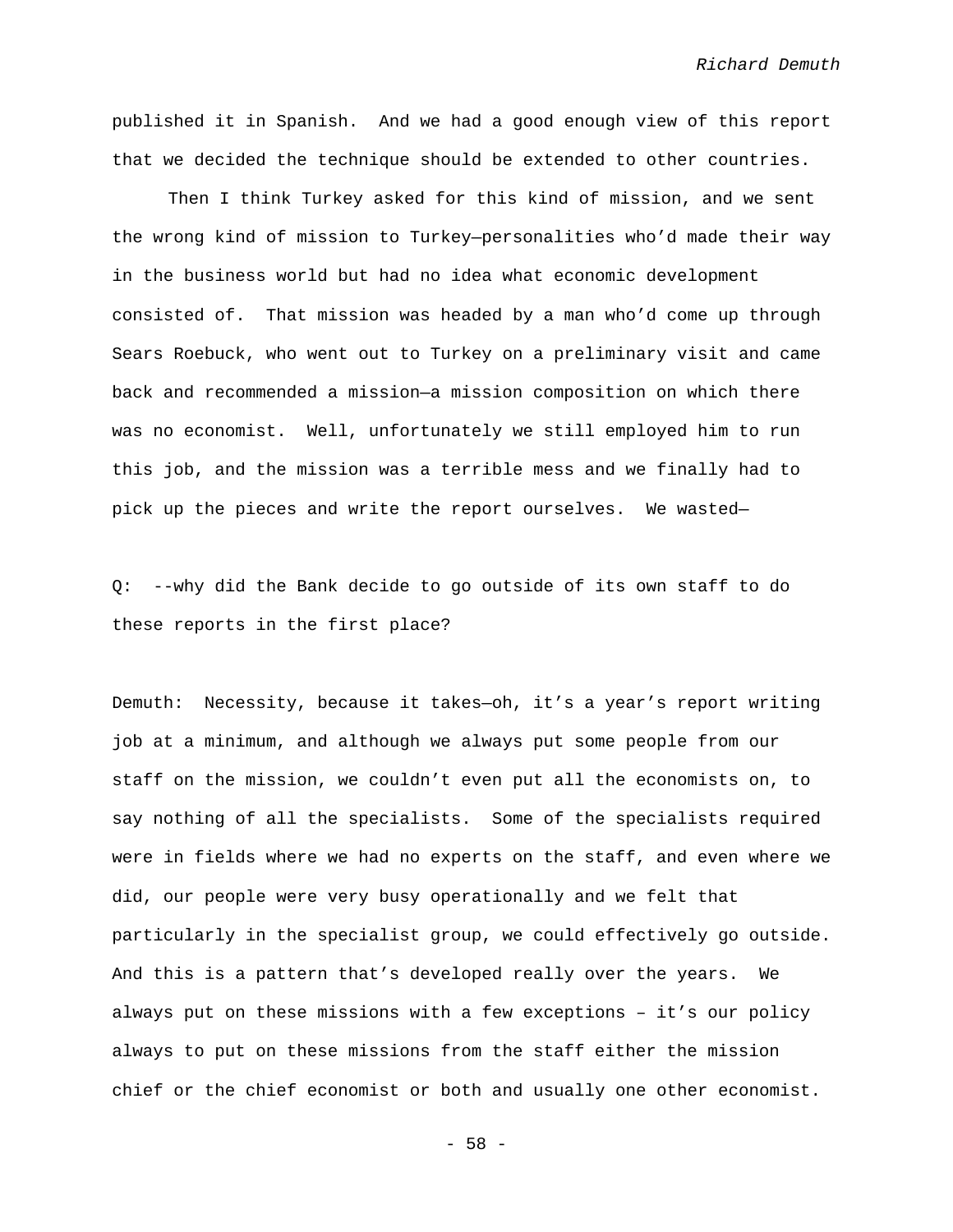This way you get the experience we've had in this field translated from one mission to another. Then we usually get one or two economists from outside, and then some of the specialists from outside. Sometimes we have a transport man from the Bank or a power man or an industry man, but usually the Bank's staff is so busy we have to go outside. And this is a field where you can, because on these specialists' jobs it's only a four to six months assignment and people are very anxious to get them. We've been able to get some very high caliber people that way that we couldn't ever have hoped to attract to the permanent staff of the Bank.

Q: Was there also a consideration of the sort that you were talking about before, that the Bank did not want to get too closely involved in the missions because this would imply that the Bank was going to finance the program the survey developed?

Demuth: Well, this is kind of a fuzzy area. Our legal posture is that these reports are the reports of the missions, in fact they're the reports of the mission chief who's responsible for the report, and all the Bank does is approve the report in the sense of certifying that it's a piece of work done by a serious and competent group that should be given very careful consideration by the government. The Bank doesn't approve the individual recommendations. Nonetheless we recognize that in the country those are regarded as International Bank reports. We reserve our legal position, but it doesn't really affect our moral responsibility, and we know this, and because of this we

- 59 -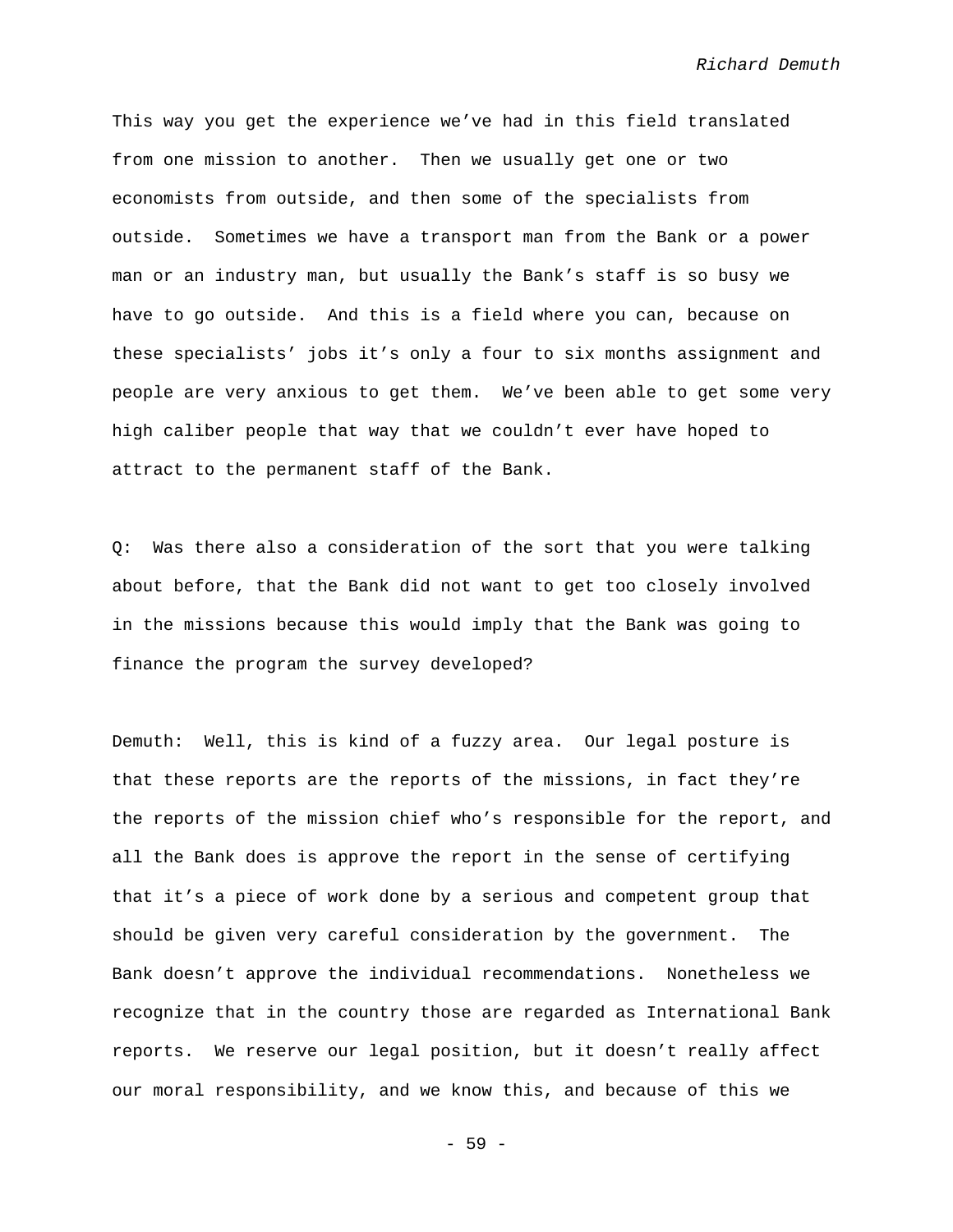very carefully review those reports, and we have in many instances pressed for substantial revisions in the reports simply because we didn't think that they were reports that we wanted to live with. We've had many hot discussions and many very very difficult sessions, where we had to get reports rewritten because they weren't something that we were going to stand back of. On the whole, however, I think the end results of these reports, in almost every instance—there was one case that we weren't very proud of and some others that weren't quite as good, but for the most part these reports have been something that we were quite ready to stand behind. And surprisingly enough, they have never really embarrassed us as one would have expected with the very substantial number of recommendations that go into these reports and the large number of countries, that we would have been embarrassed and subjected to substantial criticism for erroneous or incompetent reports and recommendations. This has happened in individual cases but nothing of any serious nature at all, and to the contrary, the reports have had a much larger influence than I expected. I'm always pretty cautious about this because it's terribly hard to tell what the effect of a report is. You never know how much would have been done if there'd been no report. You never know how much actually is attributable to the report, or the training, which some local official has obtained through his contacts with the missions. I've been pretty cautious in assessing the value of these things. I remember once I gave a lecture at EDI about this and was being very cautious, and I got very strongly attacked by three members of the EDI who came from countries to which we had sent missions, and

 $- 60 -$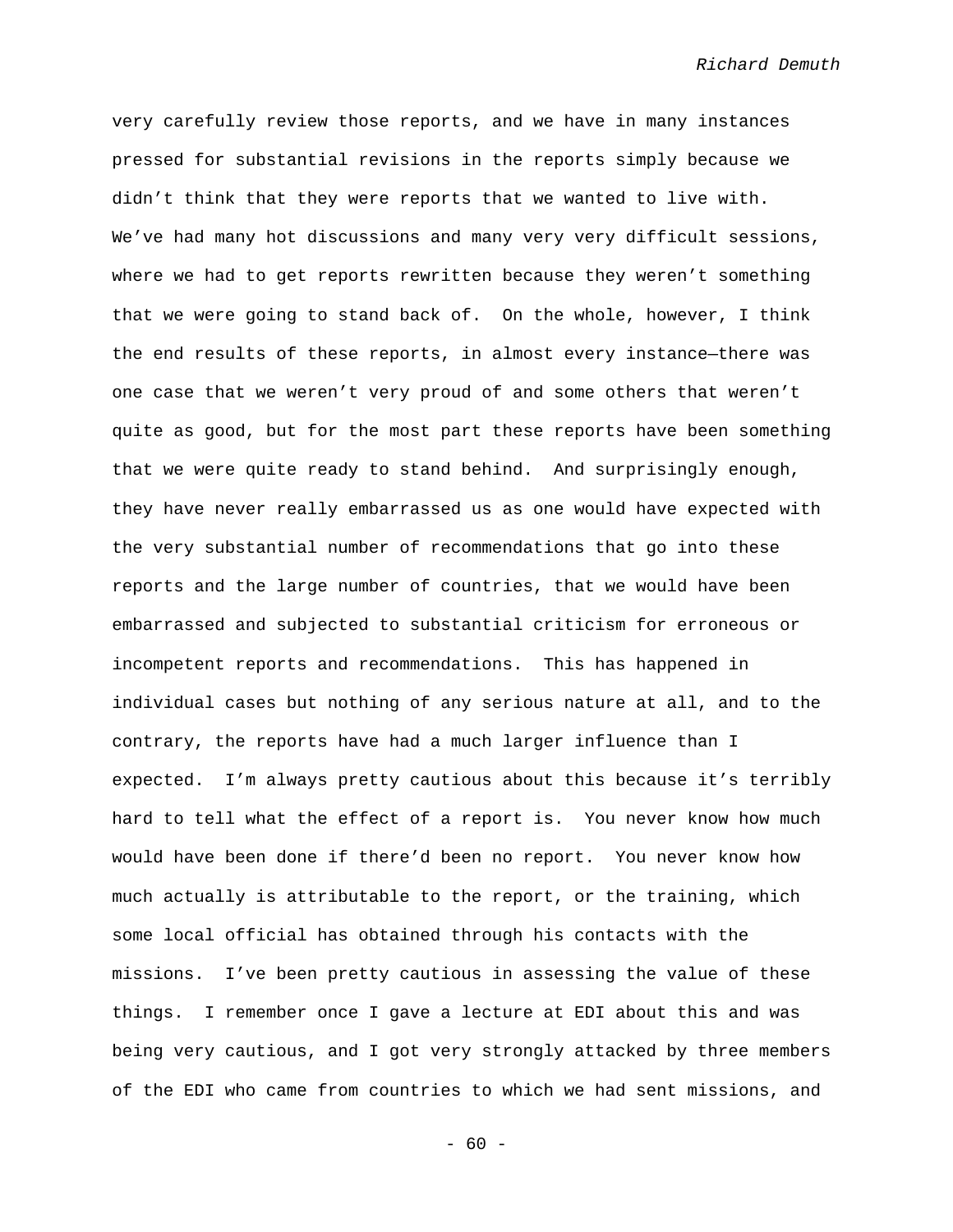each of them said that I was badly understating the effect of those missions, that the organized development effort in his country had really started from the time the Bank's missions went in. Which was very encouraging to hear.

The one thing I think it would be wrong to conceive of these missions as thinking up of brand new development programs, or come up with bright new ideas that have never been thought of before. Basically what they do in most instances, is to give support to the people in a country who are trying to do the right thing but frequently don't have enough power or political influence to do that, and having the Bank report to rely on, they can do what they wanted to do anyway. The missions also provide a longer-term perspective, of a kind that a day to day operating official of a government can't easily get. The missions go out and stand away from the day to day problems and take a longer view than the government would normally take.

Q: I suppose the fact that the Bank is in charge of the report, so to speak, if not legally committed to its conclusions makes the report much more useful from the standpoint of the borrowing country than if the report had been done say by a center of international studies at MIT or any given outside organization.

Demuth: Well, I think, Number 1, the Bank has a reputation that most of the other organizations don't have, so that when the finance minister or the prime minister gets up and says, "We must do this because the Bank says we must," this has a great deal more political

- 61 -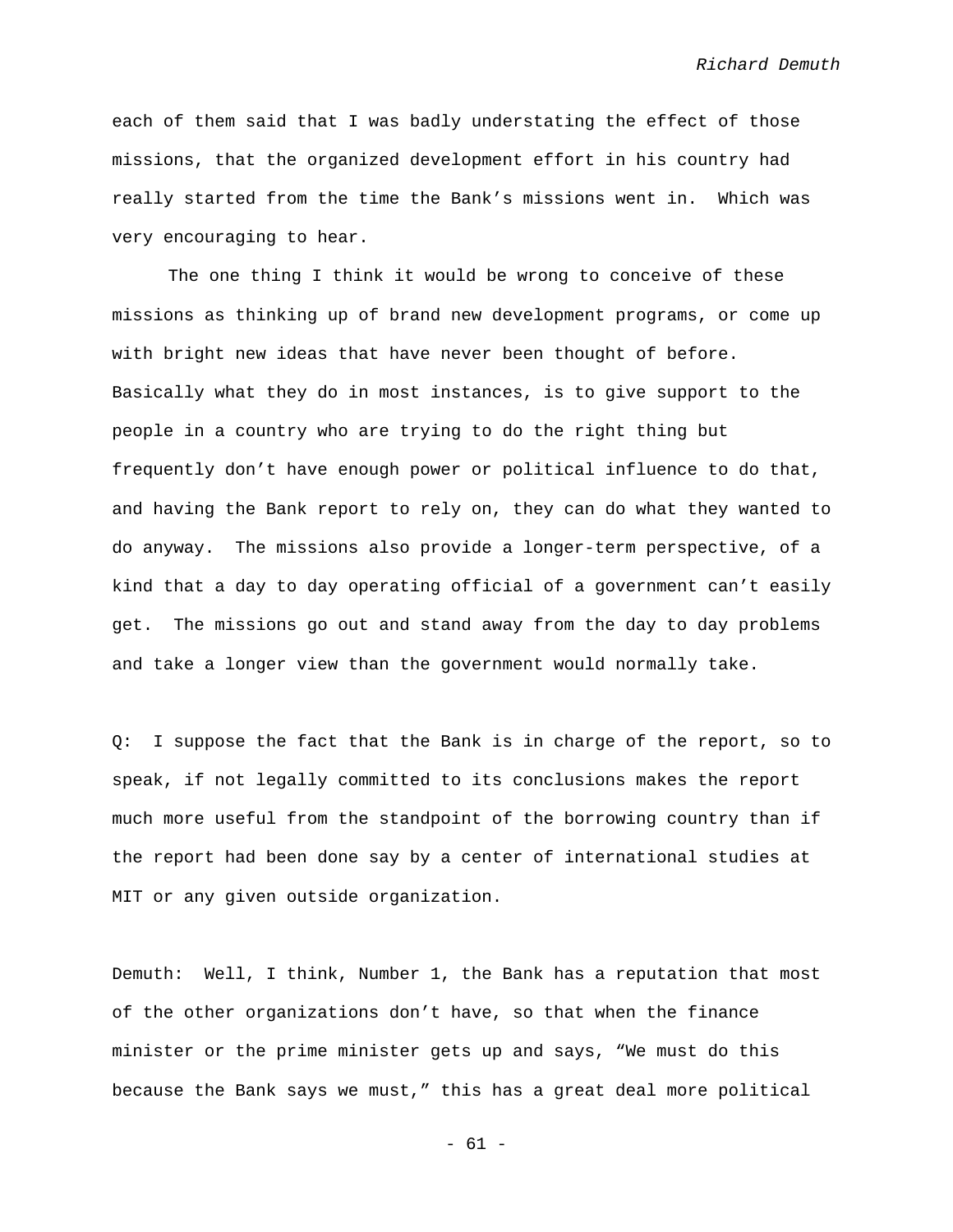importance than if they say, "We must do this because Max Millikan says we must." So that's Number 1.

Number 2, they help to get financing, which is extremely important. Number 3, and this to me is very important, the program usually must include not only use of domestic resources but use of resources that can be reasonably expected from the outside. That means you have to make an estimate as to what people expect to get from our Bank, the Export-Import Bank and whatnot. It has to be a pretty realistic assessment of what outside resources are likely to be obtainable. And when other bodies send out missions, they're not responsible for financing, and they're liable to take the needs and say, "Here's what needs to be done, this is a reasonable objective, this is the amount of money that will be required," without thinking too deeply about, can that money be repaid? Is it likely to be forthcoming in a form that doesn't have to be repaid? And so forth. So you find in most cases in reports written by UN groups or FAO groups or others that used to be in this business at one time, an unrealistically high program is presented, which never can find the finance, and which has the result that when it isn't carried out it causes disillusionment and discontent, worse than if the report hadn't been done.

I think our reports on the whole have been inclined to be more realistic, without being too bankerish in the sense of trying to cut it down to a minimum. We try to give alternative programs, depending on the amount of money the country will find available.

- 62 -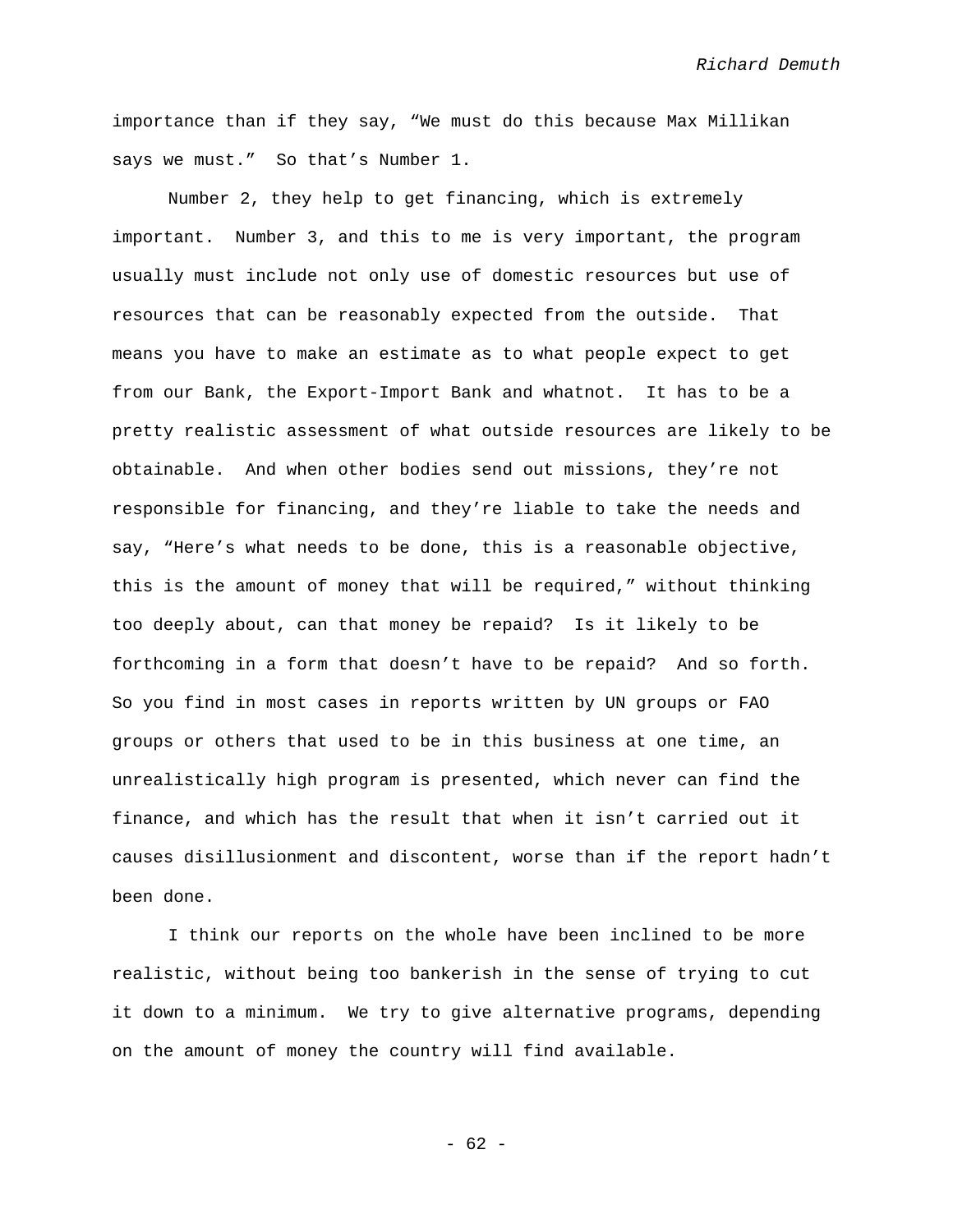Q: Did the Bank coordinate its missions in any way with these of other organizations like FAO?

Demuth: Oh, yes, we'd always go to FAO for example in picking out agricultural exports. We'd have them briefed by FAO on the way out, and debriefed by FAO on the way back, and we'd send the pertinent parts of the report to them in draft form for comment. Similarly with WHO and UNESCO. In these countries like Libya where the UN has had a big program, our whole report is submitted to them for review. The mission retains the right to reject the comments of the other agencies and in some cases there are fundamental disagreements on some points that never do get resolved. These are the exceptions. We work very closely with the other agencies and they have told me that they find it very useful to have these reports.

One of the most interesting things about these general survey missions has been the fact that several colonial powers have asked the Bank to send missions to their colonies. This has been particularly the case with the U.K. Not that the UK couldn't organize a mission that was just as good as any we could organize, but if they did it and sent it out, the local government was likely to think the report of the mission was made for the benefit of the UK rather than for the benefit of the colony. So the U.K. decided that they would like to have these developing country missions come from the Bank, even though that meant that the colonial office in the UK lost control of what the report said. The missions had a great deal more acceptability coming from an independent institution. And the UK colonial office has in

- 63 -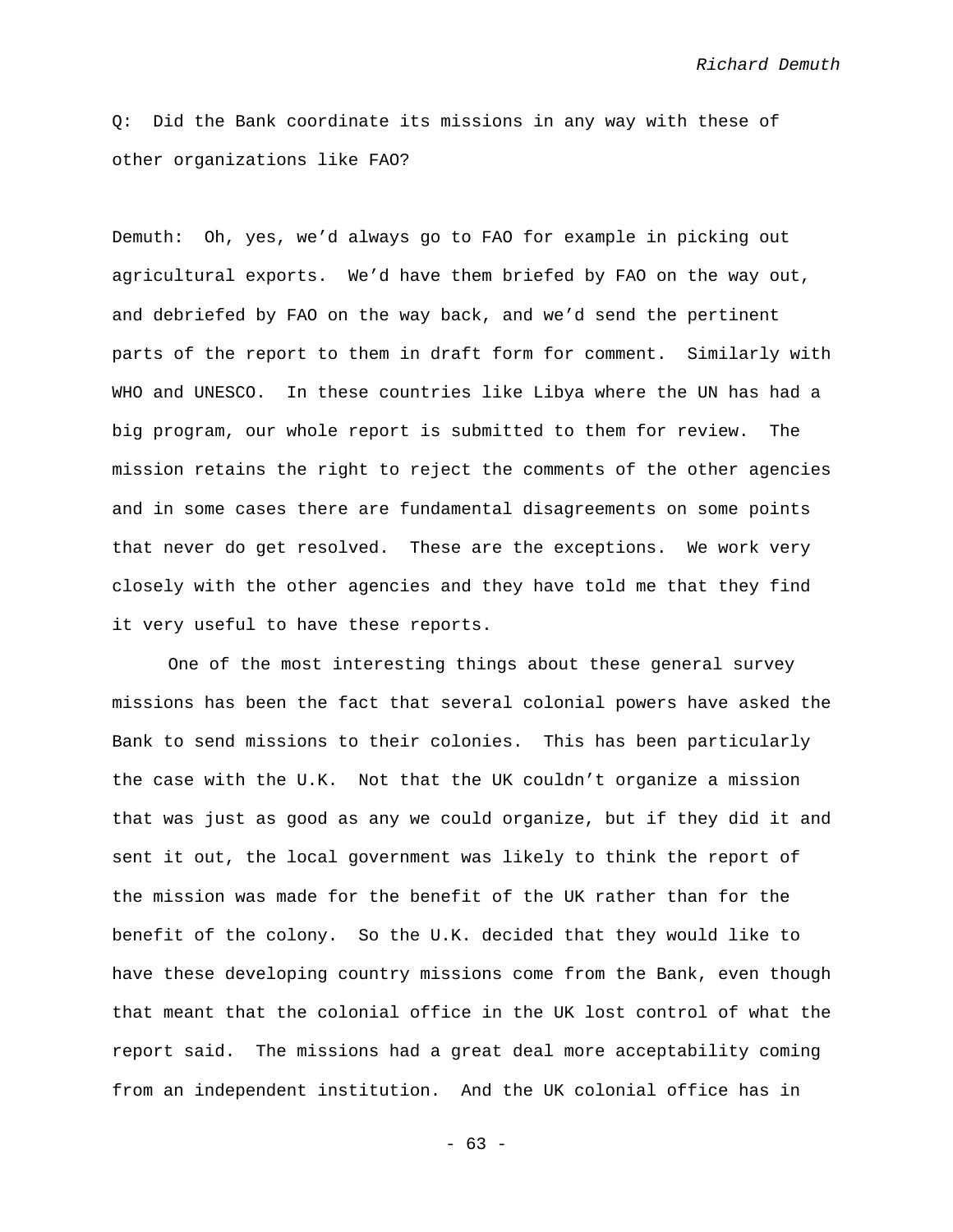fact been our biggest client for this type of mission. I think it's been a very useful relationship.

Q: What did the Bank itself do with these survey mission reports? How does it use them?

Demuth: Well, I think we use them as background material. I think in the early days the operating people were inclined to slough off these reports if they didn't like them and this is one of the changes we were seeking to accomplish by putting technical assistance responsibility in the area departments so that these reports would be made by missions for which they, rather than some other department of the Bank were responsible.

The views of the operating departments vary considerably. I think some of the reports are used very religiously as guides for their own actions, others they're likely to be skeptical about. But I think on the whole they're quite useful, and I think they're being more useful.

Q: Has the Bank ever considered using these survey missions as a sort of a starting point for continuous advisory service to a number of governments for helping them plan development programs?

Demuth: Well, this is the idea from the beginning, that the survey mission would be the first step, and we would then maintain a continuing relationship with the government, helping them to translate

- 64 -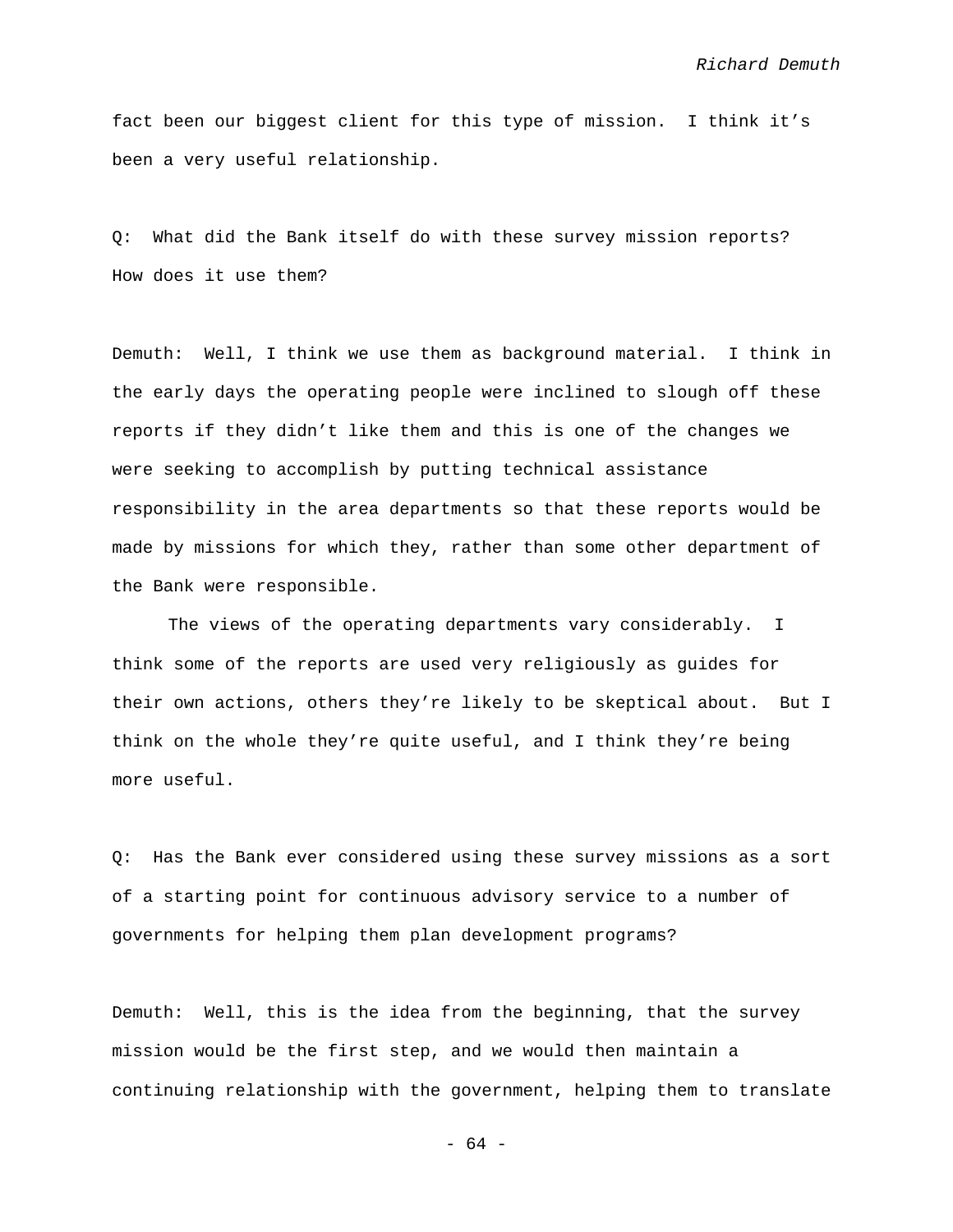the mission report into a national development program, and then helping them to carry it out. It's never worked quite this way, but taking that Colombian survey mission, in the beginning, we first sent the mission down, then we sent people down to help them consider the mission report and decide what was to be done and eventually we sent some advisers down to work with what was then their planning office and start implementation.

Q: Were these advisers people from the Bank's staff?

Demuth: Yes. It turned out that some of them left the Bank and got plush jobs with the Colombian government, to our annoyance. But I mention this as the archetype of what we ideally wanted to do in our relationships. The difficulty, of course, in all of these exercises was the lack of people. It's terribly hard to find the very high level people that are necessary for this sort of job, who are willing to live abroad for a long period of time. The people who were best were the people that the Bank wanted to keep in its operation, and the demand for this sort of thing was tremendous. All during the last ten years, the realization of the need for programs, the desire for programs has been growing, and development economists have been more and more in demand, so that we just didn't have the people to carry out the kind of relationship that we would like to have.

A number of us have been wrestling with this problem for years. We've suggested that the Bank should have additional people available for this kind of work, and we advocated what we called the fat man

- 65 -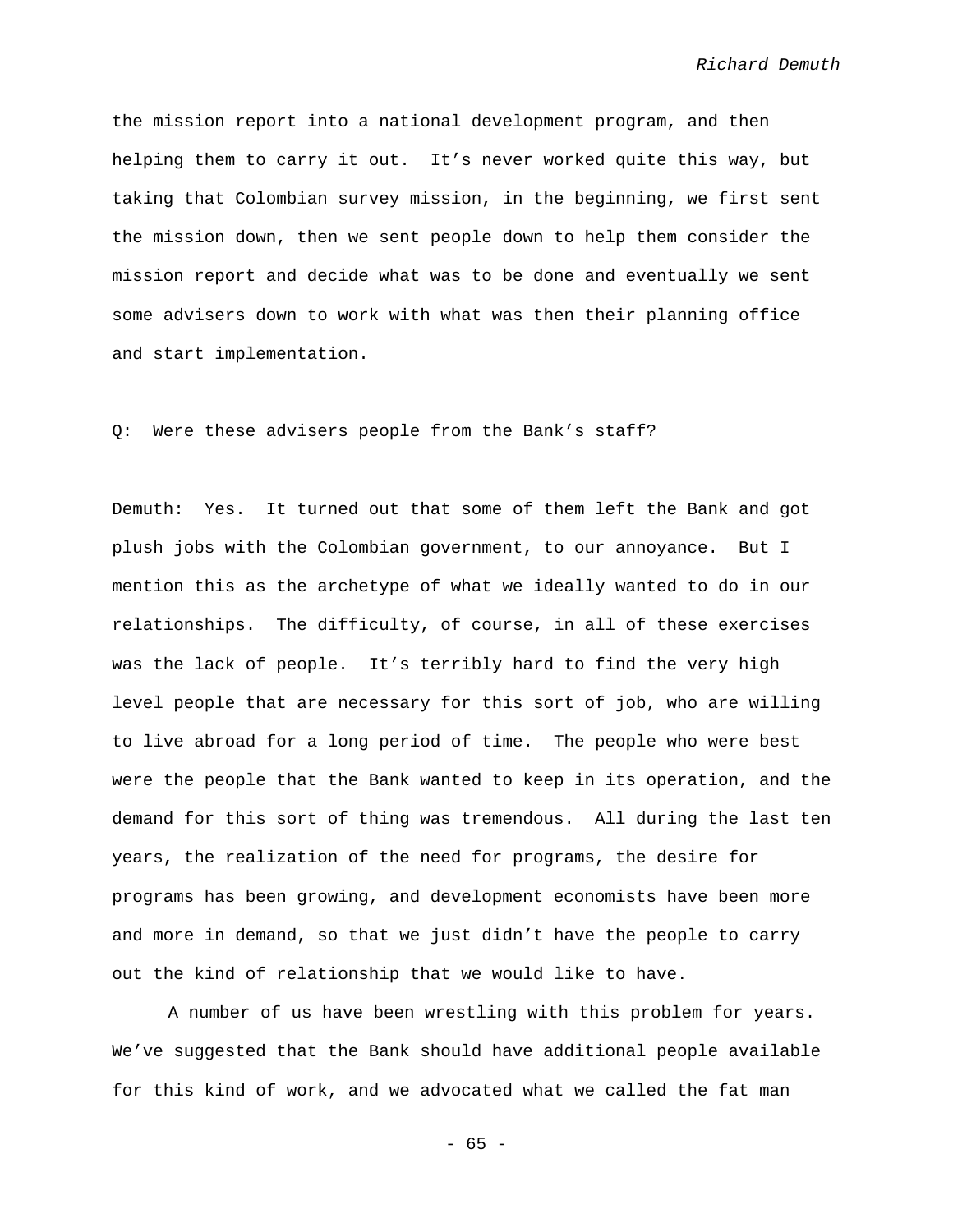policy. The fat man policy was that we should have some fat on our bones to be available to be stripped off and made available to the countries for advisory services. And it was agreed some time back that it would be very proper that the area departments should have one or two "fat men." But what happened was what almost inevitably would happen. The people that were any good were very quickly absorbed in operational work, and there never was additional personnel. That overstates the fact. Every once in a while we manage to pry somebody loose to take a technical assistance requirement; we've had a resident mission in Pakistan and a number of resident missions in South America, and now Nigeria—but we never were really able to build up the kind of extra people we needed for this sort of work. And there were a number of reasons for that. One of them, I think, was the fact that department heads were quite naturally reluctant to take on people when they didn't see exactly what job they'd fit into. Secondly, this requires a pretty high level type of person, and to get that kind of person into an organization already established is likely to disrupt morale. Because they have to be brought in at a higher level than many of the existing staff. Because we have a necessarily pyramidal organization it would disrupt the hierarchy to get these people in at high level kinds of positions. And I think there was also probably opposition by some of the operational heads who were very much more interested in making loans than in looking at development in a broad way and considering their responsibility for development, as a developmental, a broad developmental responsibility in which financing was a major tool, rather than just a financing responsibility. It

- 66 -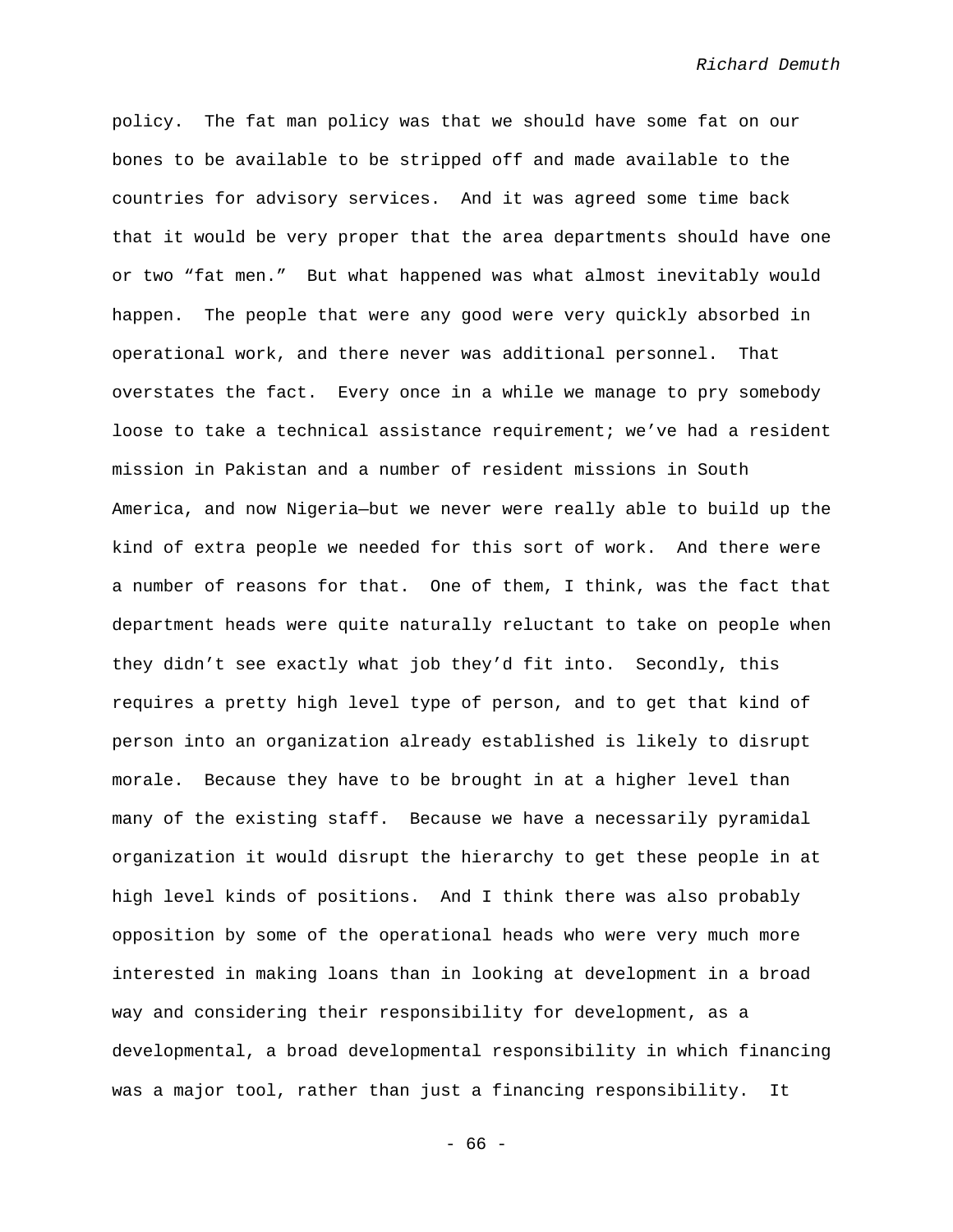varied considerably and does still vary from department to department, depending on the personality of the department head.

At the same time that we were unsuccessfully trying to add to the economic talent available for this sort of work, the demand grew and grew, because not only were there more and more countries, as new countries became independent and needed economic talent, but some countries that had done a lot of planning in the past began to get into high gear in their development efforts and needed more people to be sure they were doing the right things, and there was generally much greater awareness of the importance of some kind of programming, as evidenced by the US Foreign Aid Bill, for example, where now the great emphasis is on the kinds of things that we've been preaching for a long time.

Well, up til now, our technical assistance program has been concentrated, simply because of the lack of personnel, and we didn't want to overstep our bounds and get in the way of other organizations. We've been concentrating on short term experts, short term missions, survey missions, and similar kinds of advisers going out for short periods of time. We've always known that this wasn't the whole answer or even a major part of the answer, but it's become apparent that there's a tremendous gap in people who are available to do resident advisory jobs, that the ICA personnel is very spotty for the most part, not terribly good for this sort of thing. The UN has never been able to acquire them. In a few instances some good people have gone out under contracts, like Ford Foundation contracts, to Pakistan and

- 67 -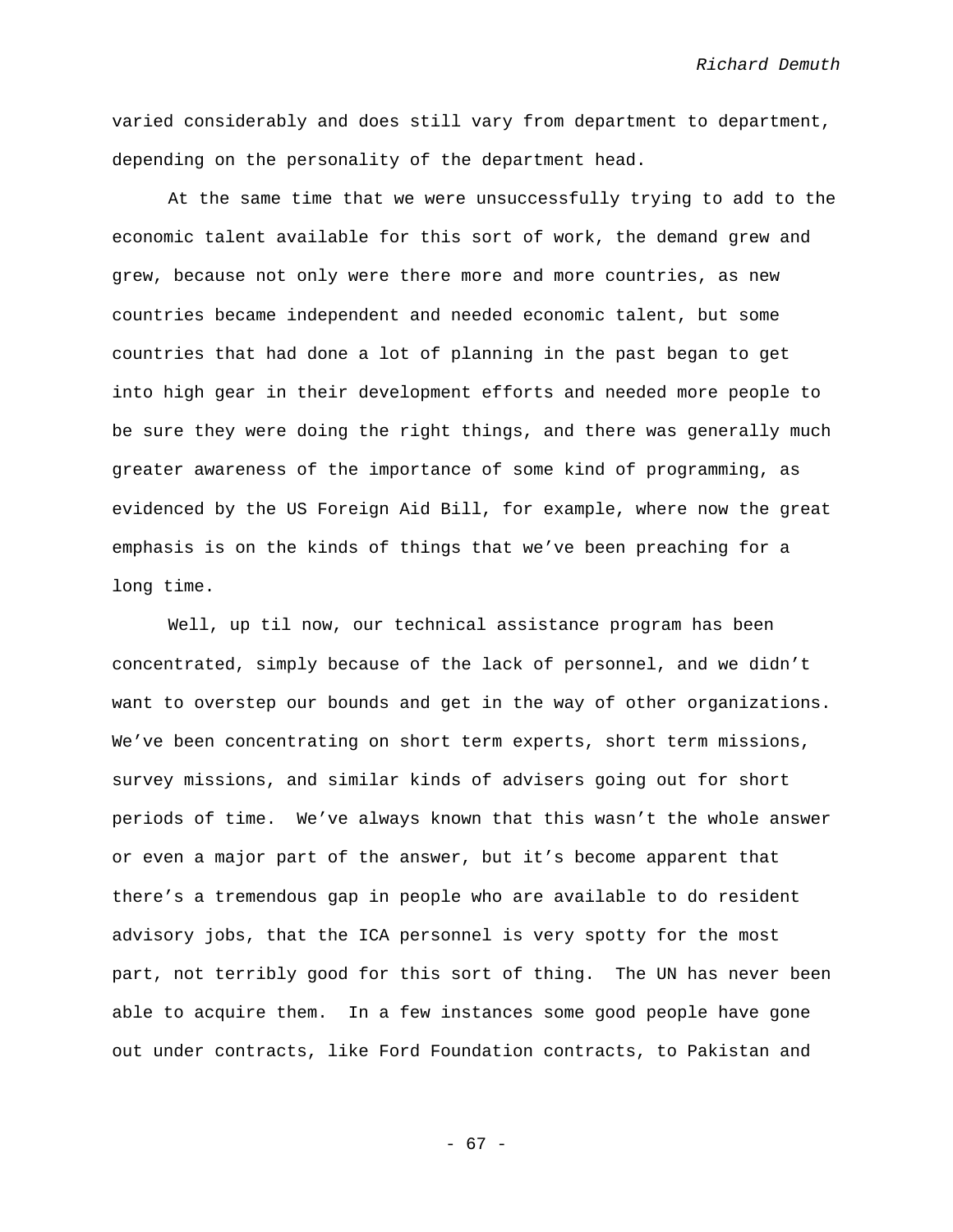Iran, but there just is a tremendous need for more people available on a full time basis, particularly for long term resident assignments.

When we tried to find these people outside the Bank, we ran into the problem that nobody wants to leave his occupation and career for two years with no assurance of re-employment, with everything in the process of going ahead rapidly throughout this part of the world and not knowing what's going to happen to them when they come back, and if we really wanted to get the kind of people we wanted we had to offer a career service.

Well, we decided first to take these people on in area departments, the fat man policy and so forth, but that didn't work out, and this summer finally we have decided to establish, partly as an administrative technique, a new foreign service which we are calling the Development Advisory Service, which is largely an administrative gimmick designed to enable us to get in high level people without their worrying what their position is vis-à-vis the economic adviser and the area department director, etc., and with their positions and salaries and so forth depending on their professional qualifications, not on their particular positions in the administrative hierarchy.

This was decided on after consideration of very much more drastic approaches—that we should sponsor an institution that would be independent of the Bank, and although the Bank should run it in the sense of naming its head and lending it the authority of its prestige, it should be entirely independent of Bank policies and should go out without the supervision of the Bank. We felt that we couldn't do this

- 68 -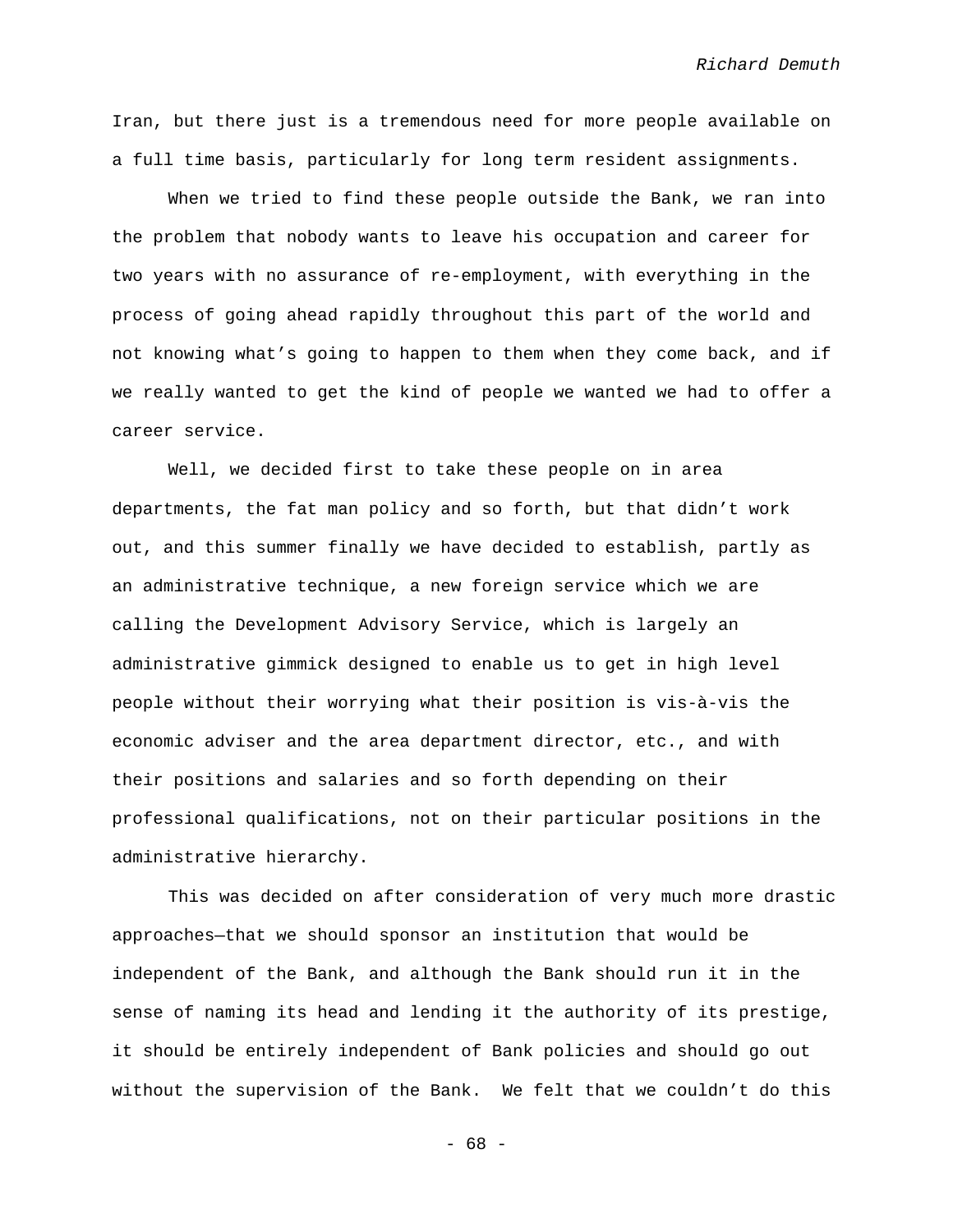because we couldn't give the Bank name without being sure that the people were going to follow the general lines of Bank policy, and it could really disrupt things, to have advisers go out from an institution that we sponsored while we at the same time keep on with our normal activities of giving advice and reviewing the plans.

We didn't have enough people available for any of that to happen. An independent outfit going out meant that the Bank would have to review everything that was done and perhaps come to a different conclusion. So although we saw some advantages in the suggestion, we thought the disadvantages were greater, and we set this thing up as an integral part of the Bank.

## Q: These will be full time people?

Demuth: These will be full time people that will be available for a variety of things—resident assignments abroad, being chief or chief economist on a survey mission, short-term assignments abroad, and then in between assignments abroad doing operational work, teaching, doing research, working at the Economic Development Institute. What we want to do is give a satisfying career in the whole field of development with perhaps two thirds of the total time spent in resident assignments abroad. Now, whether we'll be able to get the people to do this sort of work is the great question. We have presented it to the board. We have presented it as an experiment. But we're sure the demand is there. If we can get the kind of people we need, I'm sure they will be immediately absorbed, and this thing will grow into a

- 69 -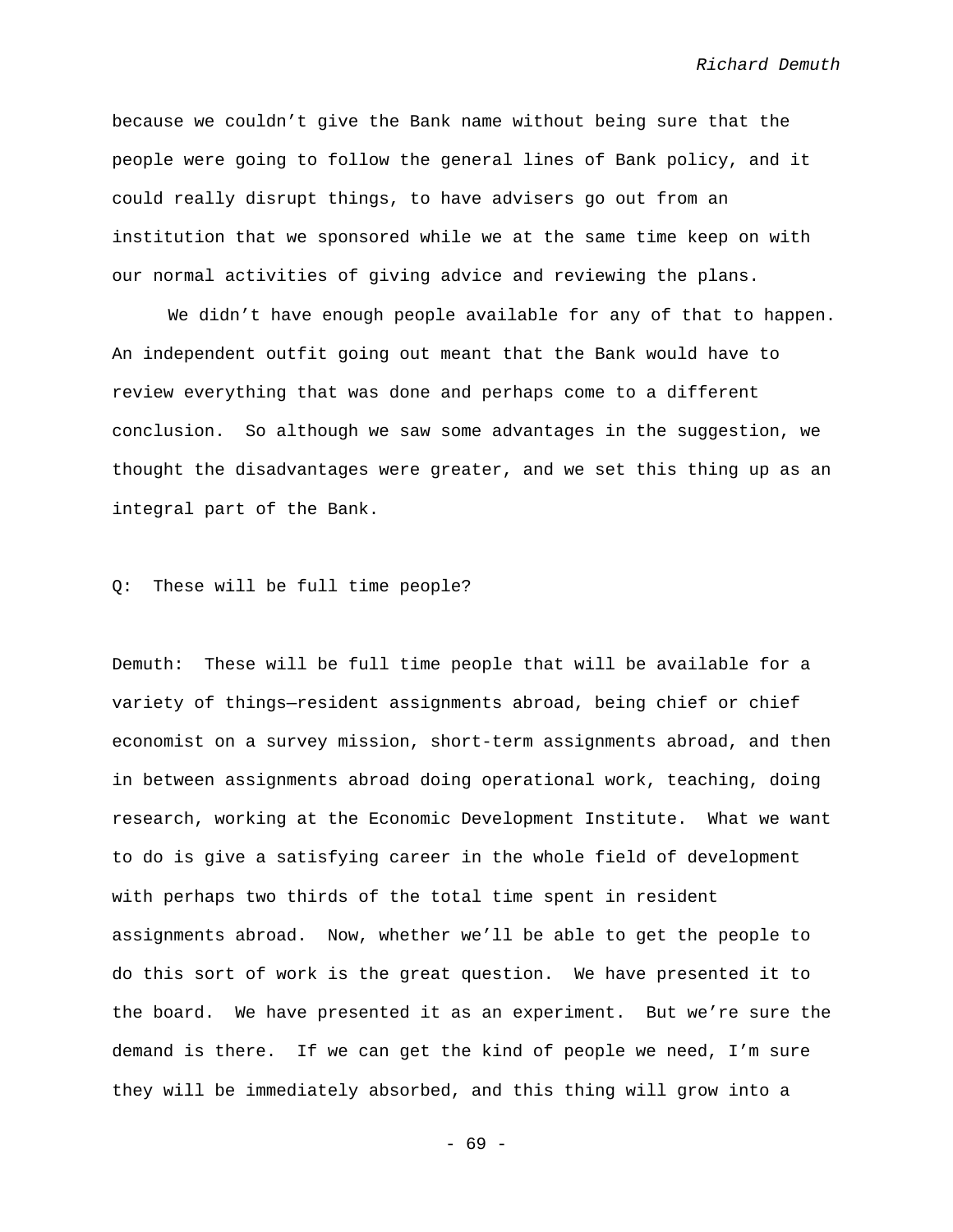very large operation. But it won't grow rapidly because it's going to be so hard to get the people. What we eventually want to do is to build this up in such a way that it becomes the capstone in the career of a Bank economist. From the most part we'll recruit people from the operational staff of the Bank, after they've been trained in the operational side of the Bank, who gravitate towards development. In the beginning I hope, as I said, in the course of developing the advisory service, some of the senior Bank people will be transferred to it.

Q: Is this a brand new departure for the Bank?

Demuth: Yes, the organization questions haven't been fully settled. The only thing that's been settled now is, it's an administrative service within the Bank, headed by somebody with the rank of a department head. Exactly how it will be set up, I don't know. There was considerable thought given to setting it up more elaborately as a development center, including the Economic Development Institute, the technical assistance program, advisory service, all within a center. We decided not to do this initially. Whether it will eventually come to it or get to something like it through other mechanisms hasn't yet been decided.

Q: Maybe you'd care to say something about the Economic Development Institute as such, in its relationship to technical assistance.

- 70 -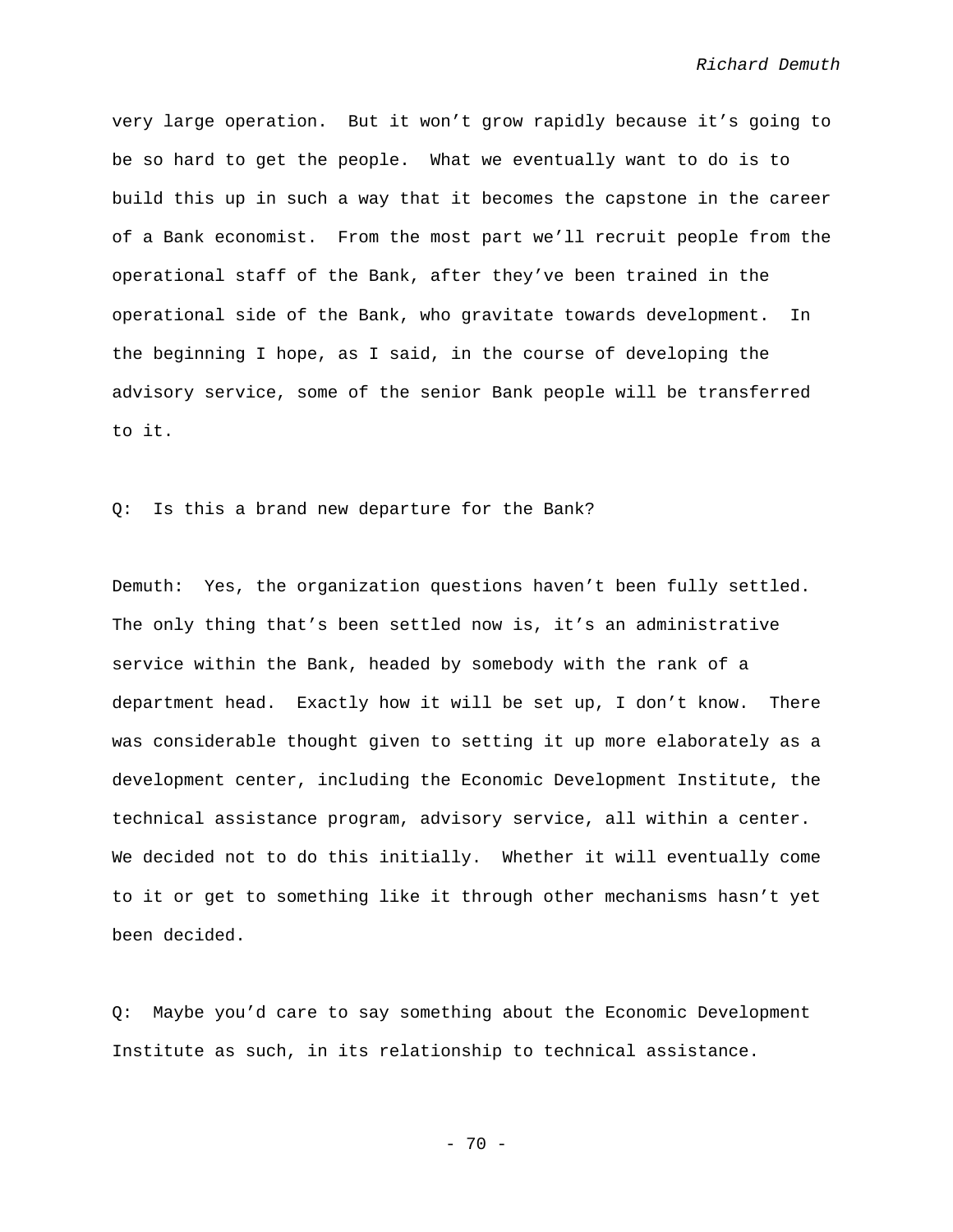Demuth: The Economic Development Institute idea was first stimulated by Paul Rosenstein-Rodan when he was on the Bank staff, although I think he had in mind something that was considerably more advanced in theory. Eventually for my sins I was put in charge of trying to work something out of the idea, developing it. Mr. Black was enthusiastic about it, as something to do—nobody'd ever gotten down to seeing what we could effectively do. And my staff and I did some scouting around in the United States, talking to a lot of people. There was a lot of academic doctrine, theology, that was very foreign to us—the question of whether we would give a degree or not give a degree. We had in mind at one time asking Harvard to do this for us, but to do it in Washington where we could make our people available, and they refused to do that. They said the whole idea of a university was to be concentrated on a campus, not outside. We talked to MIT, the same way, and they didn't want to do it. Finally we discovered we were getting over our heads. We were getting involved with educational matters we didn't know very much about. We decided to ask Alec Cairncross to spend a summer here and work out a program, and Alec agreed to do that. He came over and spent a summer and wrote a report. What he very much had in mind was the Merrill Center in Southhampton—the idea of a group living together and working together for a year, six months, and great mind-stretching exercises between the people. We generally approved what Alec proposed, and then we talked Alec into agreeing to head the thing for the first 18 months.

Then came the problem of trying to find a Merrill Center in the midst of Washington, or close enough to Washington that staff could be

- 71 -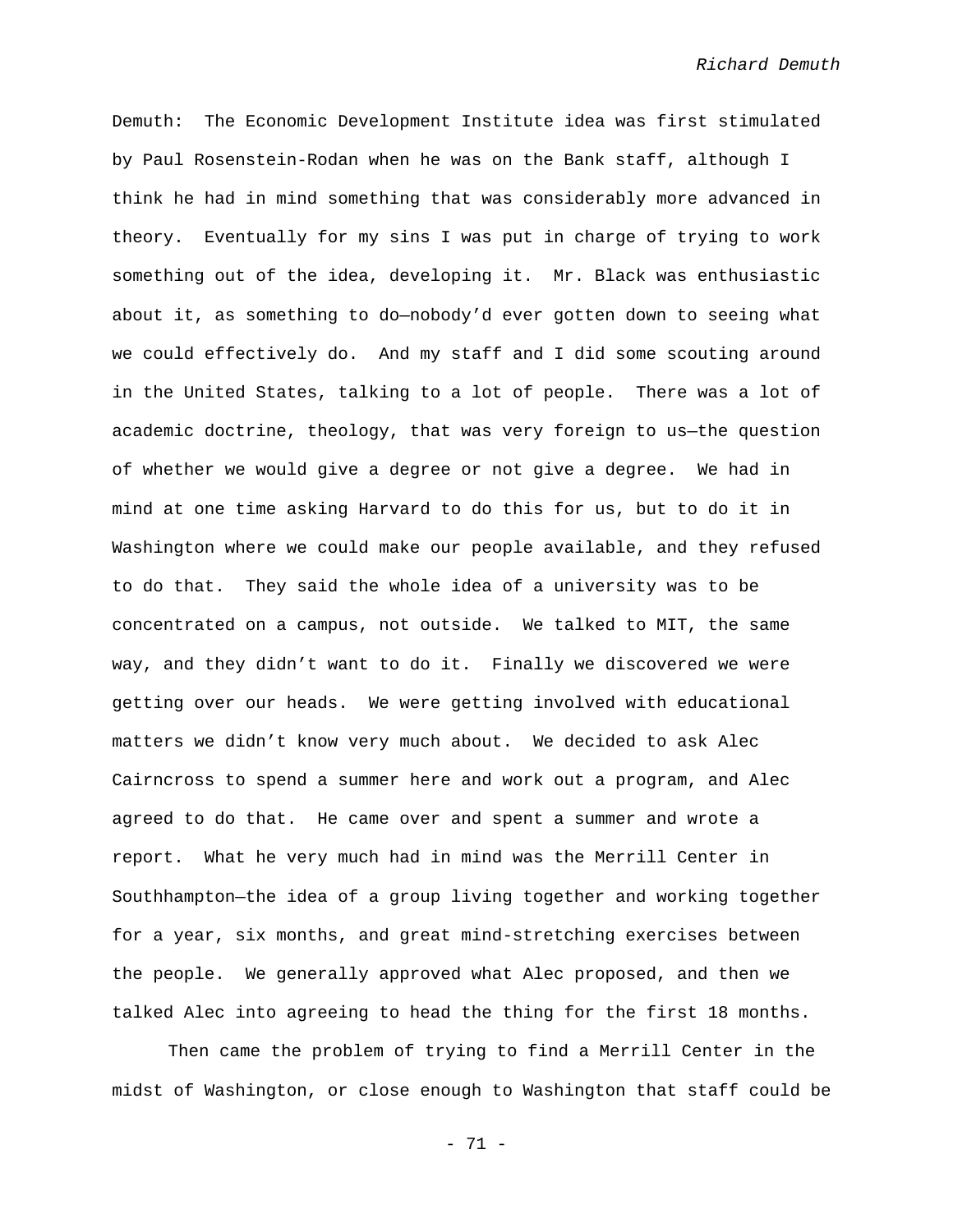made available, not so far out that people would feel isolated, and this proved just about impossible. Eventually we got a great big old mansion through Mr. Meyer, that he owned, his own home. We then went through the problem of decorating it, and found that we didn't really know very much about how to run boarding schools, but we got the place decorated and we got our first group in, and we ran into all kinds of trouble. A Pakistani came in—I think it was a Pakistani—and said he'd never shared a bathroom even with his wife, and why should he share it with his Indian colleague across the hall? An Indian wanted tea served in bed. He'd always had tea served in bed, why shouldn't he have it? They were a miserable and unhappy bunch because they weren't getting the kinds of facilities they were used to, and they were thrown on top of one another. So the first year was a very difficult year.

Alec was very interested in the intellectual aspects of the year and very impatient with these administrative housekeeping details. The net result was that they had an exciting time intellectually and a miserable time in their personal relationships, and we had to do a lot of rethinking about that.

Alec really gave the Institute a very distinctive character, through his own personality, and the persons who were part of his first faculty were among the best people at the Bank. They worked up a pretty good curriculum. My goal then was merely one of making contact with the Bank and I worked with them to a certain extent on revising their curriculum. Alec left the middle of the second year, and Mike Hoffman came on. Mike considered his job quite differently

- 72 -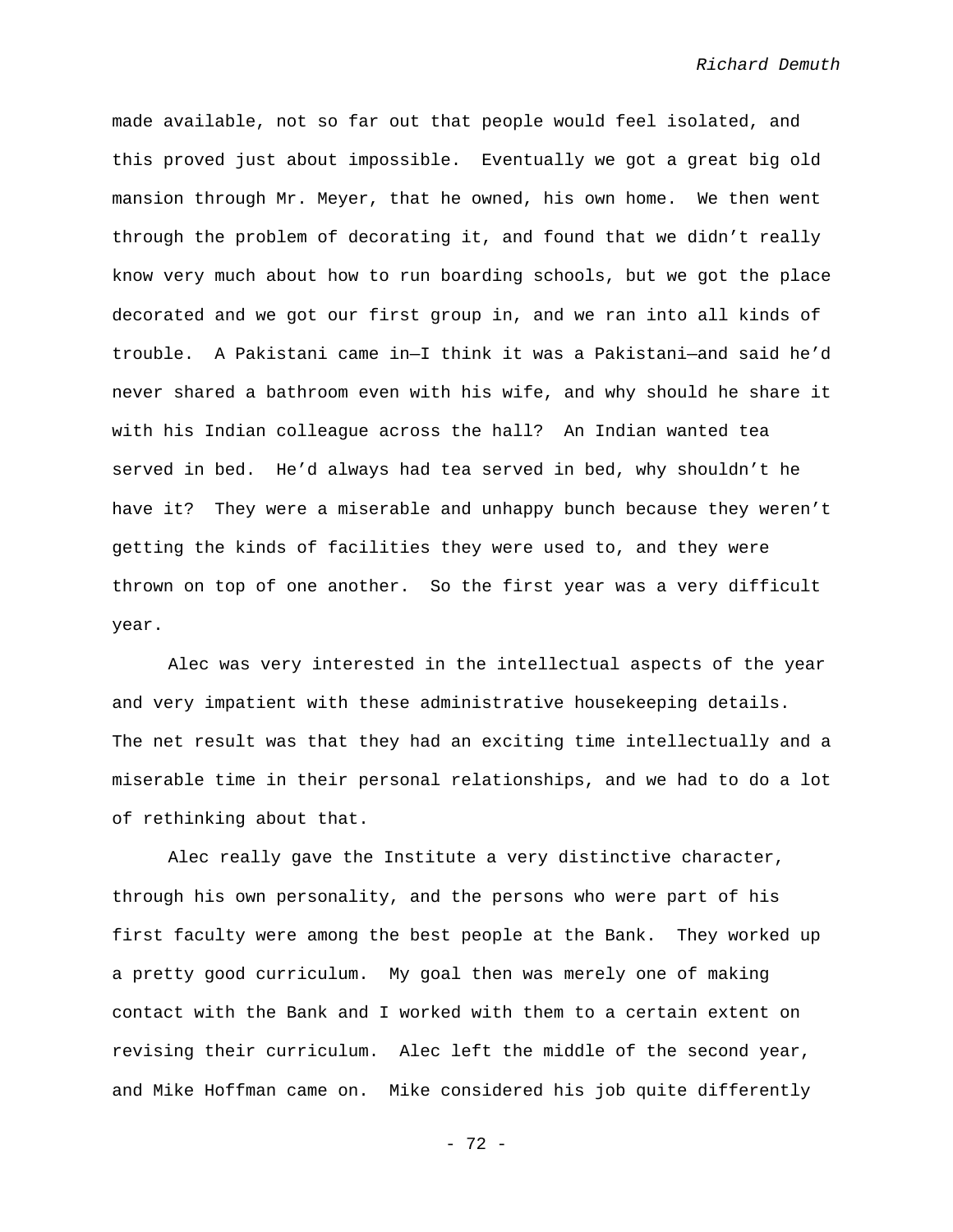from Alec. He considered his job to be more that of the executive director, getting other people in to do the substance, not trying to do as much of it himself as Alec did. At the same time, he was a much neater administrator. The calibre of the participants has been very good. This was our great worry at the beginning, could we get people who were good enough to warrant the expenditure of money? On the whole the calibre has been very good. I think the discussions have remained lively.

I've been disappointed in two aspects. One is that we don't in the Bank get as much of the benefit of these discussions and criticisms of the Bank's policies or suggestions of new Bank policies as we should. There's no a two way interchange there. The Bank people go teach at the EDI, but there's never been the mechanism through which the value of what goes on in the discussions at EDI comes back to the Bank. And perhaps related to this, I've been disappointed that EDI hasn't published more. I had hoped that as a result of these discussions, preparations of lectures and preparations of teaching materials, we'd be able to get out some teaching material on economic development that would be useful, and get more people knowing more about development which would redound to the benefit of the Bank, and that we'd get more books published of the kind that Bill Diamond wrote on development banks, which was stimulated there. We've had a few, Bill Diamond's book, and the Tinbergen pamphlet was really done on Rist's initiative for the EDI. Now Al Waterston is working on something, organization for development planning. But there hasn't

- 73 -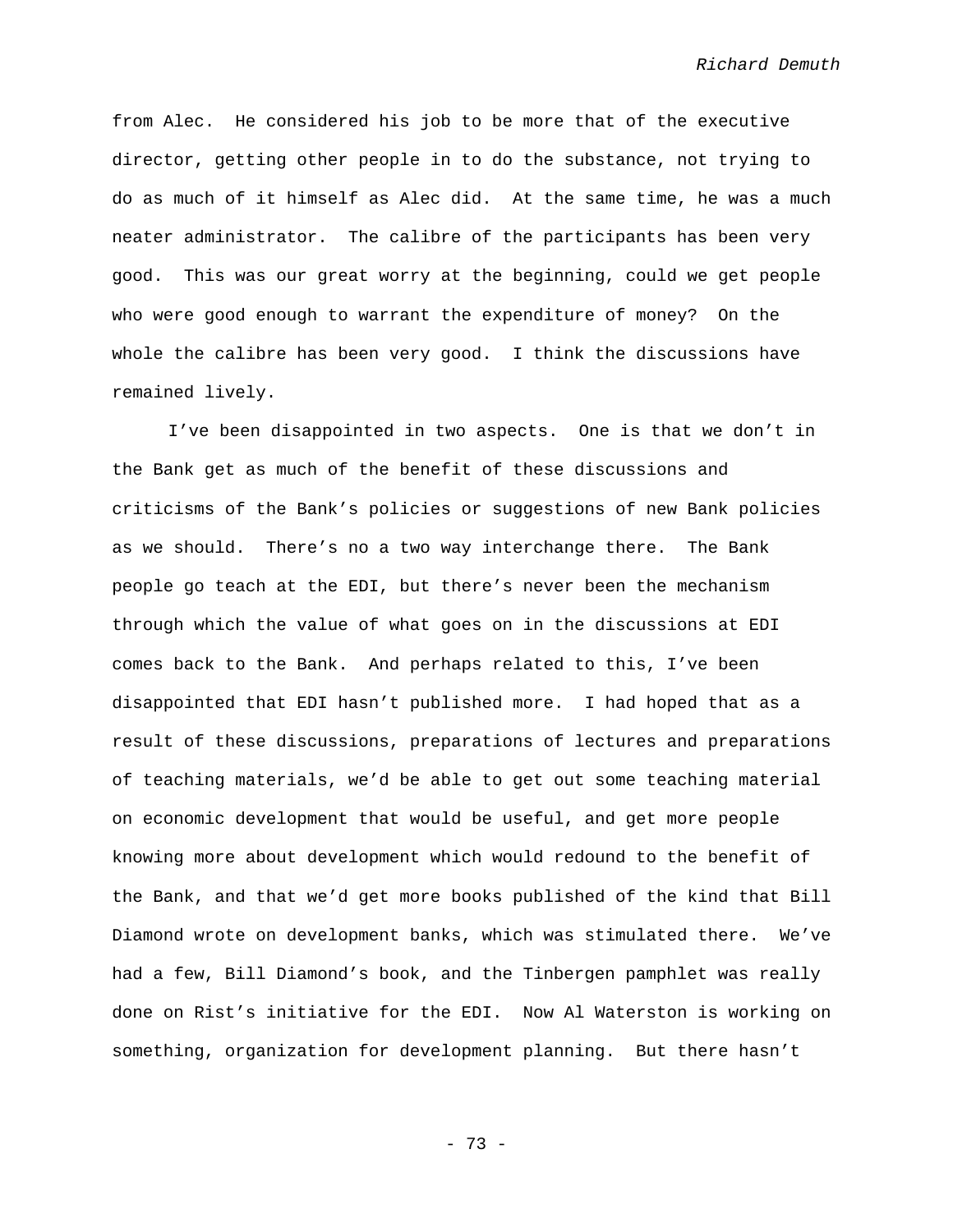been as much thinking and writing on the Bank as I really think there can be and should be and maybe in the future will be.

Q: I've heard that initially there was hope that the EDI could make considerable use of the experience of the Bank itself in the development field, but one of the difficulties was that loan negotiations and working party reports and so on in the Bank couldn't be made fully available, for reasons of the confidential nature of the material involved.

Demuth: Well, that puzzled me, because one of the early decisions that was made was that we were going to treat the EDI participants as Bank staff members and we would make available confidential material, with agreement by them not to reveal it. I was under the impression that they utilized Bank materials very freely in teaching courses. I'm surprised at this—if it's true, something ought to be done about it—I didn't realize it was so. I also think—we're not talking history now, but of the future—but I do think EDI should and probably will experiment. I think we need a great many more training courses. For example, I think we need a course, a training course for development bank people. I think we ought to have a training course in project appraisal for programming people. This may require different kinds of facilities, different kinds of staff, but there seems to me no reason why you can't or shouldn't take advantage of our experience in the Bank to have short as well as long courses on specific subjects as well as on the whole broad spectrum of the problem.

- 74 -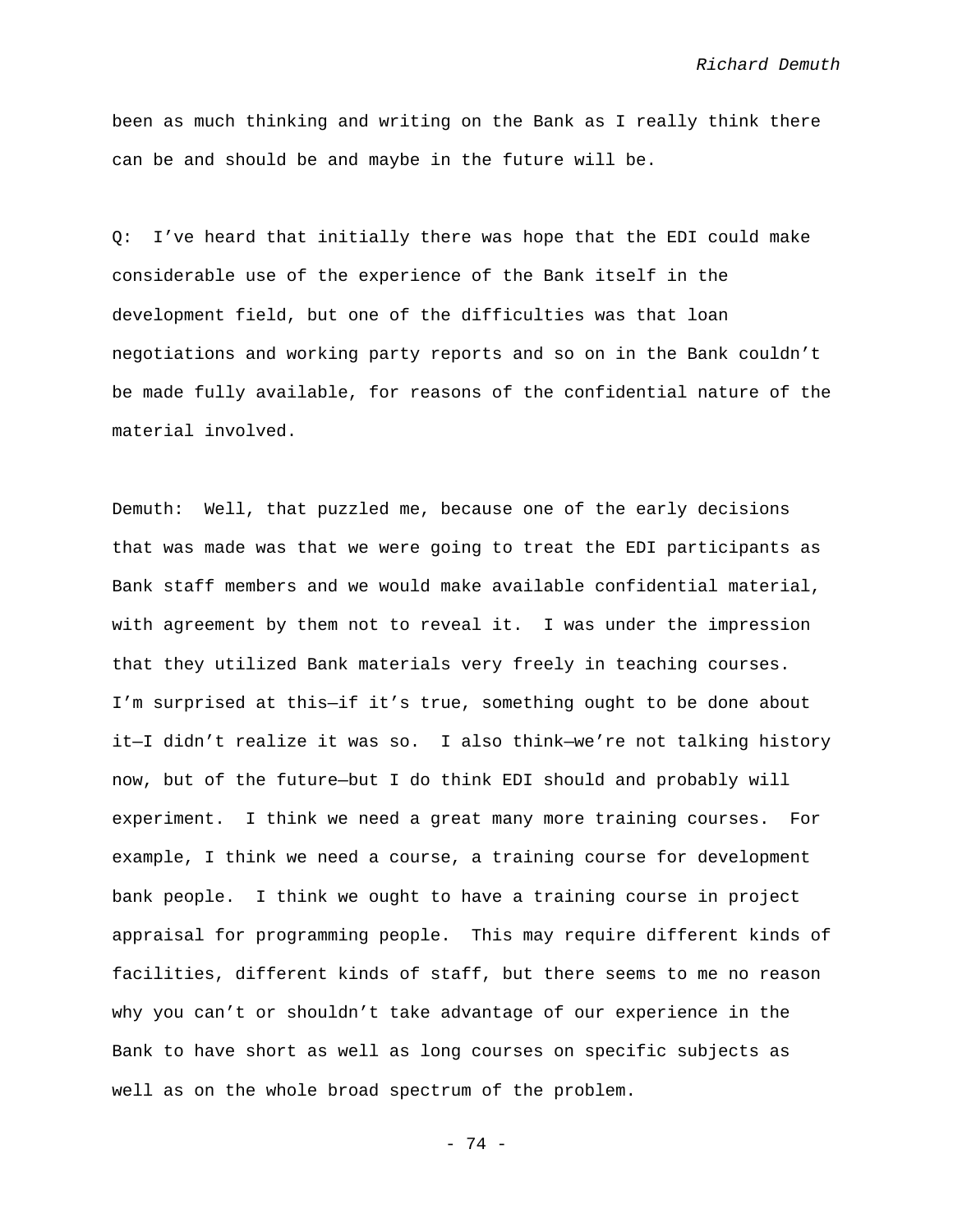Q: I think you said, didn't you, that you're hoping to have some sort of a coordination between this new advisory service and EDI?

Demuth: Well, I think there has to be. I think the members of the advisory service should be available from time to time for teaching. It seems to me that a great deal that's being done at the EDI would be of value to these people in the advisory service. What Waterston is doing, I mentioned, on organization and development of programming, certainly ought to be useful to most of these advisors. So I would think there has to be a pretty close relationship. Training is just one aspect.

Q: There's about five minutes left on this tape. I wonder if you'd like to use it to talk about development banks, or is there something else that you'd rather deal with?

Demuth: Well, development banks—that's another big subject. I guess Garner again was the one most responsible for getting us into this field. It started out when he perceived the necessity for establishing some kind of an effective long term industrial financing mechanism in Turkey, wanted to get it out of state control, and proposed the establishment of some kind of a private investment institution that the banks would own, and gradually get investors in.

This is a very difficult field, because we're aware all the time our bank policy has been that we will support only privately owned development banks, but we know that privately owned development banks

- 75 -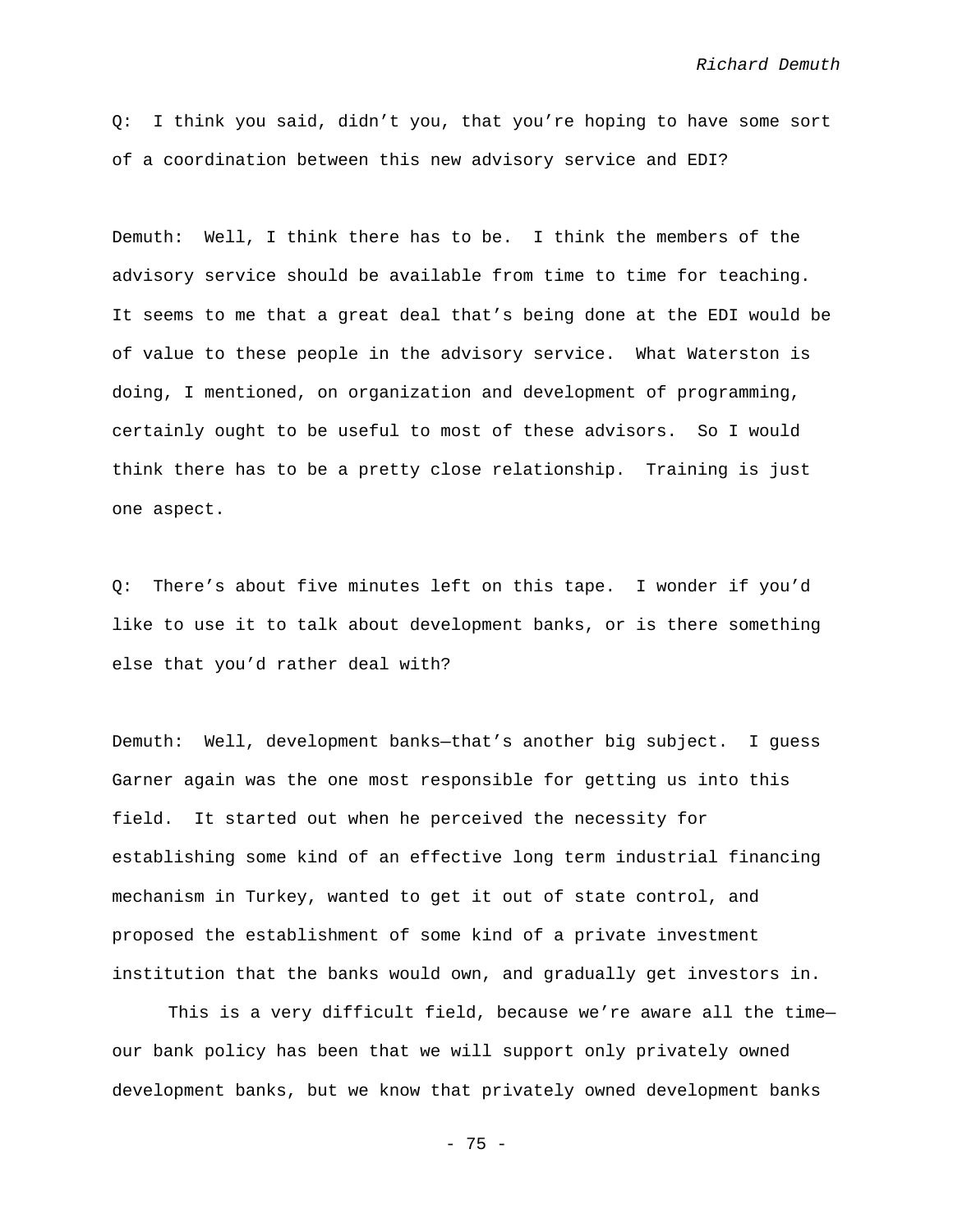in most underdeveloped countries can't exist without some kind of subsidy, and the only place that subsidy could come from is government. So we set up private banks with government support and government subsidy, and then try to make—try to get every assurance that the government won't have anything to do with the operation of the banks. This is a pretty difficult road to follow, because it takes a far-seeing government to say, "We'll give half of the resources or guarantee loans and so forth for these institutions, but we will have nothing to say about them," when they are prime agencies, prime instruments, for pushing a major sector of the economy.

On the other hand, many governments have recognized that government-owned instrumentalities are apt to get their resources frozen through making political loans, and this is an ineffective way of carrying out development.

All of these institutions are sort of anomalous. They're privately owned, with a certain amount of public funds, a certain amount of public influence. But on the whole I think the record has been pretty good. The two biggest banks, the Indian and Pakistani banks, Mr. George Woods of the First Boston Corporation set up as a consultant to us; both of them have had tremendous troubles, troubles in part caused by the necessity of having a foreign manager, as there was no local investment banking experience, but a foreign manager brings problems with him, no matter how good he is—in some cases foreign managers have not been as tactful or as good as they should have been. The board sometimes necessarily represented the industrialists of a country, because they were the people with the

- 76 -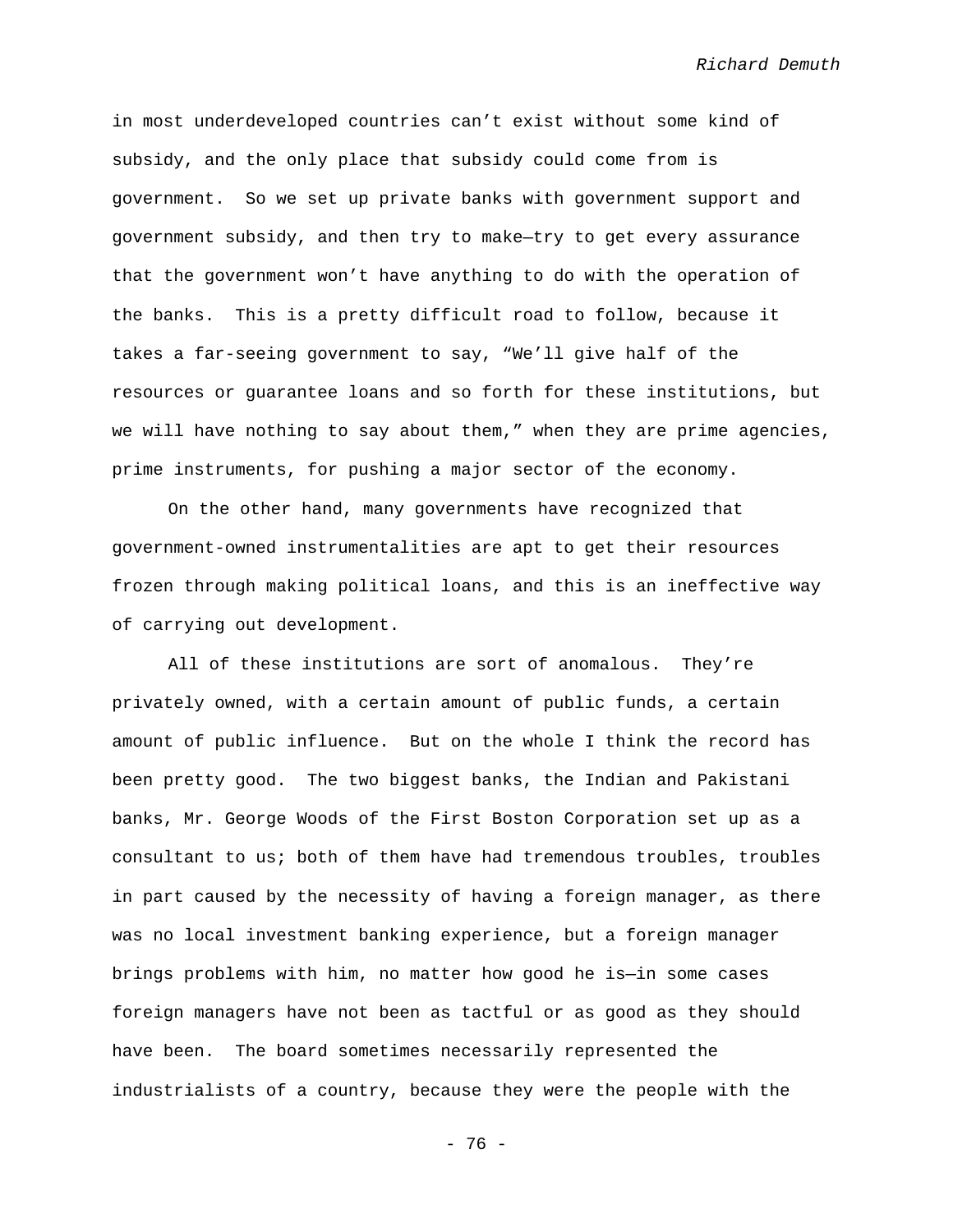money, but where they had an interest in either promoting or preventing projects going forward—and practically everything that came up in India for a while, there was somebody, usually a number of people on the board, that had an interest either in promoting or in stopping it.

The fact is that in most of these institutions, the motive of the private people that come in isn't an investment motive, because these institutions have such a large overhead that you can't develop an institution that—they can't be very profitable, and investors of any sense don't go in to make money. They go in either out of patriotic motives or because they see that the institution would be good for their own banks, industries or whatnot.

Q: What is the role of the World Bank in getting these started?

Demuth: Well, we have been a motivating force, in Turkey, India, in Pakistan, they saw the Indian one and they said they wanted one like it, and then we promoted it. In Iran, the actual lead there was taken at the request of the government by Lazard Freres and Chase International. We participated in the discussions, and were an almost necessary intermediary between the government and Lazard Freres and Chase. In Ceylon the bank was set up at the suggestion of a survey mission, and again as the result of a bank mission that went out there and promoted it. Similarly, we provided either technical assistance or actually suggested the idea in Thailand and Taiwan, where they have a very good little development corporation. The history of that was

- 77 -